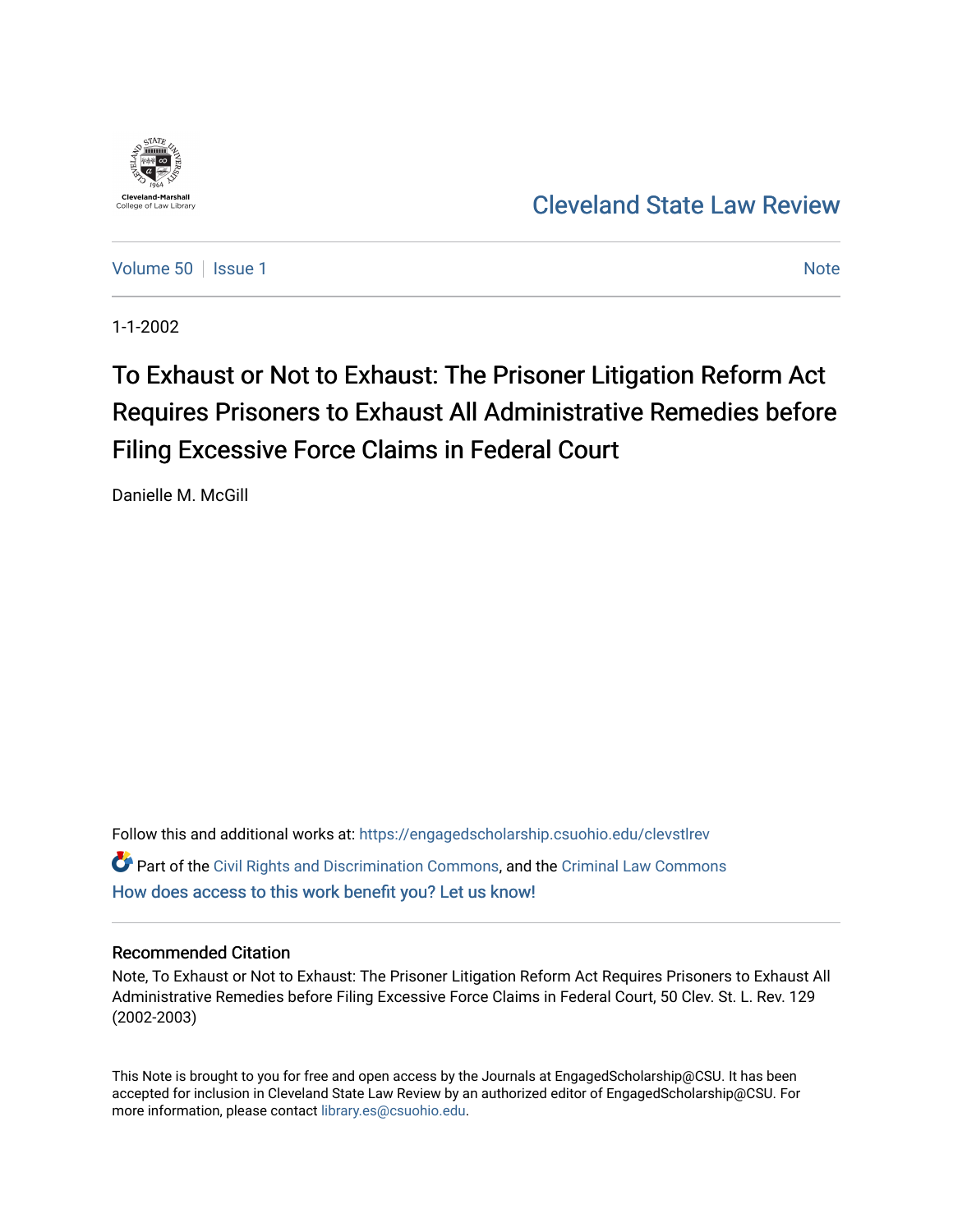# TO EXHAUST OR NOT TO EXHAUST?: THE PRISONER LITIGATION REFORM ACT REQUIRES PRISONERS TO EXHAUST ALL ADMINISTRATIVE REMEDIES BEFORE FILING EXCESSIVE FORCE CLAIMS IN FEDERAL COURT

| I.   |                                      |                                           |  |
|------|--------------------------------------|-------------------------------------------|--|
| Π.   | THE LEGISLATIVE HISTORY OF           |                                           |  |
|      |                                      | THE PRISONER LITIGATION REFORM ACT  133   |  |
|      | A.                                   | The Need for the Prisoner Litigation      |  |
|      |                                      |                                           |  |
|      | $B$ .                                | The Amended Language of 1997e(a) 138      |  |
| III. |                                      | THE CONFLICT AMONG THE FEDERAL COURTS 140 |  |
|      | $\bm{A}$                             | The Third, Sixth and Seventh              |  |
|      |                                      |                                           |  |
|      |                                      | $1_{-}$                                   |  |
|      |                                      | $\overline{2}$ .                          |  |
|      |                                      | 3.                                        |  |
|      | $\boldsymbol{R}$                     | The Second Circuit Does Not               |  |
|      |                                      |                                           |  |
| Ш.   |                                      | THE EXHAUSTION REQUIREMENT                |  |
|      | INCLUDES EXCESSIVE FORCE CLAIMS  147 |                                           |  |
|      | A.                                   | The Definition of "Prison Conditions"     |  |
|      |                                      | Includes the Use of Excessive Force  148  |  |
|      | $B$ .                                | The Purpose and Legislative History       |  |
|      |                                      | of 1997 $e(a)$ Supports Exhaustion of     |  |
|      |                                      |                                           |  |
|      |                                      | Congress' Purpose of Deterring<br>1.      |  |
|      |                                      | <b>Frivolous Prisoner Litigation</b>      |  |
|      |                                      |                                           |  |
|      |                                      | 2.<br>Exhaustion Furthers the PLRA's      |  |
|      |                                      | Purpose of Preventing Judicial            |  |
|      |                                      | Micromanagement Over Prison               |  |
|      |                                      |                                           |  |
|      | $C_{\cdot}$                          | Two Supreme Court Decisions Add           |  |
|      |                                      | to the View that the PLRA's Exhaustion    |  |
|      | Requirement Includes Claims of       |                                           |  |
|      |                                      |                                           |  |
|      |                                      | 1.                                        |  |
|      |                                      | 2.                                        |  |
|      |                                      |                                           |  |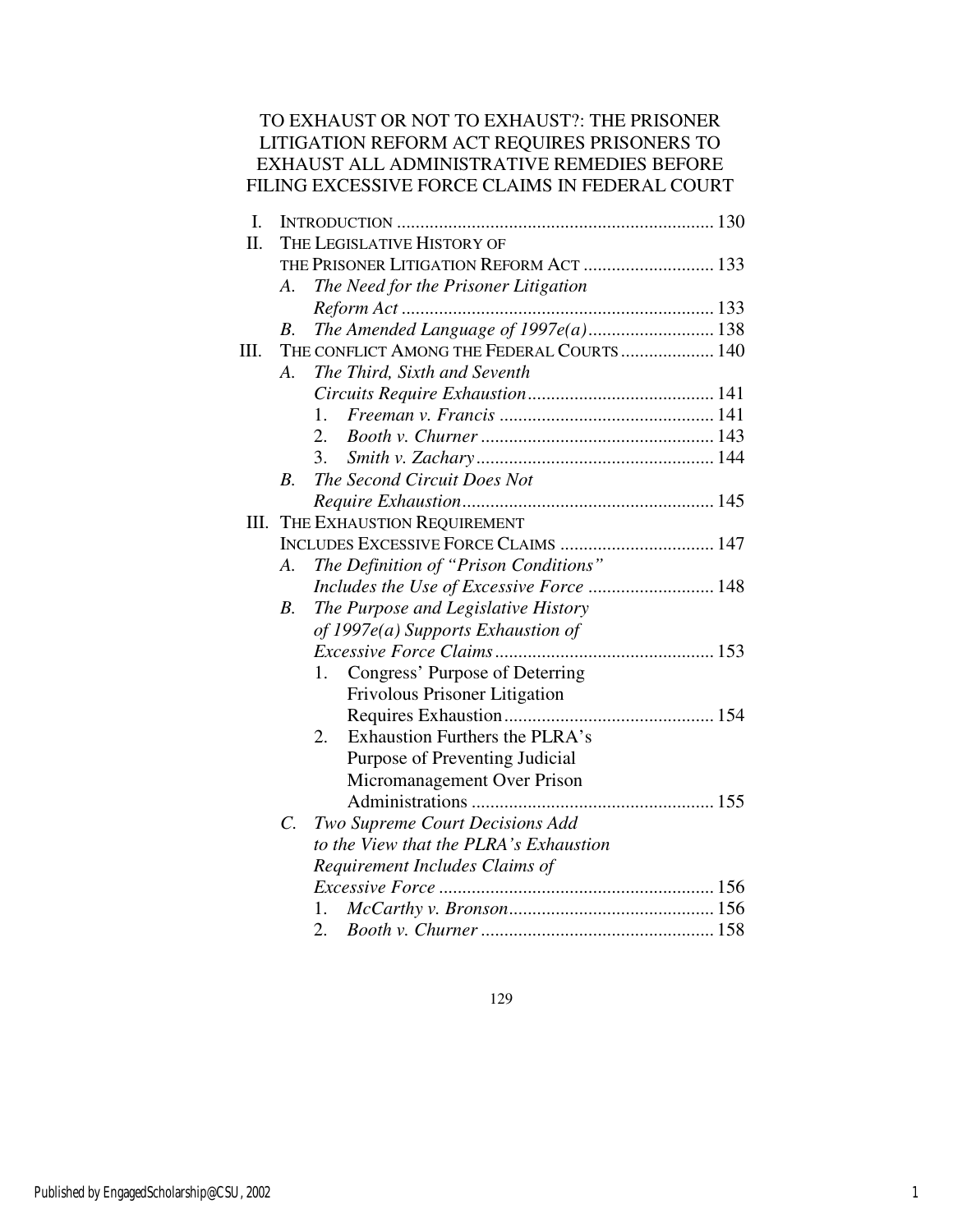## *D. Efficiency Requires Exhaustion of Excessive Force Claims*............................................... 160 V. CONCLUSION........................................................................ 162

#### I. INTRODUCTION

A prisoner finishes his first serving of ice cream and demands another. Prison guards inform the prisoner they cannot permit a second serving. In response, the prisoner throws a tantrum, screaming and yelling. The guards, in an effort to quiet the prisoner and keep order in the prison, gather the prisoner's arms behind him. The prisoner, still ranting and raving, resists the restraint by flinging his arms and legs in every direction and striking the guards. In doing so, the prisoner bumps his head, causing a lump and bruise. This sounds ridiculous – A grown man ranting and raving for a second serving of ice cream. Perhaps, but what is more ridiculous is what followed – a lawsuit against the prison guards claiming they exerted excessive force upon the prisoner. This situation is what Congress refers to as "frivolous prisoner litigation."<sup>1</sup>

Because of situations like the one above, the federal courts experienced a dramatic increase in prisoner litigation. From 1980 to 1996, petitions filed by state and federal prisoners nearly tripled, from  $23,230$  to  $68,235$ .<sup>2</sup> Yet, the courts dismissed 62% of these prisoners' petitions and less than 2% of such petitions were adjudicated in favor of the prisoner.<sup>3</sup> Because of lack of legal merit, these prisoner lawsuits proved to be frivolous and extremely burdensome on the federal judiciary.<sup>4</sup> As a result, Congress was faced with the need to balance the prisoners' right to

3 *Id.*

j

<sup>&</sup>lt;sup>1</sup>This a fabricated story fashioned after the facts presented in Lyell v. Schachle, No. 1-95-0035, 1996 WL 391557, at \*1 (M.D. Tenn. Feb. 28, 1996).

 $^2$ John Scalia, Bureau of Just. Statistics, Prisoner Petitions in the Federal Courts, 1980-1996: FEDERAL JUSTICE STATISTICS PROGRAM, 1 (1974).

<sup>4</sup> *See Lyell*, 1996 WL 391557, at \*1 (arguing cruel and unusual punishment arose out of a denial of a second serving of ice cream) ("this case is illustrative of what gives prisoner litigation a bad odor"); Rudd v. Jones, 879 F. Supp. 621, 622 (S.D. Miss. 1995) (claiming that courts are "drowning in frivolous prisoner complaints"); Scher v. Purkett, 758 F. Supp. 1316, 1316-17 (E.D. Mo. 1991), *aff'd*, 62 F.3d 1421 (8th Cir. 1995) (arguing a denial of shampoo and deodorant is a violation of a prisoners' Eighth Amendment rights) ("Scher files these suits to harass the defendants and provide a source of amusement for himself."); Cotner v. Campbell, 618 F. Supp. 1091, 1095 (E.D. Okla. 1985) *aff'd in part, rev'd in part sub nom* Cotner v. Hopkins, 795 F.2d 900 (10th Cir. 1986) ("the sheer volume of these prisoners' cases causes extreme frustration and hardship"); Eugene J. Kuzinski, Note, *The End of the Prison Litigation Reform Act of 1995*, 29 RUTGERS L.J. 361, 361 (1998) ("the PLRA is a necessary Congressional measure designed to rectify serious problems surrounding the federal courts' involvement with state prison inmates"); *see also* 141 CONG. REC. 26,548 (1995). Senator Dole mentions a number of prisoner claims that were apparently frivolous in nature, such as suits involving "insufficient storage locker space, a defective haircut by a prisoner barber, the failure of prison officials to invite a prisoner to a pizza party for a departing prison employee, and yes, being served chunky peanut butter instead of the creamy variety." *Id.*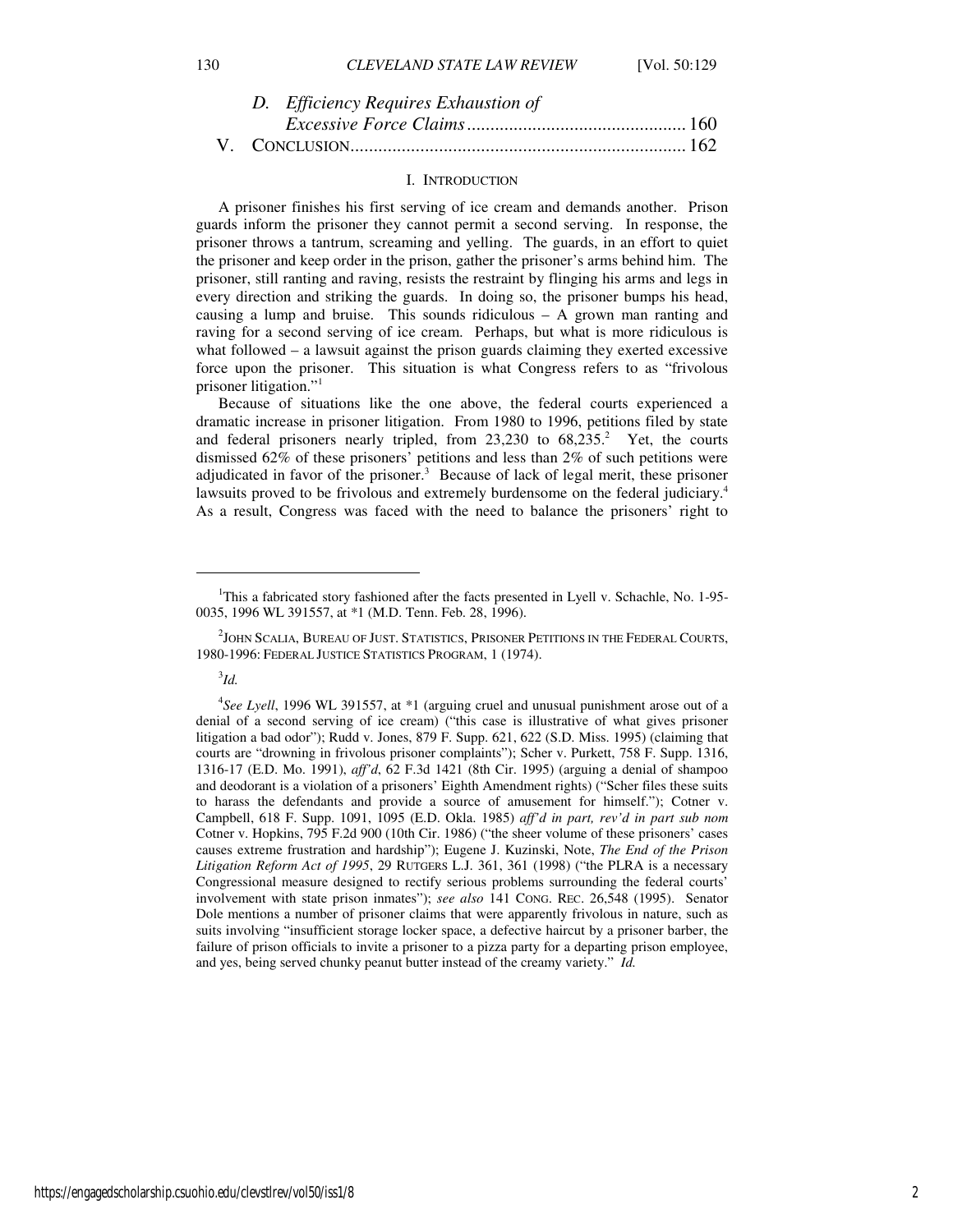1

judicial inquiry, and the taxpayers' interest in reducing costs associated with these frivolous claims.<sup>5</sup>

To alleviate the burden of prisoners' claims on the federal courts, Congress amended the Civil Rights of Institutionalized Persons Act (hereinafter CRIPA)<sup>6</sup> in 1996.<sup>7</sup> The amended Act, now referred to as the Prisoner Litigation Reform Act (hereinafter PLRA), $<sup>8</sup>$  places firmer limits on inmates' access to the courts. $<sup>9</sup>$  Despite</sup></sup> the PLRA and Congress' intention to reduce the burden of prisoner litigation on the federal court system, these limits created considerable litigation regarding the Act's application.<sup>10</sup> More specifically, the PLRA's requirement of administrative

6 Pub. L. No. 96-247, 94 Stat. 349 (1980) (codified as amended at 42 U.S.C. § 1997 (1994 & Supp. V 1999).

<sup>7</sup>Senator Dole, joined with Senators Hatch, Kyl, Abraham, Hutchison, Reid, Thurmond, Specter, Santorum, D'Amato, Gramm, and Bond, introduced the PLRA as amendments to the Civil Rights of Institutionalized Persons Act "to address the alarming explosion in the number of frivolous lawsuits filed by State and Federal prisoners." 141 CONG. REC. 26,548 (1995). Senator Dole noted that the overabundance of frivolous prisoner lawsuits "tie up the courts, waste valuable legal resources, and affect the quality of justice enjoyed by law-abiding citizens." *Id.* 

<sup>8</sup>Congress amended the CRIPA in 1996 with a set of amendments known as the Prison Litigation Reform Act. Prison Litigation Reform Act of 1995, Pub. L. No. 104-134, §§ 801- 810, 110 Stat. 1321, 1321-66 (1996) (codified at 18 U.S.C. § 3626, 28 U.S.C. §§ 1915, 1932, 1346, 42 U.S.C. 1997 (1994 & Supp. V 1999)).

The applicable amendment regarding exhaustion of administrative remedies will be referred to as the PLRA or section 1997e(a) as codified in the United States Code. This section will be cited as 42 U.S.C. § 1997e(a) (1994 & Supp. V 1999)).

Throughout this Note, the CRIPA prior to the amendments will be referred to as the CRIPA. The relevant section prior to the amendments was designated as  $\S$  7(a) in the CRIPA. Hereinafter, citations to this CRIPA section will be omitted and the United States Code will be used to cite to the old version of § 1997e(a)(1) (cited as 42 U.S.C. § 1997e(a)(1) (1994)).

9 *See* 28 U.S.C. § 1915(g); *Id.* at § 1932; *Id.* at § 1915A(b); 42 U.S.C. § 1997e(a). These limits include: (1) excluding lawsuits filed by prisoners who previously had three petitions dismissed as frivolous, malicious, or failing to state a cause of action; (2) annulling release credit earned by a prisoner because the prisoner filed a frivolous claim; (3) allowing sua sponte dismissals of any claims that fail to state a cause of action; and (4) requiring prisoners to exhaust administrative remedies regarding "prison conditions" before filing suit. *Id.*

<sup>10</sup>*See* Booth v. Churner, 121 S. Ct. 1819, 1825 (2001) (holding that under 42 U.S.C. § 1997e(a), a prisoner seeking only monetary damages must complete any prison administrative remedies even if the process does not make specific provisions for monetary relief); Nussle v. Willette, 224 F.3d 95, 106 (2d Cir. 2000), *cert. granted sub nom,* Porter v. Nussle, 532 U.S. 1065 (2001) (holding that section 1997e(a)'s requirement of exhaustion of administrative remedies does not apply to claims of excessive force); Smith v. Zachary, 255 F.3d 446, 452 (7th Cir. 2001) (holding that section 1997e(a) states that administrative remedies must be exhausted before filing suit in court claiming excessive force).

<sup>&</sup>lt;sup>5</sup>141 CONG. REC. 26,449 (1995) (relying on the National Association of Attorneys General's estimations that frivolous prisoner litigation has cost the taxpayers close to \$81.3 million); 141 CONG. REC. 26,553 (1995) ("It is time to stop this ridiculous waste of the taxpayers' money. The huge costs imposed on State governments to defend against these meritless suits is another kind of crime committed against law-abiding citizens.").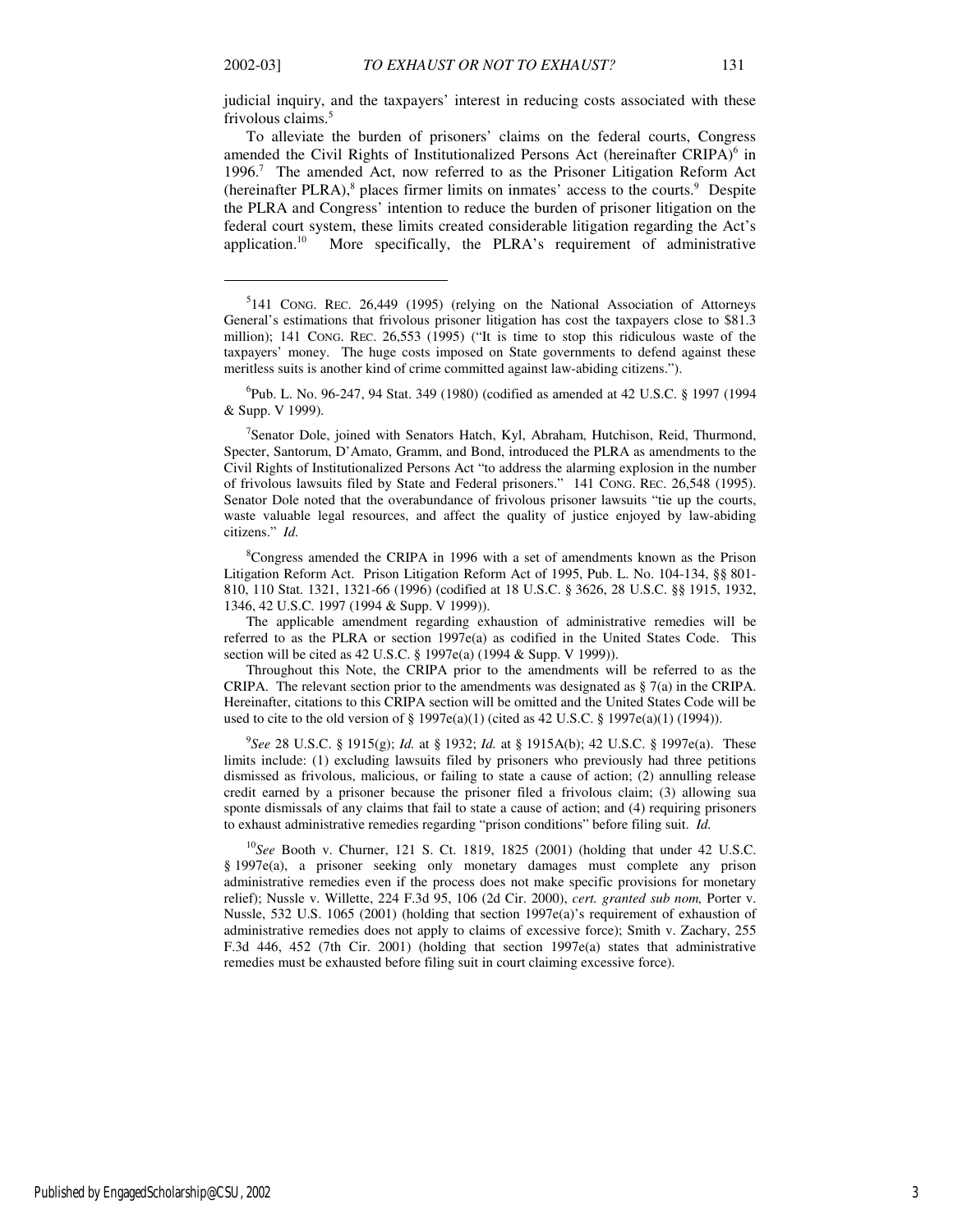exhaustion in 42 U.S.C. § 1997e(a) caused particular problems for the courts regarding prisoners' excessive force claims brought under the Eighth Amendment. <sup>11</sup>

Section 1997e(a) provides that "no action shall be brought with respect to prison conditions under section 1983 of this title, or any other Federal law, by a prisoner confined in any jail, prison, or other correctional facility until such administrative remedies as are available are exhausted."<sup>12</sup> The conflict regarding excessive force claims centers on the statutory phrase "prison conditions."<sup>13</sup> As a result, an intense dispute among the circuits surfaced regarding whether excessive force claims made by inmates are "prison conditions" under 1997e(a), ultimately requiring prisoners to exhaust administrative remedies before filing suit in federal court.<sup>14</sup>

This Note addresses this issue and recommends that excessive force claims be subject to the PLRA's exhaustion requirement, thereby requiring an inmate to exhaust administrative remedies before filing an excessive force suit in federal court. Requiring exhaustion for excessive force claims will help solve the problems associated with the overabundance of frivolous prisoner litigation and the federal judiciary's unnecessary interference into the nation's prison administrations. Moreover, the excessive force issue is in the forefront because the Supreme Court granted certiorari in *Porter v. Nussle*, <sup>15</sup> a case dealing exclusively with this issue. The lower court, in *Nussle v. Willette*, <sup>16</sup> allowed an inmate plaintiff's excessive force claim even though the plaintiff failed to exhaust administrative remedies.<sup>17</sup> This decision caused a kink in what seemed to be a consensus among the United States Appellate Courts' requiring exhaustion. Therefore, the Supreme Court's decision in *Porter* may provide the possible conclusion to a debate that began in the courts with the PLRA.

Part II of this Note begins by identifying the amendments of the PLRA, as well as the justifications for these amendments. Part III illustrates the split among the circuits regarding the applicability of excessive force claims to the exhaustion requirement. The discussion begins at Part IV, which asserts that the exhaustion requirement includes claims of excessive force. In making this determination, Part IV defines the phrase "prison conditions" and discusses the applicability of an excessive force claim to the PLRA's exhaustion requirement. Next, this Part

<sup>14</sup>*See id.* 

1

<sup>15</sup>532 U.S. 1065 (2001).

<sup>16</sup>224 F.3d 95, 106 (2d Cir. 2000).

<sup>17</sup>*Id.*

<sup>11</sup> *Compare Nussle*, 224 F.3d at 106, Baskerville v. Goord, No. 97 Civ. 6413, 1998 WL 292421, at \*8 (S.D.N.Y. Nov. 5, 1998), White v. Fauver, 19 F. Supp. 2d 305, 316 (D.N.J. 1998), *and* Johnson v. O'Malley, No. 96 Civ. 6598, 1998 WL 292421, at \*3 (N.D. Ill. May 19, 1998) (finding exhaustion required), *with Smith*, 255 F.3d at 452, Higginbottom v. Carter, 223 F.3d 1259, 1261 (11th Cir. 2000), Booth v. Churner, 206 F.3d 289, 298 (3d Cir. 2000), *aff'd on other grounds*, 532 U.S. 731 (2001), Freeman v. Francis, 196 F.3d 641, 644 (6th Cir. 1999), Wendell v. Asher, 162 F.3d 887, 891 (5th Cir. 1998), Garrett v. Hawk, 127 F.3d 1263, 1265 (10th Cir. 1997), *and* Beeson v. Fishkill Corr. Facility, 28 F. Supp. 2d 884, 889 (S.D.N.Y. 1998) (finding exhaustion required).

<sup>12</sup>42 U.S.C. § 1997e(a) (1994 & Supp. V 2000).

<sup>13</sup>*See supra* note 11.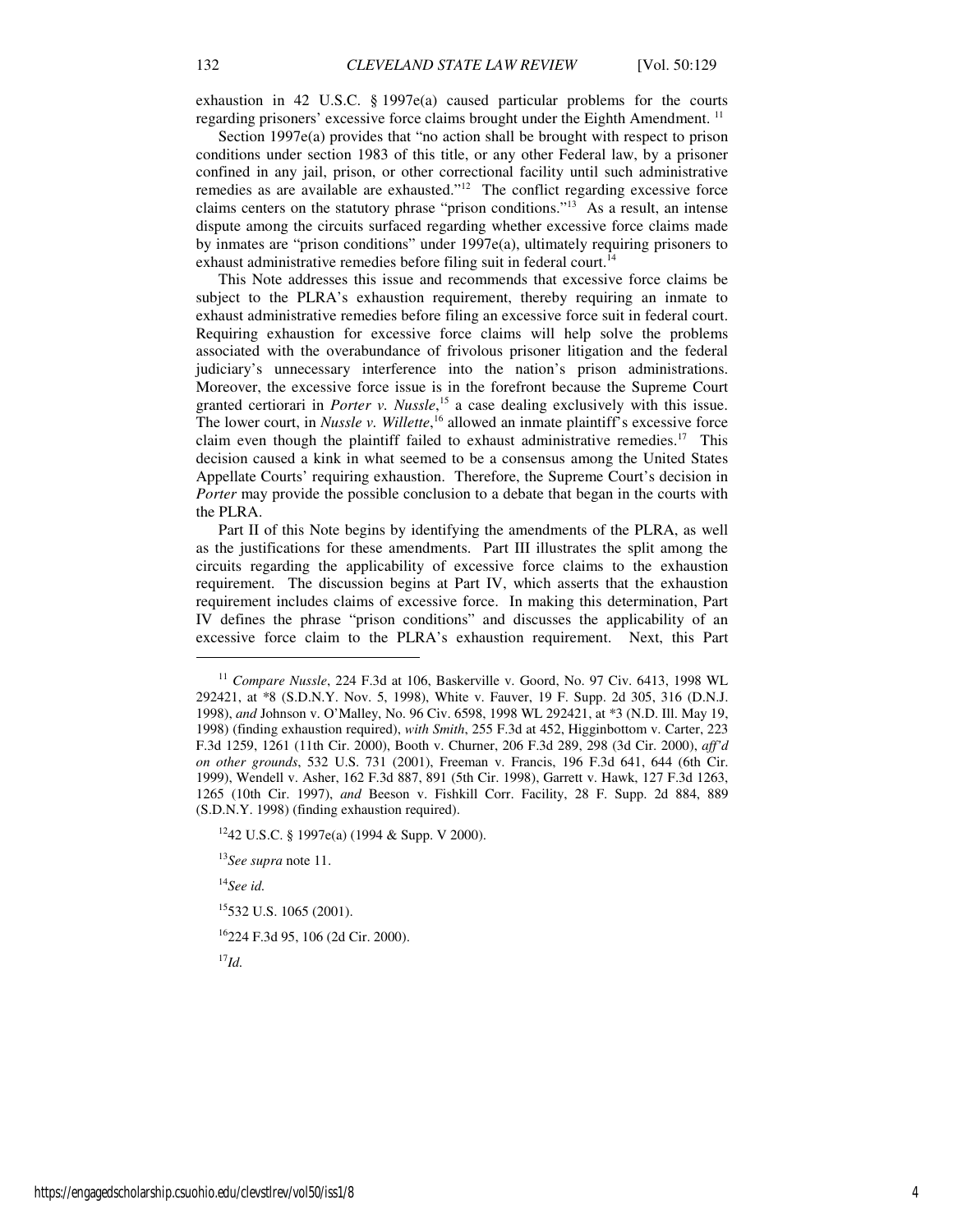proposes that the purpose and legislative history of the PLRA support a conclusion that excessive force claims are encompassed by the exhaustion requirement. Part IV continues with a discussion of Supreme Court cases, which confirm that the PLRA's exhaustion requirement includes claims of excessive force. Finally, this Part contends that the most efficient and effective process for the prisoner, as well as for the prison systems and federal judiciary, is to require exhaustion of excessive force claims. This Note concludes that requiring exhaustion of excessive force claims is the appropriate solution to the serious problems that plague the federal court system and the nation's prison administrations. Therefore, the Supreme Court should reverse the Second Circuit's decision in *Nussle v. Willette*, and hold that excessive force claims are "prison conditions," and therefore, subject to the exhaustion requirement of section 1997e(a).

## II. THE LEGISLATIVE HISTORY OF THE PRISONER LITIGATION REFORM ACT

Following the enactment of the CRIPA in 1980, federal courts encountered massive numbers of frivolous lawsuits, which proved greatly burdensome on the federal judiciary.<sup>18</sup> Additionally, these lawsuits led to substantial legal costs associated with taxpayer dollars.<sup>19</sup> Moreover, the federal judiciary was interfering tremendously with the orderly administration of the nation's prisons.<sup>20</sup> To remedy these serious concerns, Congress proposed amendments to the CRIPA, the Prisoner Litigation Reform Act of 1995, which was signed into law by President Clinton on April 26, 1996.<sup>21</sup>

#### *A. The Need for the Prisoner Litigation Reform Act*

From 1980 to 1996, federal courts experienced an alarming increase in prisoner litigation. Within 16 years, petitions filed by prisoners swelled by nearly 300%, from 23,230 to 68,235.<sup>22</sup> Specifically, in 1994, inmates filed over 39,000 lawsuits, an alarming  $15\%$  rise in suits filed the previous year.<sup>23</sup> More astonishingly, the greater part of these suits completely lacked legal merit.<sup>24</sup> In 1994, nearly "94.7% of the lawsuits were dismissed before the pre-trial phase, and only a scant 3.1% have enough validity to reach trial."<sup>25</sup>

The increase in the number of suits, 95% of which proved to be meritless, was a major concern for all involved, even the prisoners.<sup>26</sup> These concerns regarding

<sup>23</sup>141 CONG. REC. 26,548 (1995).

<sup>24</sup>*Id.*

j

 $^{25}$ *Id.* 

<sup>26</sup>*Id.* at 26,548, 26,553. Senator Dole, along with eleven other Senators, introduced the PLRA to curb the amount of frivolous lawsuits filed by prisoners. Dole also presented a letter

<sup>18</sup>*See supra* note 4, and accompanying text.

<sup>19</sup>*See supra* note 5, and accompanying text.

<sup>20</sup>*See* 141 CONG. REC. 35,980 (1995); 141 CONG. REC. 26,554 (1995); 141 CONG. REC. 26,448 (1995).

<sup>21</sup>*See supra* note 8, and accompanying text.

<sup>22</sup>SCALIA, *supra* note 2.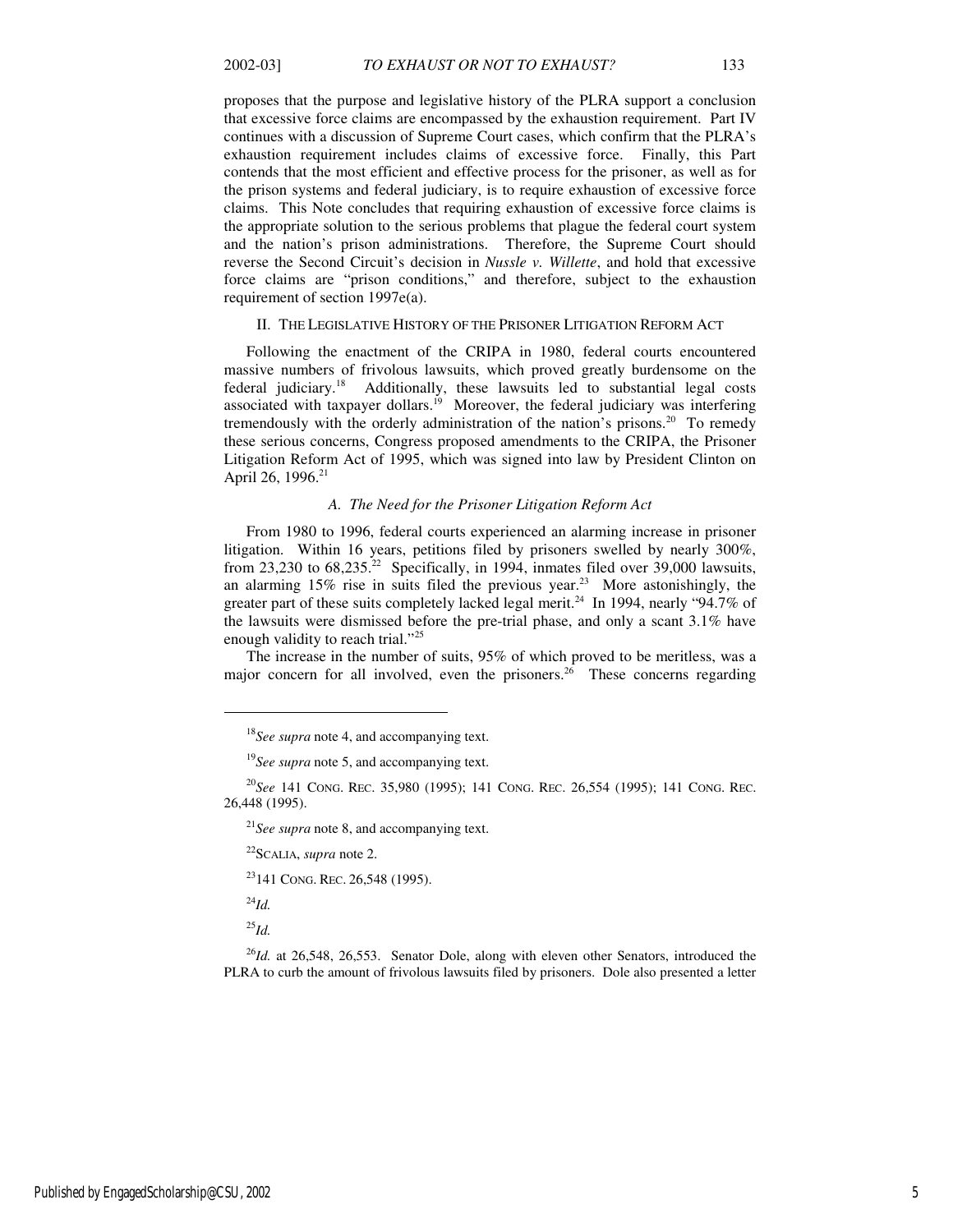frivolous lawsuits were not based solely on statistics. Concerns also arose after the public became aware of specific examples of outlandish suits filed by prisoners.<sup>27</sup> Senator Robert Dole noted that frivolous lawsuits involved such grievances as: providing insufficient locker space, giving a defective haircut, not inviting an inmate to a pizza party, and even being served chunky peanut butter instead of creamy.<sup>28</sup> Senator Orrin Hatch also pointed out some noteworthy examples. One inmate filed a frivolous suit because the prison issued Converse shoes, rather than the more stylish Reebok or L.A. Gear shoes.<sup>29</sup> Another case involved an inmate who deliberately flooded his cell, and then sued the prison officials who cleaned up the flood for getting his Pinochle cards wet.<sup>30</sup>

Congress was not alone in its concern; the federal courts also commented on frivolous prisoner litigation.<sup>31</sup> As explained earlier, in *Lyell v. Schachle*, the

<sup>27</sup>In 1995, a number of articles were published regarding frivolous prisoner suits. *See*  Sandra Ann Harris, *Prisoners' Lawsuits Swamp Federal Courts*, THE NEWS TRIBUNE, Oct. 26, 1996, at D10; *Prisoner Litigation Reform Act Clears Congress; Orrin Hatch*, GOV'T PRESS RELEASES (Fed. Document Clearing House, Inc., Washington D.C.) Apr. 26, 1996; Dennis C. Vacco et al., Letter to the Editor, *Free the Courts From Frivolous Prisoner Suits*, N.Y. TIMES, Mar. 3, 1995, at A26.

Additionally, prisoners filed frivolous suits all over the country. *See* Lyell v. Schachle, No. 1-95-0035, 1996 WL 391557 (M.D. Tenn. Feb. 28, 1996) (arguing cruel and unusual punishment arose out of a denial of a second serving of ice cream); Jones v. Warden of the Statesville Corr. Ctr., 918 F. Supp. 1142 (N.D. Ill. 1995) (claiming male inmates should have the same rights as women inmates and should be allowed access to bras and panties); Scher v. Purkett, 758 F. Supp. 1316 (E.D. Mo. 1991), *aff'd*, 62 F.3d 1421 (8th Cir. 1995) (arguing a denial of shampoo and deodorant is a violation of a prisoners' Eighth Amendment rights); Foy v. Dunleavy, Civ. A. No. 87-4897, 1987 WL 28399 (E.D. Pa. Dec. 18, 1987) (complaining the prison's failure to repair the photocopier denies prisoners "access to the courts and a lawyer").

 $28141$  CONG. REC. 26,548 (1995).

<sup>29</sup>*Id.* at 26,553.

<sup>30</sup>*Id.*

<sup>31</sup>*See* Cleavinger v. Saxner, 474 U.S. 193, 211 (1985) (Rehnquist, J., dissenting) ("with less to profitably occupy their time than potential litigants on the outside, and with a justified feeling that they have much to gain and virtually nothing to lose, prisoners appear to be far more prolific litigants than other groups in the population"); Rudd v. Jones, 879 F. Supp. 621, 622 (S.D. Miss. 1995) ("It is . . . clearly obvious that many inmates and their sometimes almost professional jailhouse writ writers have abused the process merely to go through the exercise, challenge the system again, or get a trip out of the penitentiary for a court hearing"); Yocum v. Dixon, 729 F. Supp. 616, 616 (C.D. Ill. 1990) ("This case illustrates the problem confronting a district court when a prisoner has too much free time and chooses to free that time by inundating the Court with frivolous pro se pleadings and motions."); James v. Quinlan, 886 F.2d 37, 41 n.5 (3d Cir. 1989) (quoting Gabel v. Lynaugh, 835 F.2d 124, 125 n.1 (5th Cir. 1988)) ("setting forth statistics that 'suggest that pro se civil rights litigation has become a recreational activity for state prisoners in our Circuit'"); Cotner v. Campbell, 618 F. Supp. 1091, 1095 (E.D. Okla. 1985) *aff'd in part, vacated in part sub nom* Cotner v. Hopkins, 795 F.2d 900 (10th Cir. 1986) ("These complaints are but further examples of [Cotner's] malicious intent to disrupt the courts and make others pay for his mistakes"); Gast v. Daily, 577 F. Supp. 14, 15 (E.D. Wis. 1984) ("it must be stressed that the Court is not a

-

written by the National Association of Attorneys General thanking him for his efforts in introducing the PLRA. *Id.*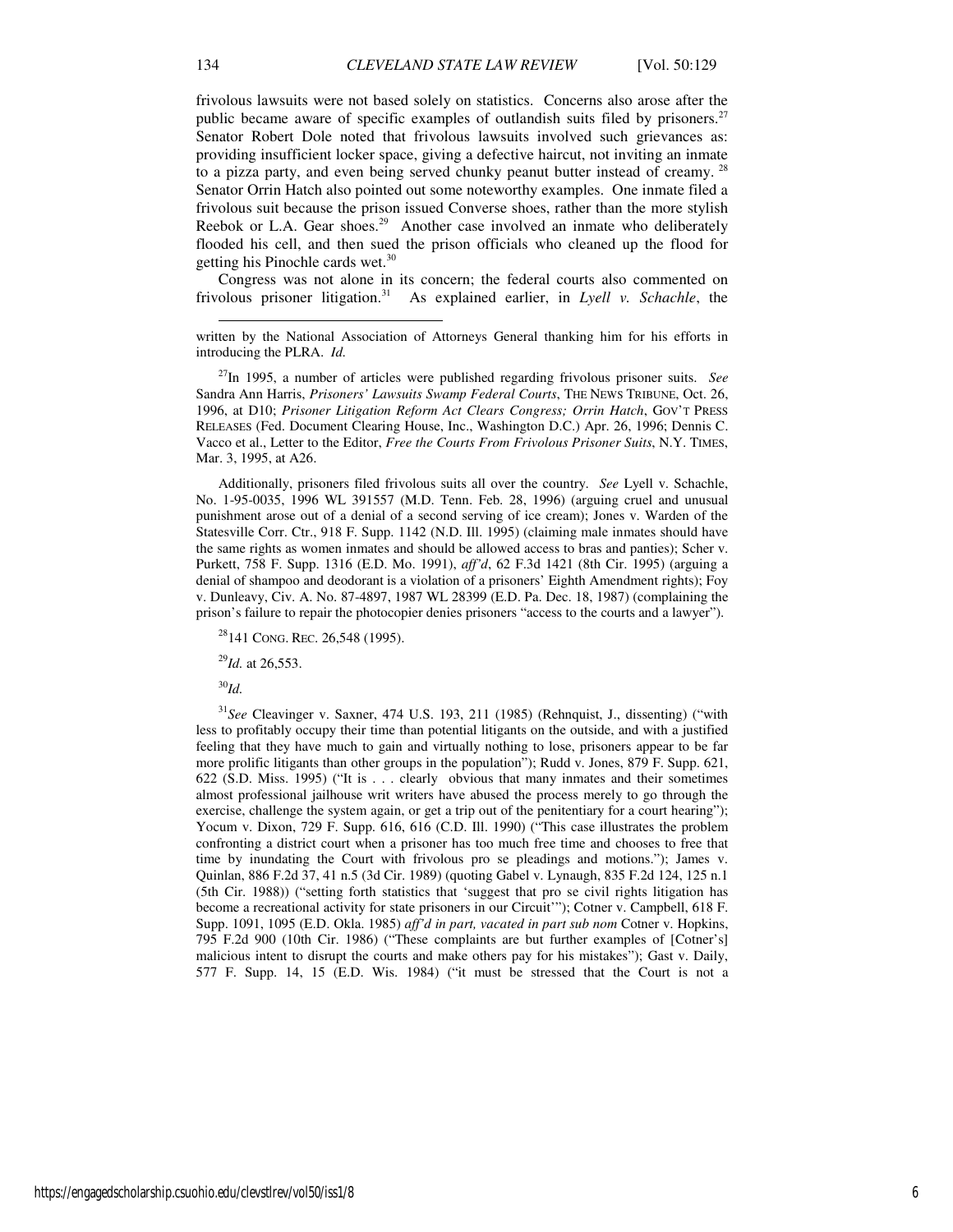prisoner-plaintiff filed a complaint because he was denied a second serving of ice cream.<sup>32</sup> Writing for the majority, Judge Higgins noted that the case was "illustrative of what gives prisoner litigation a bad odor."<sup>33</sup> Judge Higgins went on to explain that the judicial system would be ridiculed if he put six law-abiding, taxpaying citizens in the jury box to hear an ice cream case.<sup>34</sup> Judge Higgins told the plaintiff to "grow up and do his time and take his punishment like a man."<sup>35</sup>

*Scher v. Purkett* <sup>36</sup> is another example of the courts' fury with prisoners filing frivolous lawsuits. In that case, a prisoner filed a complaint alleging that the deprivation of shampoo and deodorant is cruel and unusual punishment.<sup>37</sup> The prisoner alleged that he was denied "the minimal civilized measure of life's necessities."<sup>38</sup> The court found the prisoner filed suit to harass the defendants and to amuse himself.<sup>39</sup> Judge Limbaugh, not amused, responded, "[t]he Court is poised to demonstrate just how vexed it has become with malcontent inmates who fill their idle time, and the Court's precious time, by filing § 1983 complaints about the petty deprivations inherent in prison life."<sup>40</sup>

Some inmates are notorious for the number of frivolous lawsuits they have filed during their incarceration.<sup>41</sup> In *Scher*, the court listed twenty cases filed by the prisoner, and called him "a frequent filer of prisoner civil rights suits."<sup>42</sup> Judge Limbaugh responded to Scher's 21st complaint by criticizing his malicious use of the judicial system and stripping Scher of his ability to file any more suits.<sup>43</sup>

The most notorious prisoner-plaintiff, however, would have to be the "Reverend" Clovis Carl Green, Jr., who has filed over 700 lawsuits.<sup>44</sup> One judge sarcastically

<sup>32</sup>*Lyell*, No. 1-95-0035, 1996 WL 391557, at \*1.

<sup>33</sup>*Id.*

-

<sup>34</sup>*Id.*

<sup>35</sup> *Id.*

<sup>36</sup>Scher v. Purkett, 758 F. Supp. 1316, 1317 (E.D. Mo. 1991), *aff'd*, 62 F.3d 1421 (8th Cir. 1986).

<sup>38</sup>*Id.*

<sup>39</sup>*Id.* at 1317.

<sup>41</sup>Harry Franklin is an inmate notorious for filing frivolous lawsuits. *See* Franklin v. Oregon, 563 F. Supp. 1310, 1316 (D. Or. 1983), *aff'd in part, rev'd in part sub nom.*, Franklin v. Murphy, 745 F.2d 1221 (9th Cir. 1984) (stating "only the finality of death," either the Judge's or Franklins', would end the Judge's torment of "the Harry Franklin saga").

<sup>43</sup>*Id.* 

<sup>44</sup>For a list of over 500 suits filed by Green within only seven years *see* Green v. Camper, 477 F. Supp. 758, 759-68 (W.D. Mo. 1979).

correspondence school for creative writing"); Franklin v. Oregon, 563 F. Supp. 1310, 1316-17 (D. Or. 1983), *aff'd in part, rev'd in part sub nom.*, Franklin v. Murphy, 745 F.2d 1221 (9th Cir. 1984) ("True to his calling, Franklin has filed a civil rights complaint in this court every time somebody does something he does not like.").

<sup>37</sup>*Id.* at 1316.

<sup>40</sup>*Scher,* 758 F. Supp. at 1317*.* 

<sup>42</sup>*Scher*, 758 F. Supp. at 1317.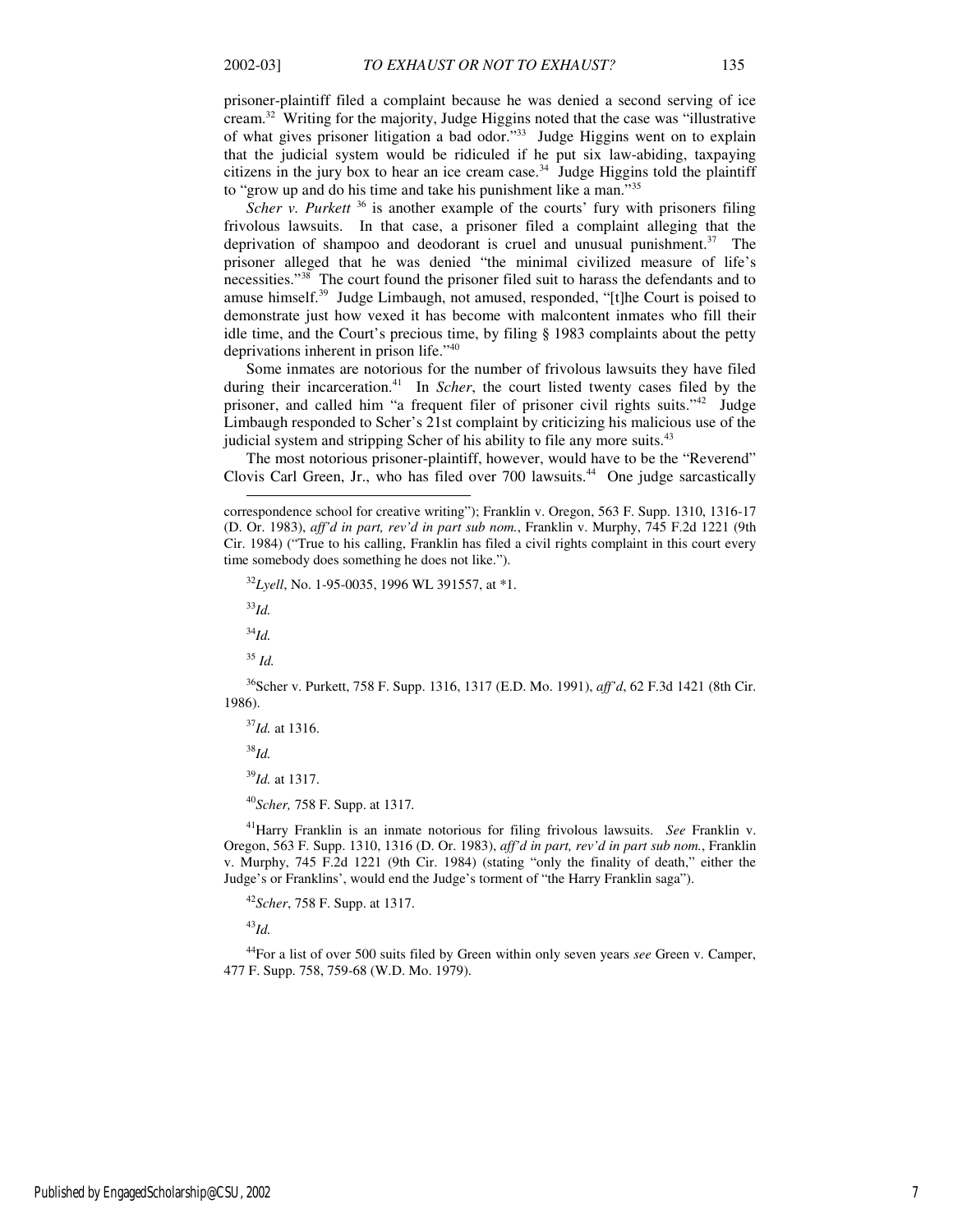remarked that the *Guinness Book of World Records* does not contain a category for the most lawsuits filed by an individual; therefore, it is difficult to award Green the title. $45$ 

Not only do frivolous lawsuits infuriate the judges, but they waste courts' precious time and crowd the federal dockets. There is no question that prisoner litigation is an important segment of any docket.<sup>46</sup> Prisoner lawsuits represented nearly 25% of all civil suits filed in federal court.<sup>47</sup> In particular, in 1994 over  $45\%$ of all federal civil complaints filed in Arizona were state prisoners' complaints.<sup>48</sup> Hence, 20,000 Arizona inmates filed nearly the same amount of complaints as the 3.5 million citizens of Arizona.<sup>49</sup>

The volume of these cases frustrated and infuriated anyone who dealt with them.<sup>50</sup> Prison officials were limited by the funds appropriated to them, yet they were bombarded by the long lists of prisoner demands requesting such things as law libraries, legal clerks, sufficient prisoner access to libraries and courts, copying facilities, and mailing privileges.<sup>51</sup> Moreover, prison officials were constantly defending themselves against threats of frivolous lawsuits filed by inmates seeking revenge.<sup>52</sup> Court clerks were also affected by the enormous amount of frivolous prisoner claims.<sup>53</sup> These clerks filed and indexed hundreds of prisoner petitions, issued summons to all named parties, and shuffled and deciphered through the stacks of legal papers that followed.<sup>54</sup> After the court clerks completed their jobs, the deputy court clerks noted each and every document into a docket sheet, which was filed, indexed, and stored in facilities already subjected to overcrowding by the abundance of other lawsuits.<sup>55</sup> The torch was then passed to the state attorneys who struggled to understand the vague pleadings.<sup>56</sup> Finally, the judges, magistrates, and law clerks grappled with the nonconforming, and sometimes illegible, or even

<sup>47</sup>141 CONG. REC. 14,572 (1995).

<sup>48</sup>141 CONG. REC. 26,548 (1995).

<sup>49</sup>*Id.* 

 $\overline{a}$ 

<sup>50</sup>*See Cotner*, 618 F. Supp. at 1095.

<sup>51</sup>*Id.*

<sup>52</sup>*Id.*

<sup>53</sup>*Id.*

<sup>54</sup>*See Cotner,* 618 F. Supp. at 1095-96.

<sup>55</sup>*Id.* at 1096.

<sup>56</sup>*Id.*

<sup>45</sup>Green v. Arnold, 512 F. Supp. 650, 651 n.4 (W.D. Tex. 1981).

<sup>46</sup>Cotner v. Campbell, 618 F. Supp. 1091, 1095 (E.D. Okla. 1985) *aff'd in part, vacated in part sub nom*, Cotner v. Hopkins, 795 F.2d 900 (10th Cir. 1986) (relying on *Federal Court Management Statistics*, p.129 (Admin. Office of the United States Courts, 1984)) (stating that the United States District Courts heard 31,307 prisoner claims, which is around 10% of all civil suits filed); 141 CONG. REC. 26,548 (stating that 45% of all civil cases filed in Arizona are prisoner lawsuits); *Id.* at 26,543 (stating that 22% of all civil cases filed in Utah are prisoner lawsuits); *see also* HARRIS, *supra* note 27, at D10; VACCO, *supra* note 27, at A26.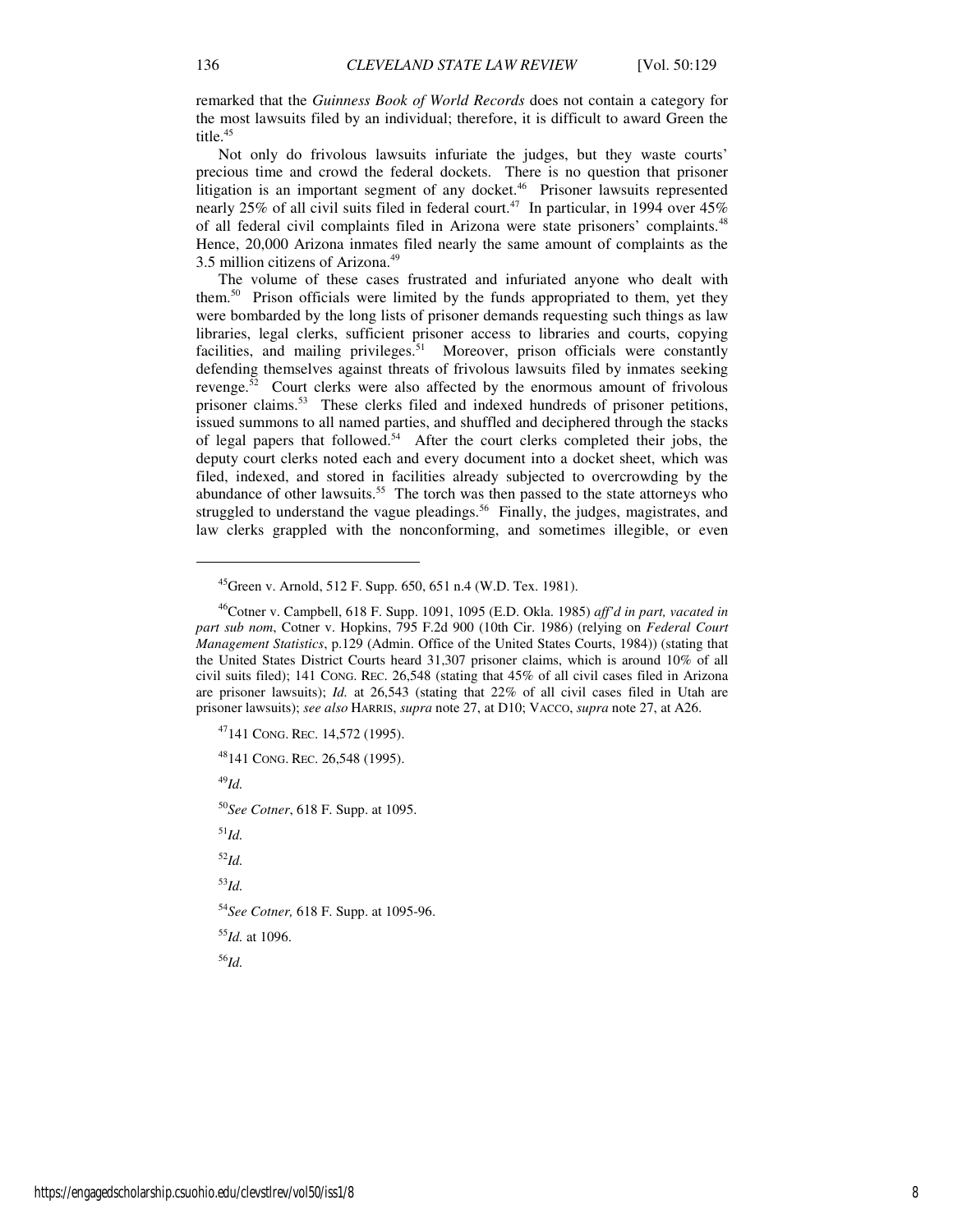incomprehensible pleadings of the prisoners.<sup>57</sup> The time spent completing these judicial tasks was overly burdensome upon the courts that serve to provide justice not only for the prisoners, but also for other citizens of the United States.<sup>58</sup>

Along with exploiting the federal docket, defending frivolous lawsuits wasted society's tax dollars. For instance, a lawsuit filed by a prisoner alleging the right to practice martial arts in prison had an estimated systemwide cost of \$28,000.<sup>59</sup> More astonishing was a case where the prisoner claimed a violation of constitutional rights because he did not receive five free stamped envelopes.<sup>60</sup> This suit cost the system \$151,000.<sup>61</sup> The prisoners did not pay one penny for either of these California lawsuits.<sup>62</sup> These bills were footed by the law-abiding, taxpaying citizens of California.<sup>63</sup>

Thirty-three states have estimated that civil rights suits filed by prisoners cost these states combined at least \$54.5 million each year.<sup>64</sup> Using this figure, experts have estimated that civil rights suits cost the fifty states, collectively, \$81.3 million annually.<sup>65</sup> This means that the citizens of the United States are dishing out over \$81 million dollars to pay for prisoner lawsuits that, 95% of the time, are found meritless.<sup>66</sup> Filing frivolous lawsuits is just another type of crime prisoners commit against the public. As Senator Hatch stated: "these prisoners are victimizing society twice – first when they commit the crime that put them in prison, and second when they waste our hard-earned tax dollars."<sup>67</sup>

When Congress enacted the PLRA, it was not only concerned with frivolous lawsuits, wasting of taxpayers' dollars, and crowding of dockets. Congress also intended to curtail the federal judiciary's micromanagement of state prison systems.<sup>68</sup> By rendering constant decisions regarding conditions of confinement, the federal

<sup>59</sup>HARRIS, *supra* note 27, at D10.

<sup>60</sup>*Id.*

1

 $^{61}\!Id.$ 

<sup>62</sup>*Id.*

<sup>63</sup>HARRIS, *supra* note 27, at D10.

<sup>64</sup>141 CONG. REC. 38276 (1995); 141 CONG. REC. 26,553 (1995) (Letter by National Association of Attorneys General); 141 CONG. REC. 26,448-49 (1995).

<sup>65</sup>141 CONG. REC. 38276 (1995); 141 CONG. REC. 26,553 (1995) (Letter by National Association of Attorneys General); 141 CONG. REC. 18, 26449 (1995).

<sup>66</sup>141 CONG. REC. 38,276 (1995); 141 CONG. REC. 35,980 (1995); 141 CONG. REC. 26,553 (1995) (Letter by the National Association of Attorneys General); 141 CONG. REC. 26,449 (1995).

 $67141$  CONG. REC. 26,553 (1995).

<sup>68</sup>141 CONG. REC. 35,980 (1995); 141 CONG. REC. 26,554 (1995); 141 CONG. REC. 26,448 (1995); *see also* Kuzinski, *supra* note 4, at 361.

<sup>57</sup>*Id*; *see also* Rudd v. Jones, 879 F. Supp. at 621, 623 (S.D. Miss. 1995). In this case, the court dismissed the prisoner's complaint because it "is a confusing, rambling petition that is barely coherent" and will not survive the proceedings of a trial. *Id.*

<sup>58</sup>*Cotner*, 618 F. Supp. at 1096.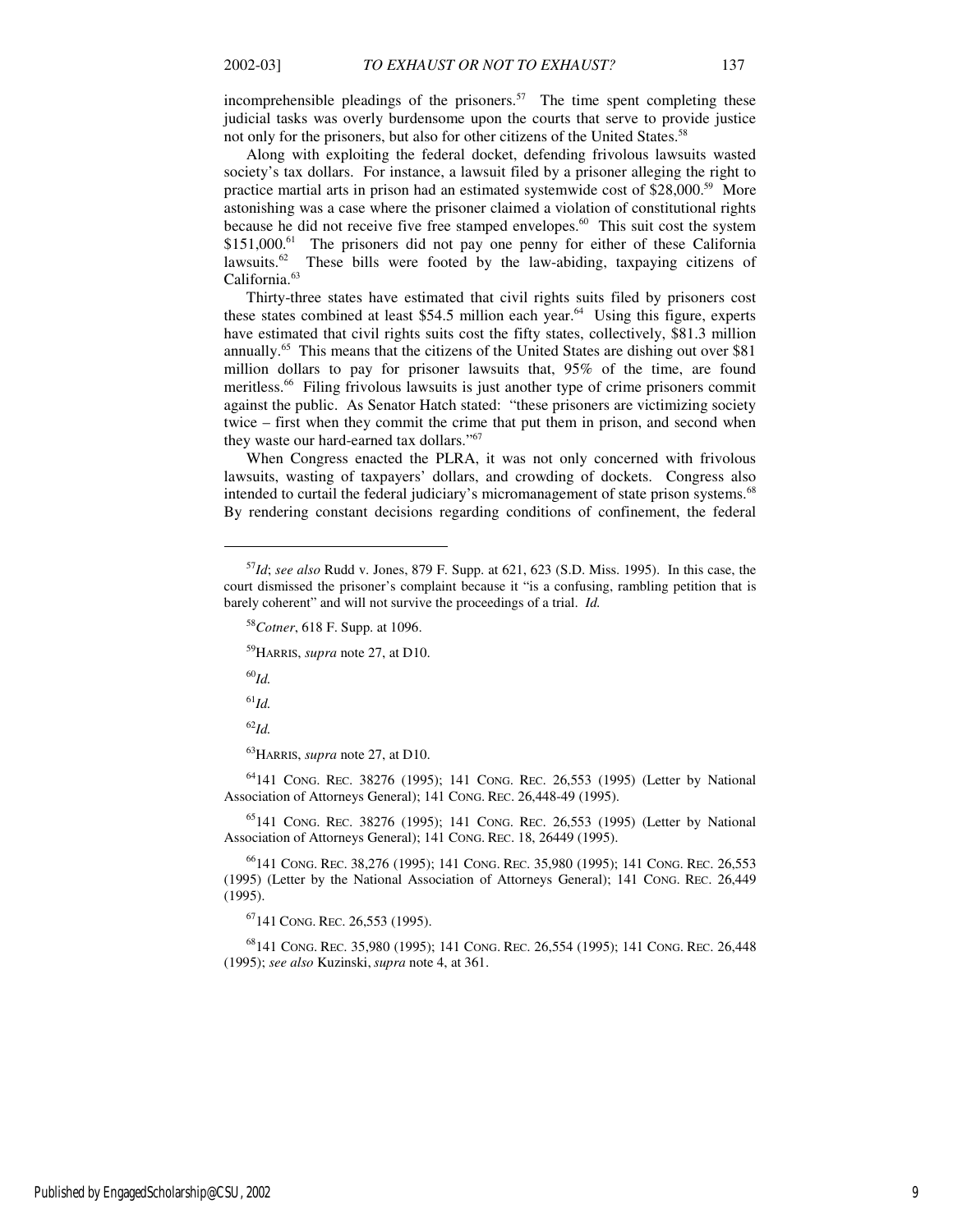judiciary was ordering the nation's prison systems to follow numerous guidelines.<sup>69</sup> Soon, there were so many judicial decrees that it was becoming virtually impossible for the prison administrations to run the prisons without coming in contact with a judicial order.<sup>70</sup> As a result, the federal judiciary was literally running the prisons from the courtroom.<sup>71</sup> Oklahoma Attorney General Drew Edmondson summed it up in these words – "It's time the federal government got out of the business of running state prison facilities on a day-to-day basis."<sup>72</sup> Federal judges had literally seized control of the correctional institutions. In 1990, over 1,200 state prison systems were operating under the supervision of the federal judiciary in some form, and over forty states had some type of order overseeing aspects of prison administration.<sup>73</sup> For example, New York City was subjected to judicial restraint in nearly every aspect of prison conditions when it entered into a fifty-seven page consent decree in 1978.<sup>74</sup> The consent decree, expanding to an astonishing 1,500 pages in 18 years, modified something as simple as the number of forks, knives, spoons, and "spoodles" that every prison kitchen must supply.<sup>75</sup>

The number of frivolous lawsuits filed by prisoners, the overburdened federal dockets, the wasting of taxpayer dollars, and the micromanagement over prison systems were all concerns that plagued the federal legislatures, as well as the federal judiciary, prison systems, and citizens of the United States. As a result of these concerns, a number of Senators proposed several amendments to the CRIPA, and on April 26, 1996, the PLRA was enacted.<sup>76</sup>

## *B. The Amended Language of 1997e(a)*

Congress enacted, and the President signed the Prisoner Litigation Reform Act in an effort to prevent frivolous lawsuits, overburden on courts, waste of taxpayer dollars, and judicial interference.<sup>77</sup> Four specific amendments created by the PLRA made it more difficult for prisoners to bring their complaints to federal courts.

First, absent a showing of imminent danger of serious physical harm, the Act bars suits by inmate-plaintiffs who had previously filed three petitions dismissed as

<sup>70</sup>*See id.*

1

<sup>71</sup>*See id.*

<sup>73</sup>*See Criminal Oversight*, *supra* note 69, at A18.

<sup>74</sup> *The Role of the U.S. Dep't of Justice in Implementing the Prison Litigation Reform Act: Hearing Before the Comm. on the Judiciary U.S. Senate, 104th Cong. 55-56 (1997) (statement* of Laura A. Chamberlain).

<sup>75</sup>*Id.* 

<sup>76</sup>28 U.S.C. § 1915(g); *Id.* at § 1932; *Id.* at § 1915A(b); 42 U.S.C. § 1997e(a).

<sup>77</sup>*See generally Criminal Insight*, *supra* note 69.

<sup>69</sup>*Review & Outlook: Criminal Oversight*, WALL ST. J., June 10, 1996, at A18 (hereinafter *Criminal Insight*).

<sup>72</sup>Barbara Hoberock, *Prisoners' Suit Against State is Sent Back to 10th Circuit,* TULSA WORLD, Oct. 8, 1996, at A7.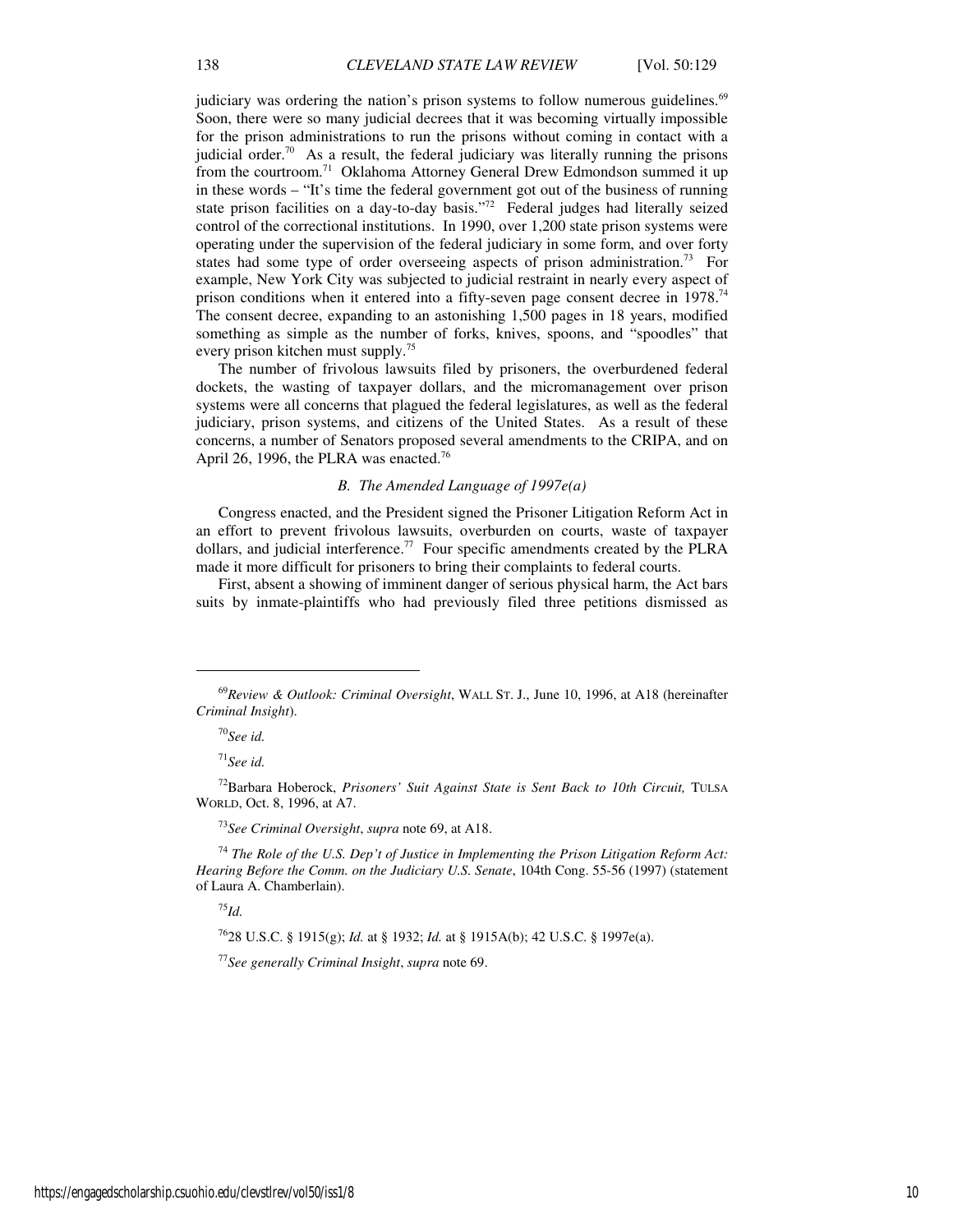1

frivolous, malicious, or a failure to state a cause of action.<sup>78</sup> Second, the Act revokes a prisoner's earned release credit if he files a frivolous claim.<sup>79</sup> Third, the Act allows *sua sponte* dismissals of any claim that fails to state a cause of action.<sup>80</sup> Finally, and most importantly, the Act amended section 1997e(a) to require prisoners to exhaust administrative remedies prior to bringing suits regarding "prison conditions" to federal court.<sup>81</sup>

Exhaustion of administrative remedies requires parties to avail themselves of all potential solutions within the appropriate agency before asking the court to make a decision "on an adverse administrative determination."<sup>82</sup> When enacting the PLRA, Congress required exhaustion because it precludes the federal judiciary from intruding on a prison's administrative process until it has reached a solution.<sup>83</sup> Also, exhaustion allows prison administrations to apply their expertise and discretion, cultivate factual records, and perhaps, settle prisoner conflicts without judicial involvement.<sup>84</sup>

Keeping these attributes of exhaustion in mind, Congress made three significant changes to the exhaustion requirement. First, section 1997e(a) now *requires* a prisoner to exhaust administrative remedies before filing suit in federal court, whereas, prior to the PLRA, the federal judiciary used its discretion in applying the

<sup>80</sup>28 U.S.C. § 1915(b).

 $825$  JACOB A. STEIN ET AL., ADMINISTRATIVE LAW § 49.01, at 49-3 (2001); Myers v. Bethlehem Shipbuilding Corp., 303 U.S. 41, 50-51 (1938) ("No one is entitled to judicial relief for a supposed or threatened injury until the prescribed administrative remedy has been exhausted.").

<sup>83</sup>*See* McCarthy v. Madigan, 503 U.S. 140, 145 (1992) (suggesting that agencies should have the chance to correct disputes before the courts take over); McKart v. United States, 395 U.S. 185, 193 (1969) ("A primary purpose [of the exhaustion requirement] is, of course, the avoidance of premature interruption of the administrative process."); *accord* 141 CONG. REC. 26,554 (1995) ("In many jurisdictions . . . judicial orders entered under Federal law have effectively turned control of the prison systems away from elected officials accountable to the taxpayer, and over to the courts.").

<sup>84</sup>S*ee McKart*, 395 U.S. at 194; STEIN ET AL., *supra* note 82, at 49-3.

<sup>&</sup>lt;sup>78</sup>28 U.S.C. § 1915(g). Section 1915(g) was more commonly known as "three strikes rule." In addition to an amendment that requires all inmates to pay the court's filing fee, section 1915(g) was created to deter prisoners from repeatedly filing frivolous complaints. Joseph T. Lukens, *The Prison Litigation Reform Act: Three Strikes and You're Out of Court – It May Be Effective, But is it Constitutional?*, 70 TEMP. L. REV. 471, 471 (1997).

Prior to the enactment of the PLRA, federal courts were extremely concerned by the amount of frivolous litigation filed by specific prisoners. Recall the *Scher* case in which Judge Limbaugh announced his disapproval with "frequent filer[s] of prisoner civil rights suits." Scher v. Purkett, 758 F. Supp. at 1316, 1316-17 (E.D. Mo. 1991), *aff'd*, 62 F.3d 1421 (8th Cir. 1995).

<sup>79</sup>28 U.S.C. § 1932.

 $8142$  U.S.C. § 1997e(a) (1994 & Supp. V 1999). Section 1997e (a) states "No action shall be brought with respect to prison conditions under section 1983 of this title, or any other Federal law, by a prisoner confined in any jail, prison, or other correctional facility until such administrative remedies as are available are exhausted." *Id.*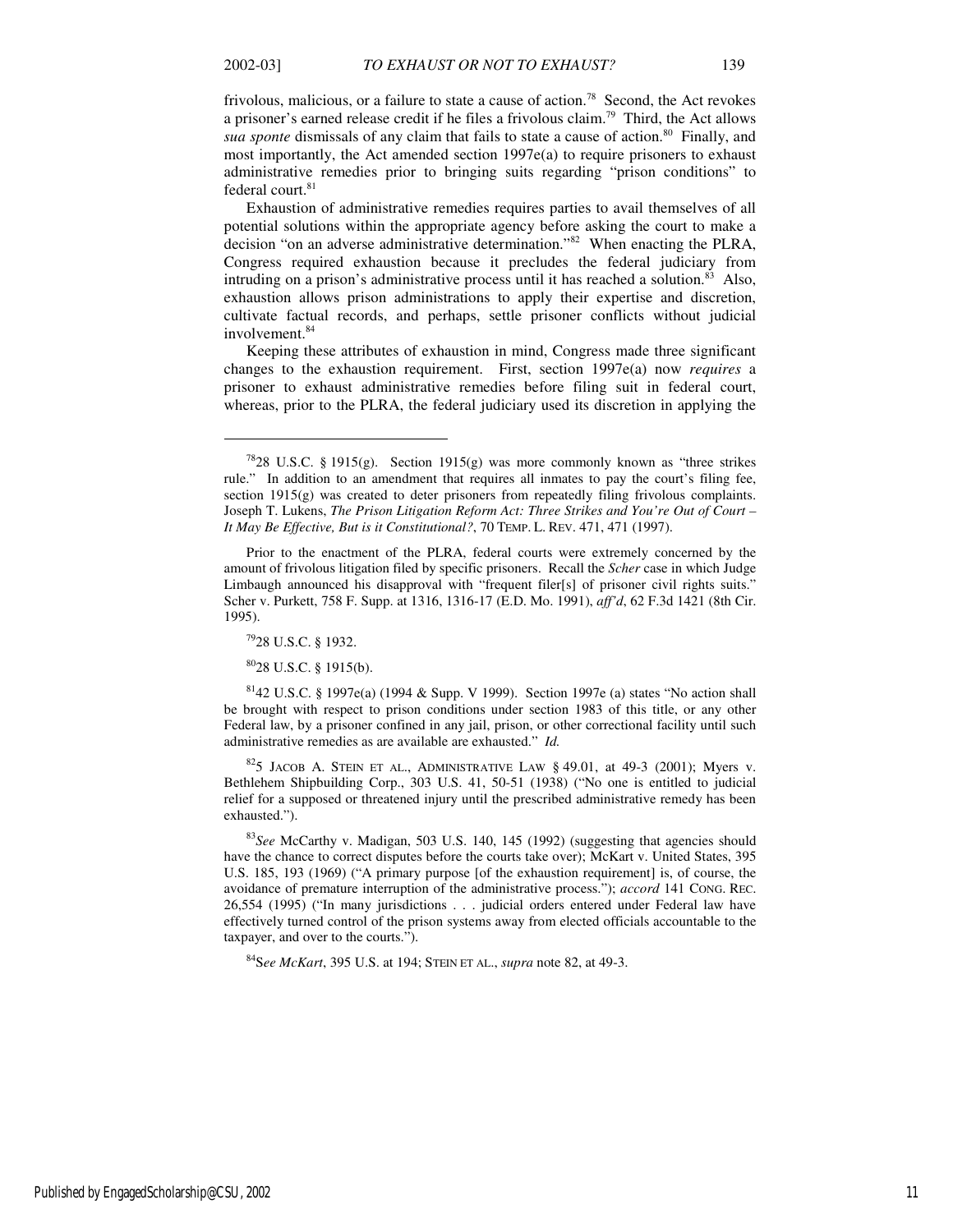exhaustion requirement.<sup>85</sup> The second change requires exhaustion of *all* federal claims.<sup>86</sup> Prior to the enactment of the PLRA, section 1997e(a) applied only to actions brought pursuant to 42 U.S.C.  $\S$  1983.<sup>87</sup> After enactment, however, the exhaustion requirement applied to "all other Federal laws."<sup>88</sup> In enacting this change, Congress sought to deter all frivolous lawsuits, not just those filed under section 1983.<sup>89</sup> The third change limited the scope of section 1997e(a) by only requiring exhaustion when prisoners' brought actions "with respect to prison conditions."<sup>90</sup> Because Congress failed to define "prison conditions" in section 1997e, conflict and confusion have arisen regarding the applicability of section 1997e(a) to excessive force actions. $91$ 

#### III. THE CONFLICT AMONG THE FEDERAL COURTS

Congress failed to define the phrase "prison conditions" in section 1997e(a). As a result, the circuits are split as to whether excessive force claims are subject to the exhaustion requirement.<sup>92</sup> Because the term "prison conditions" is only defined in 18

*Id.* 

 $\overline{a}$ 

<sup>88</sup>42 U.S.C. § 1997e(a) (1994 & Supp. V 1999).

<sup>89</sup>141 CONG. REC. 14,573 (1995).

<sup>90</sup>*Compare* § 1997e(a) (1994 & Supp. V 2000) *with* § 1997e(a)(1) (1994).

<sup>91</sup>*See supra* note 11.

<sup>92</sup>*Compare* Smith v. Zachary, 255 F.3d 446, 452 (7th Cir. 2001), Higginbottom v. Carter, 223 F.3d 1259, 1260 (11th Cir. 2000), Freeman v. Francis, 196 F.3d 641, 644 (6th Cir. 1999), Booth v. Churner, 206 F.3d 289, 299 (3d Cir. 2000), *aff'd on other grounds*, 532 U.S. 731 (2001), Wendell v. Asher, 162 F.3d 887, 891 (5th Cir. 1998), *and* Garrett v. Hawk, 127 F.3d 1263, 1266 (10th Cir. 1997) (requiring exhaustion), *with* Nussle v. Willette, 224 F.3d 95, 106 (2d Cir. 2000), *cert. granted sub nom*, Porter, 532 U.S. at 1065 (finding exhaustion not required).

There are some notable district court cases also. *Compare* Serrano v. Alvarado, 169 F. Supp. 2d 14, 16 (D.P.R. 2001), Castillo v. Buday, 85 F. Supp. 2d 309, 312 (S.D.N.Y. 2000), Johnson v. Garraghty, 57 F. Supp. 2d 321, 326-28 (E.D. Va. 1999), Beeson v. Fishkill Corr. Facility, 28 F. Supp. 2d 884, 892 (S.D.N.Y. 1998), *and* Moore v. Smith, 18 F. Supp. 2d 1360, 1363 (N.D. Ga. 1998) (finding exhaustion required), *with* Giannattasio v. Artuz, No. 97 Civ. 7606, 2000 WL 335242, at \*11-\*12 (S.D.N.Y. Mar. 30, 2000), Wright v. Dee, 54 F. Supp. 2d

<sup>85</sup>*Compare* 42 U.S.C. § 1997e (a) (1994 & Supp. V 1999) *with* 42 U.S.C. § 1997e(a)(1) (1994). In general, courts do not require plaintiffs to exhaust administrative remedies prior to filing a civil suit in federal court. *See* Patsy v. Bd. of Regents of Fla., 457 U.S. 496, 507-08 (1982). However, because prisoner-plaintiffs are different than law-abiding citizens, the PLRA requires prisoners to exhaust administrative remedies before entering court. *See id.*

<sup>86</sup>42 U.S.C. § 1997e(a) (1994 & Supp. V 1999).

 $8742$  U.S.C. § 1997e(a)(1) (1994). Section 1997e(a)(1) states:

Subject to the provisions of paragraph (2), in any action brought pursuant to section 1979 of the Revised Statutes of the United States (42 U.S.C. §1983) by an adult convicted of a crime confined in any jail, prison, or other correctional facility, the court shall, if the court believes that such a requirement would be appropriate and in the interests of justice, continue such case for a period of not to exceed ninety days in order to require exhaustion of such plain, speedy, and effective administrative remedies as are available.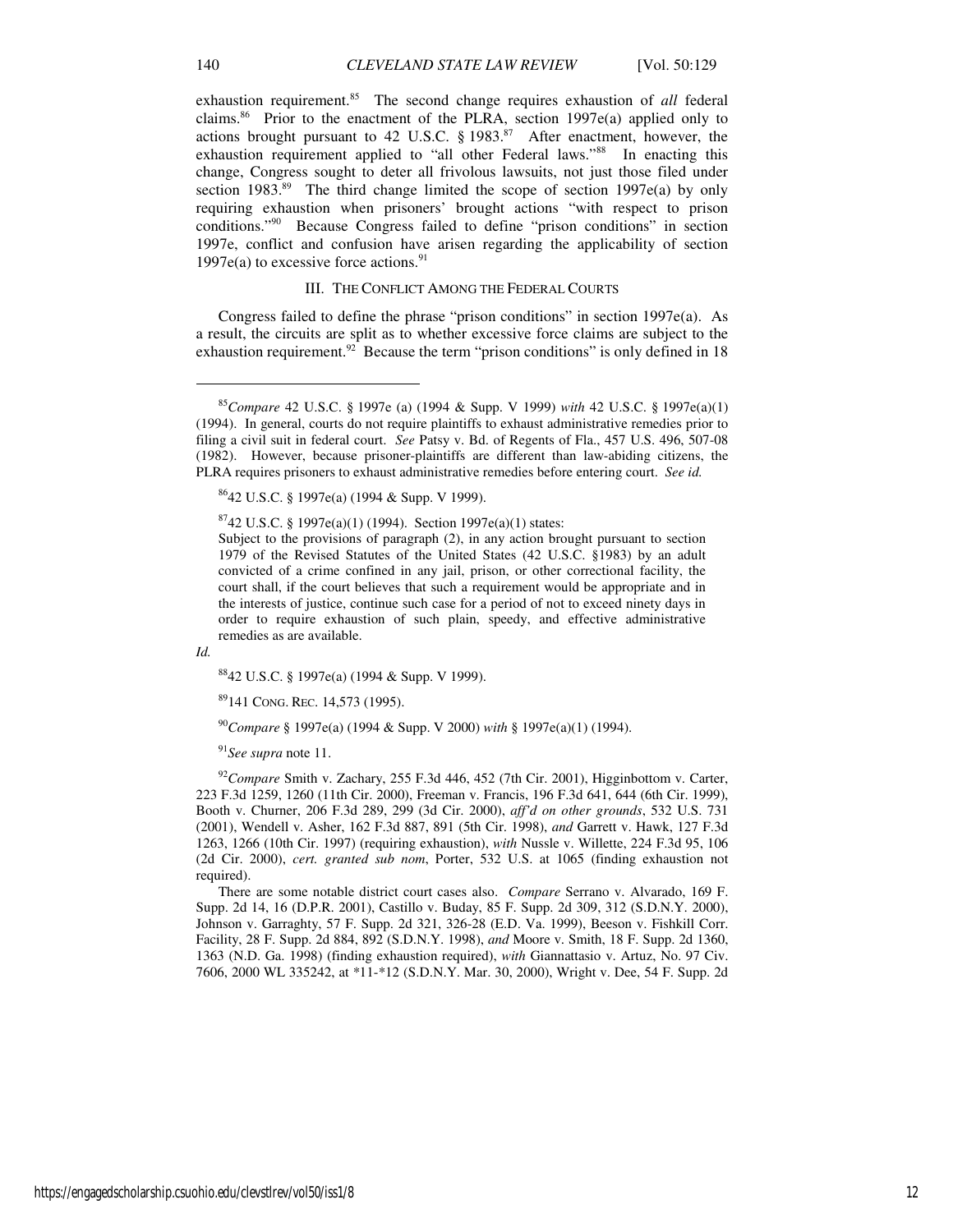U.S.C. § 3626(g)(2), the Third, Sixth, Seventh, and Eleventh Circuits have used section  $3626(g)(2)$  to categorize excessive force as a "prison condition."<sup>93</sup> These Circuits have required prisoner litigants, claiming excessive force, to exhaust administrative remedies before filing suit in federal court.<sup>94</sup> The Second Circuit, however, disagrees with this approach, and uses the structure, purpose, and legislative history of the PLRA to find that excessive force is not a "prison condition."<sup>95</sup> In *Nussle v. Willette*, the Second Circuit held that excessive force claims are not subject to the administrative exhaustion requirement.<sup>96</sup> In response to the apparent conflict among the circuits, the Supreme Court granted certiorari in the case *Porter v. Nussle*. 97

#### *A. The Third, Sixth and Seventh Circuits Require Exhaustion*

## 1. *Freeman v. Francis*

In *Freeman v. Francis*, <sup>98</sup> the plaintiff brought an action pursuant to 42 U.S.C. § 1983 claiming that he sustained a shoulder injury after an assault by a corrections officer.<sup>99</sup> The plaintiff argued that an excessive force claim was not subject to the exhaustion requirement because excessive force claims are not encompassed by the term "prison conditions" as used in section  $1997e(a)$ .<sup>100</sup> The Sixth Circuit rejected this argument and held that excessive force claims are subject to  $1997e(a)$ 's exhaustion requirement.<sup>101</sup>

The Sixth Circuit gave three particular reasons for requiring exhaustion. First, the court indicated that "prison conditions" was not defined in section 1997e(a), but was defined in another section of the PLRA, 18 U.S.C. § 3626.<sup>102</sup> This section states

<sup>95</sup>*Nussle*, 224 F.3d at 97-106.

<sup>96</sup>*Id.* at 106.

-

<sup>97</sup>Porter v. Nussle, 532 U.S. 1065 (2001).

<sup>98</sup>196 F.3d at 641.

<sup>99</sup>*Id.* at 642-43.

<sup>100</sup>*Id.* at 643.

<sup>101</sup>*Id.* at 644.

<sup>102</sup> Freeman v. Francis, 196 F.3d 641, 643-44 (6th Cir. 1999).

Published by EngagedScholarship@CSU, 2002 13

<sup>199, 205-06 (</sup>S.D.N.Y. 1999), Baskerville v. Goord, No. 97 Civ. 6413, 1998 WL 778396, at \*2-\*5 (S.D.N.Y. Nov. 5, 1998), White v. Fauver, 19 F. Supp. 2d 305, 316 (D.N.J. 1998), Johnson v. O'Malley, No. 96 Civ. 6598, 1998 WL 292421, at \*3 (N.D. Ill. May 19, 1998), *and* Morgan v. Ariz. Dep't of Corr., 976 F. Supp. 892, 895-96 (D. Az. 1997) (finding exhaustion not required).

<sup>93</sup>*Smith*, 255 F.3d at 452; *Higginbottom*, 223 F.3d at 1260; *Freeman*, 196 F.3d at 644; *Booth*, 206 F.3d at 299.

<sup>94</sup>*See Smith*, 255 F.3d at 453; *Higginbottom*, 223 F.3d at 1261; *Freeman*, 196 F.3d at 644; *Booth*, 206 F.3d at 298. The Fifth and Tenth Circuits have held that excessive force actions are subject to the exhaustion requirements of section  $1997e(a)$  without supplying in depth discussions behind their conclusions. *See Wendell*, 162 F.3d at 889, 891-92; *Garrett*, 127 F.3d at 1264-66.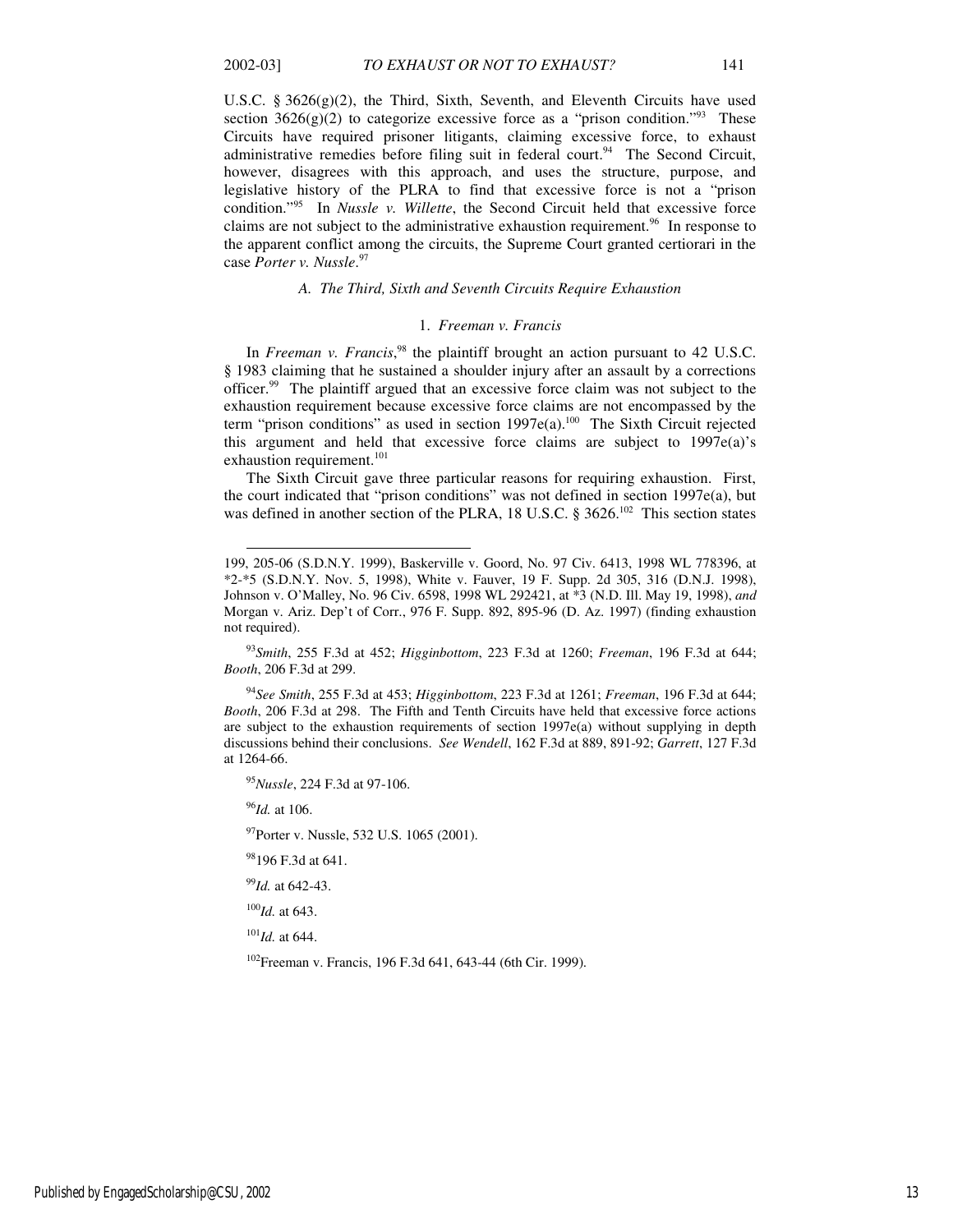that claims regarding "prison conditions" are "any civil proceeding ... with respect to conditions of confinement or the effects of actions by government officials on the lives of confined persons."<sup>103</sup> The Sixth Circuit applied the second part of the statute, the part following "or," and found that claims of excessive force are "prison conditions" and thus, are subject to the exhaustion requirement of section 1997e(a). $104$ 

Next, the court articulated that the purpose of the PLRA also supports the conclusion that the phrase "prison conditions" includes excessive force claims.<sup>105</sup> The PLRA was enacted to help deter prisoners from filing frivolous lawsuits, as well as to reduce the federal courts' micromanagement over prison systems.<sup>106</sup> The exhaustion requirement furthers these two purposes. First, exhaustion requires prisoners to submit their complaints to the prison's administration.<sup>107</sup> This process helps eliminate the frivolous lawsuits before they have the possibility of reaching court.<sup>108</sup> Second, the exhaustion requirement gives prison administrations the power to render decisions regarding prisoner complaints.<sup>109</sup> This process gives a prison a chance to correct problems before a complaint reaches federal court.<sup>110</sup> Consequently, the power to run the prisons is reverted back to the prison administrations.

Third, the Sixth Circuit reasoned that a Supreme Court case, decided before the PLRA was enacted, already held that excessive force claims are included as "prison conditions."<sup>111</sup> In *McCarthy v. Bronson*, <sup>112</sup> the Supreme Court held that the statutory language "prisoner petitions challenging conditions of confinement" includes both continuous practices and individual acts of wrongdoing, such as a claim of assault. $^{113}$ By using the Supreme Court's decision in *McCarthy*, the Sixth Circuit concluded that if the "conditions of confinement" language was enough for *McCarthy* to encompass excessive force claims, then surely the definition of "prison conditions"—"effects of actions by government officials"—includes claims of excessive force.<sup>114</sup> The court reasoned that a plain reading of the definition of "prison conditions" more closely relates to individual acts of wrongdoing than "conditions of confinement."<sup>115</sup> Therefore, if the term "conditions of confinement"

 $10342$  U.S.C. § 3626(g)(2) (1994 & Supp. V 1999). <sup>104</sup>*Freeman*, 196 F.3d at 644. <sup>105</sup>*Id.* <sup>106</sup>*Id.* <sup>107</sup>*Id.* <sup>108</sup>*See Freeman*, 196 F.3d at 644. <sup>109</sup>*Id.* <sup>110</sup>*Id*.  $111$ *Id*. <sup>112</sup>500 U.S. 136 (1991). <sup>113</sup>*Id.* at 139-43. <sup>114</sup>*See Freeman*, 196 F.3d at 644. <sup>115</sup>*Id.*

https://engagedscholarship.csuohio.edu/clevstlrev/vol50/iss1/8 14

1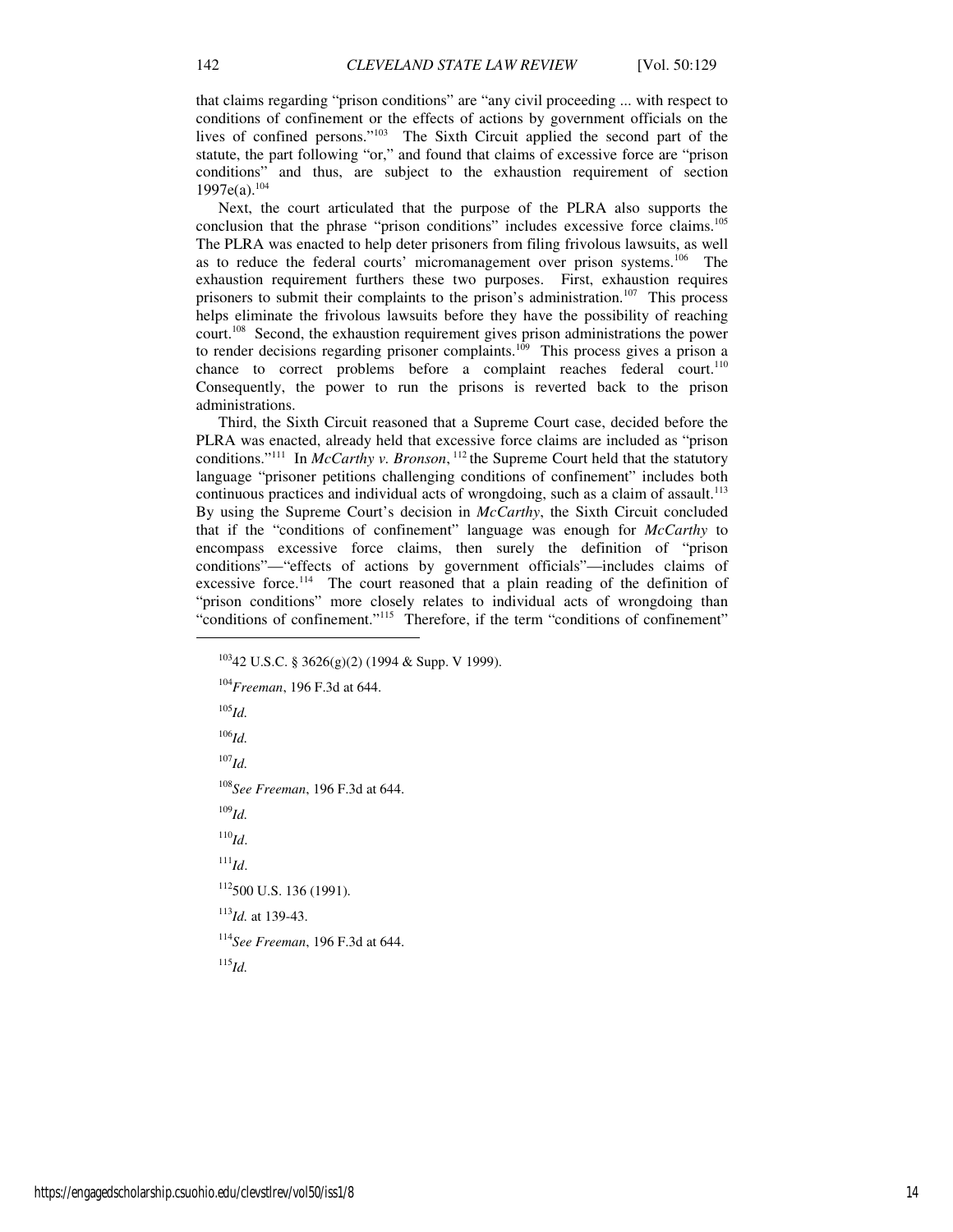includes individual acts of excessive force, then surely the term "prison conditions" encompasses excessive force claims.<sup>116</sup>

## 2. *Booth v. Churner*

In *Booth v. Churner*, <sup>117</sup> the Third Circuit followed the Sixth Circuit and held that excessive force claims are "prison conditions" as used in section  $1997e(a)$ .<sup>118</sup> Like the Sixth Circuit in *Freeman*, the Third Circuit relied on the statutory definition of "prison conditions" in section 3636 of the PLRA.<sup>119</sup> Also, like *Freeman*, the court relied on *McCarthy v. Bronson*.<sup>120</sup> *Booth*, however, also rebutted an argument that the Supreme Court concluded that the term "prison conditions" does not include excessive force claims.<sup>121</sup>

In *Booth*, the plaintiff argued that the court should follow the Supreme Court's decisions in *Farmer v. Brennan<sup>122</sup>* and *Hudson v. McMillian*. <sup>123</sup> The plaintiff claimed that in these two cases, the Supreme Court treated "prison conditions" claims and excessive force claims differently, and if Congress intended to eliminate the distinction between "prison conditions" and excessive force claims it would have done so in the PLRA.<sup> $124$ </sup> The Third Circuit found this argument flawed for a number of reasons. First, Congress made its intent clear regarding the definition of "prison conditions" in section  $3626$ <sup>125</sup> Therefore, applying the common law meaning of "conditions of confinement" is unnecessary and inappropriate.<sup>126</sup> Second, the Third Circuit argued that applying *Farmer* and *Hudson* is inappropriate because courts determine Congress' intent in enacting the statute, not the intent of the Supreme Court in interpreting similar, but not identical terms.<sup>127</sup> For all these reasons, the Third Circuit in *Booth* concluded that claims of excessive force are encompassed by the term "prison conditions" and therefore, must be administratively exhausted.<sup>128</sup>

1

<sup>123</sup>503 U.S. 1 (1992).

<sup>124</sup>*Booth*, 206 F.3d at 297.

 $^{125}$ *Id.* 

<sup>126</sup>*Id.* at 297.

<sup>127</sup>*Id.*

<sup>128</sup>*Booth*, 206 F.3d at 290.

<sup>116</sup>*Id.*

<sup>117</sup>Booth v. Churner, 206 F.3d 289, 290 (3d Cir. 2000), *aff'd on other grounds*, 532 U.S. 731 (2001).

<sup>118</sup>*Id.*

<sup>119</sup>*Id.* at 294-95.

<sup>120</sup>*Id.* at 295-96.

<sup>121</sup>*Id.* at 297-98.

<sup>122</sup>511 U.S. 825 (1994).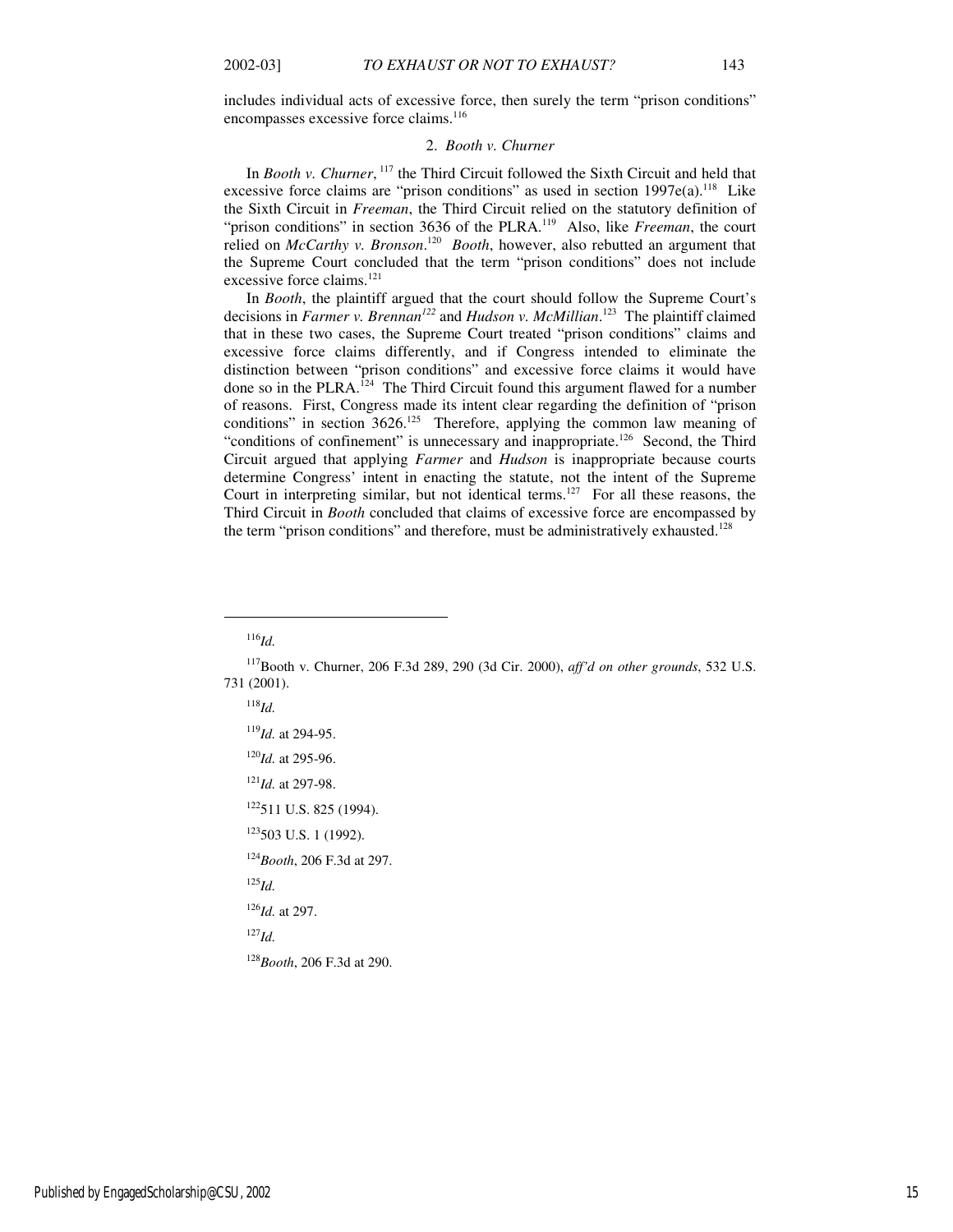#### 3. *Smith v. Zachary*

In *Smith v. Zachary*, the Seventh Circuit took a more defensive approach in reaching its conclusion that excessive force claims are included as "prison conditions." In *Smith*, the plaintiff argued that since in section 1997e(a) the word "conditions" is plural, it does not include an individual event such as an assault.<sup>129</sup> The court quickly rebutted this claim by quoting the opening section of the United States Code: "[i]n determining the meaning of any Act of Congress, unless the context indicates otherwise ... words importing the plural include the singular."<sup>130</sup> The court also noted, "[g]iven that part of a prison guard's job is to control inmates, the use of excessive force in achieving this end can be viewed as a management failure, not only as a random act of violence."<sup>131</sup> Hence, the court concluded that claims of excessive force are encompassed by the term "prisons conditions" because the use of excessive force can be the result of an ongoing condition at the prison.<sup>132</sup>

The Seventh Circuit also rebutted the prisoners' assertions by pointing out the positive attributes of the exhaustion requirement. First, the court noted that requiring excessive force claims to be administratively exhausted allows prisons to address problems internally, as well as to insure the prisoner's safety more quickly.<sup>133</sup> Also, the court indicated that after a prisoner exhausts administrative remedies, the prisoner has a factual record to take with him if he chooses to file in federal court.<sup>134</sup> Finally, the court observed that the exhaustion requirement does not bar a prisoner from filing suit in federal court.<sup>135</sup> Instead, the exhaustion requirement only creates a necessary prerequisite.<sup>136</sup> For all these reasons, the court concluded that the exhaustion requirement could help prisoners, rather than hurt them.<sup>137</sup>

The Seventh Circuit made additional observations before rendering its final judgment. The court noticed that even though the Supreme Court in *Booth v. Churner* did not address the excessive force issue specifically, the Court required the prisoner's claim of excessive force to be administratively exhausted.<sup>138</sup> The Seventh Circuit concluded that the Supreme Court, by dismissing the case prior to determining the issue of excessive force, implied that excessive force claims are subject to the exhaustion requirement.<sup>139</sup> Finally, the Seventh Circuit addressed the plaintiff's suggestion that excessive force claims should be an exception to the

 $^{130}$ *Id.* at 449. <sup>131</sup>*Id.*   $^{132}$ *Id.* <sup>133</sup>*Smith*, 255 F.3d at 450-51. <sup>134</sup>*Id.* at 451. <sup>135</sup>*Id.*  $^{136}$ *Id.* <sup>137</sup>*Smith*, 255 F.3d at 451. <sup>138</sup>*Id.* at 452. <sup>139</sup>*Id.*

1

<sup>129</sup>Smith v. Zachary, 255 F.3d 446, 448 (7th Cir. 2001).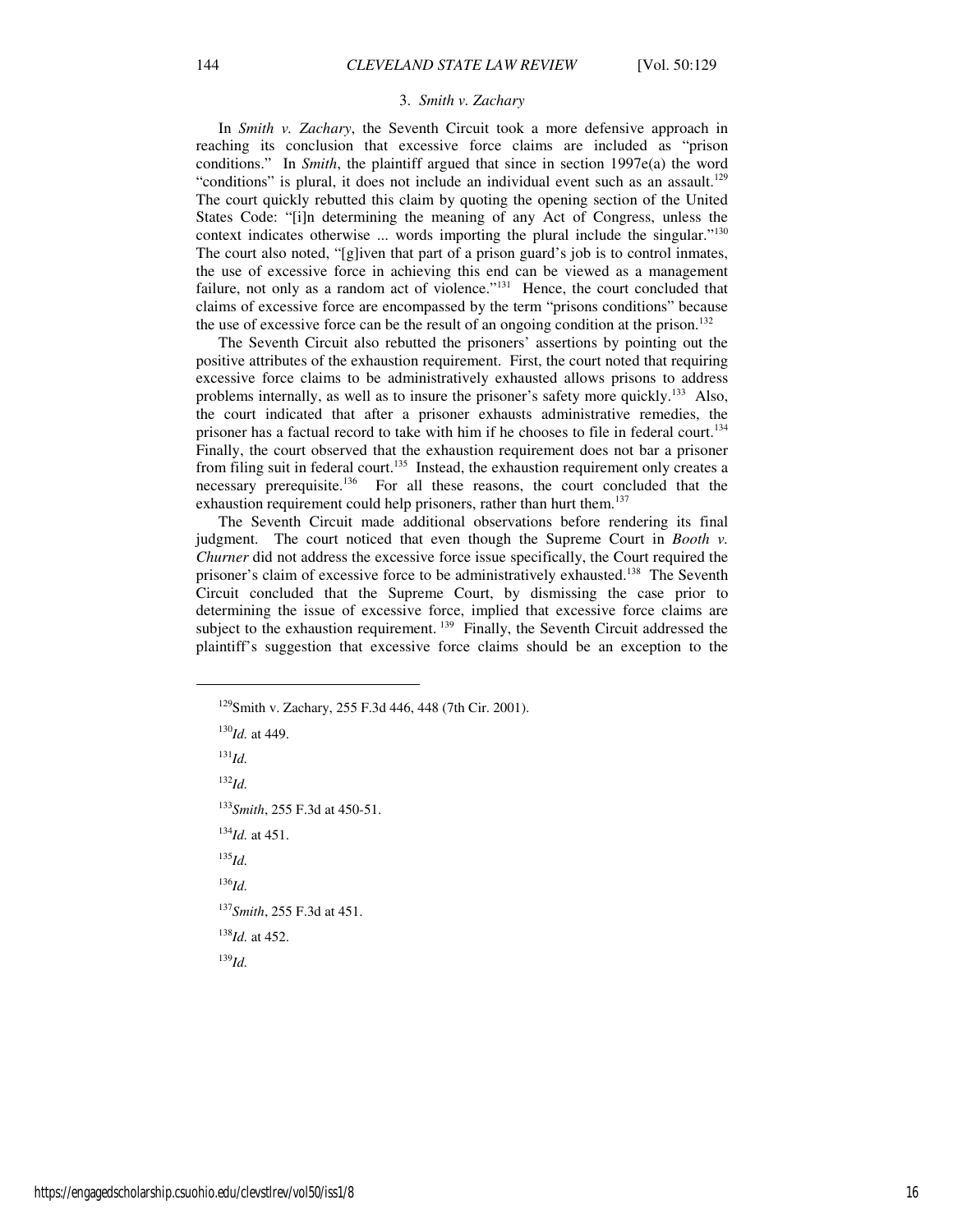exhaustion requirement.<sup>140</sup> The court quickly turned down this suggestion by stating "an exception for particularized instances of force directed at a specific inmate ... is a cumbersome test to apply."<sup>141</sup> After making these final observations, the Seventh Circuit concluded that claims of excessive force are "prison conditions" and thus, must be administratively exhausted.<sup>142</sup>

#### *B. The Second Circuit Does Not Require Exhaustion*

The Second Circuit, in *Nussle v. Willette*, put a kink in what seemed to be a consensus among the circuits. In *Nussle*, the plaintiff filed a lawsuit against two corrections officers alleging excessive use of physical force under the Eighth Amendment.<sup>143</sup> The Second Circuit held that the plaintiff's excessive force claim was not subject to the exhaustion requirement of  $1997e(a)$ .<sup>144</sup>

The Second Circuit discussed five specific reasons for not requiring excessive force claims to be administratively exhausted. First, the court looked to the statutory text of section 1997e(a) to determine the meaning of the phrase "prison conditions." Even though "prison conditions" is not defined anywhere in section 1997, the court stated that the text itself suggests that particular instances of excessive force are included as "prison conditions."<sup>145</sup> "The use of the term prison conditions" in section 1997e(a) would appear to refer to "circumstances affecting everyone in the area affected by them, rather than 'single or momentary matters,' such as beatings or assaults, that are directed at particular individuals."<sup>146</sup> The court reasoned that a claim of excessive force is a singular event directed at one prisoner, while the term "prison conditions" refers to ongoing practices that affect a number of prisoners.<sup>147</sup> Therefore, the Second Circuit concluded, excessive force claims are not encompassed by the term "prison conditions."<sup>148</sup>

Second, the court refused to use section 3626 to define the phrase "prison conditions." The court argued, "effects of actions by government officials on the lives of persons confined in prison," is such an awkward phrase that ordinarily it would not be used to depict events of excessive force.<sup>149</sup> The court reasoned that no one would use this roundabout terminology to describe an altercation with a prison guard.<sup>150</sup> As a result, the Second Circuit concluded that by using this language,

 $\overline{a}$ 

<sup>142</sup>*Id.* at 452.

<sup>143</sup>Nussle v. Willette, 224 F.3d 95, 97 (2d Cir. 2000), *cert. granted sub nom*, Porter v. Nussle, 532 U.S. 1065 (2001).

<sup>144</sup>*Id.* at 106.

<sup>145</sup>*Id.* at 101.

<sup>146</sup>*Id*.

<sup>147</sup>*Nussle*, 224 F.3d at 101.

<sup>148</sup>*Id.* at 105.

<sup>149</sup>*Id.* at 102.

<sup>150</sup>*Id.* at 103.

 $140$ *Id.* at 451.

<sup>141</sup>*Smith*, 255 F.3d at 451.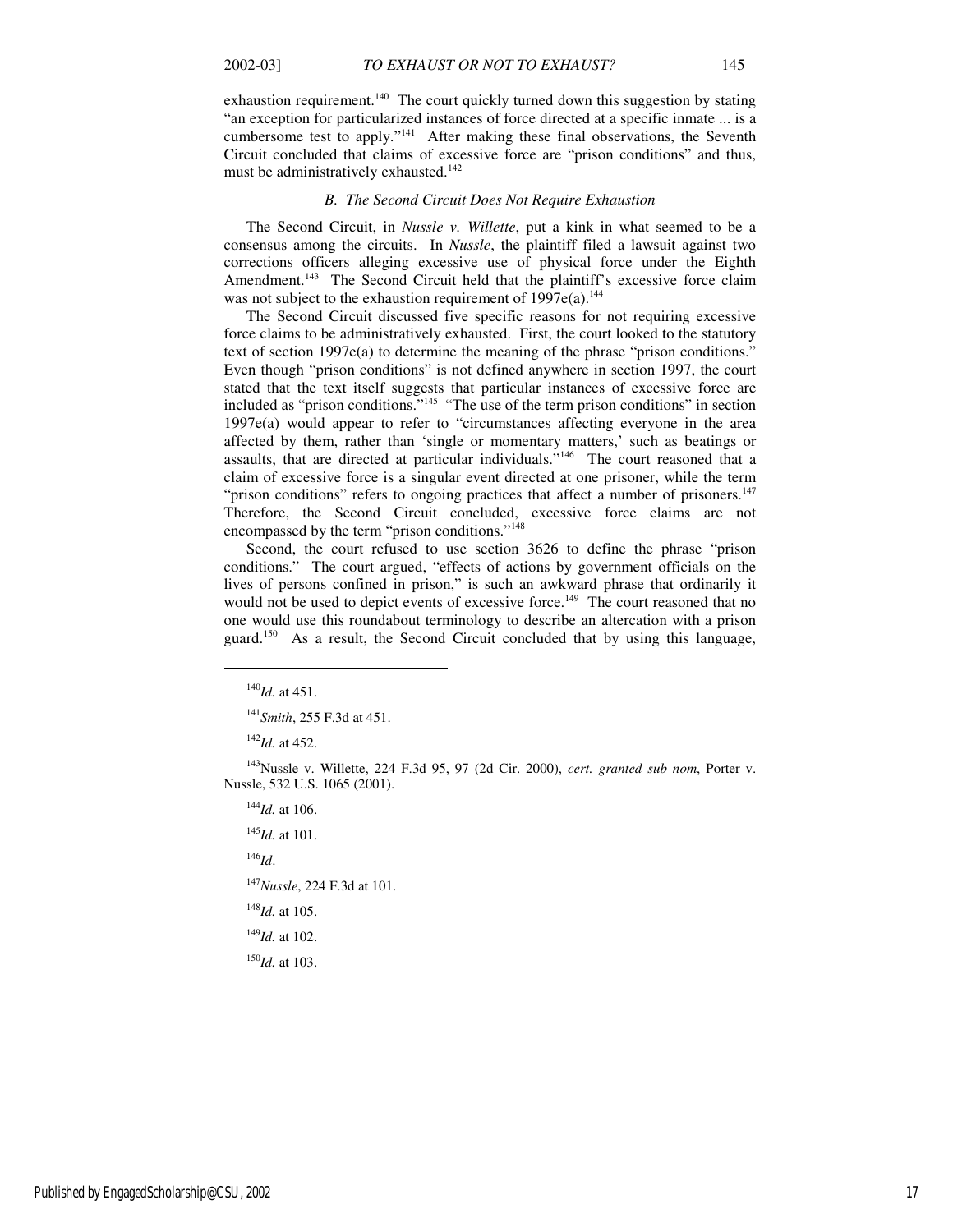Congress demonstrated its intention that claims of excessive force are not included as "prison conditions."<sup>151</sup>

Third, the Second Circuit articulated that the structure, purpose and legislative history of the PLRA suggest that excessive force claims are not subject to the exhaustion requirement of section 1997e(a). The court first suggested that the definition of "prison conditions" in section 3626 does not apply to section  $1997e(a)$ .<sup>152</sup> The court reasoned that Congress had different intentions in enacting these two provisions. By enacting section 3626, Congress was concerned with preventing courts from interfering with prison administrations.<sup>153</sup> On the other hand, by enacting section 1997e(a), Congress was concerned with the purpose of "filtering out frivolous suits administratively."<sup>154</sup> Because the two statutes serve different purposes, Congress could not have intended to apply the same meaning of "prison conditions" to section  $1997e(a)$ .<sup>155</sup> Such an application, would promote an entirely different purpose than Congress intended for section  $1997e(a)$ .<sup>156</sup>

Fourth, the Second Circuit reasoned that "government officials," as used in section  $3626(g)(2)$ , is more reasonably understood to apply to administrative officials, rather than corrections officers or prison employees.<sup>157</sup> The court maintained that the term "officials" refers to policymaking officials, and not employees, such as corrections officers.<sup>158</sup> The court explained that corrections officers have day-to-day contact with inmates, but have no authority to make administrative decisions.<sup>159</sup> Because corrections officers have no authority to make administrative decisions they are not "government officials."<sup>160</sup> Therefore, the court determined, section  $3626(g)(2)$ 's definition of "prison conditions" cannot apply when a prison guard commits an assault.<sup>161</sup>

Fifth, the Second Circuit relied on two Supreme Court cases that were decided prior to the enactment of the PLRA. In *Hudson v. McMillian*<sup>162</sup> and *Farmer v.* Brennan,<sup>163</sup> the Supreme Court created a distinction between excessive force claims and "conditions-of-confinement" claims. The Supreme Court reasoned,

<sup>163</sup>511 U.S. 825, 835-36 (1994).

1

<sup>151</sup>*Nussle*, 244 F.3d at 103. <sup>152</sup>*Id*. <sup>153</sup>*Id.* at 103-04. <sup>154</sup>*Id.* at 103. <sup>155</sup>*Nussle*, 244 F.3d at 103-04. <sup>156</sup>*Id.* <sup>157</sup>*Id.* at 104-05. <sup>158</sup>*Id.* at 104. <sup>159</sup>*Nussle*, 244 F.3d at 104. <sup>160</sup>*Id.* <sup>161</sup>*Id.*  $162$ 503 U.S. 1, 9 (1992).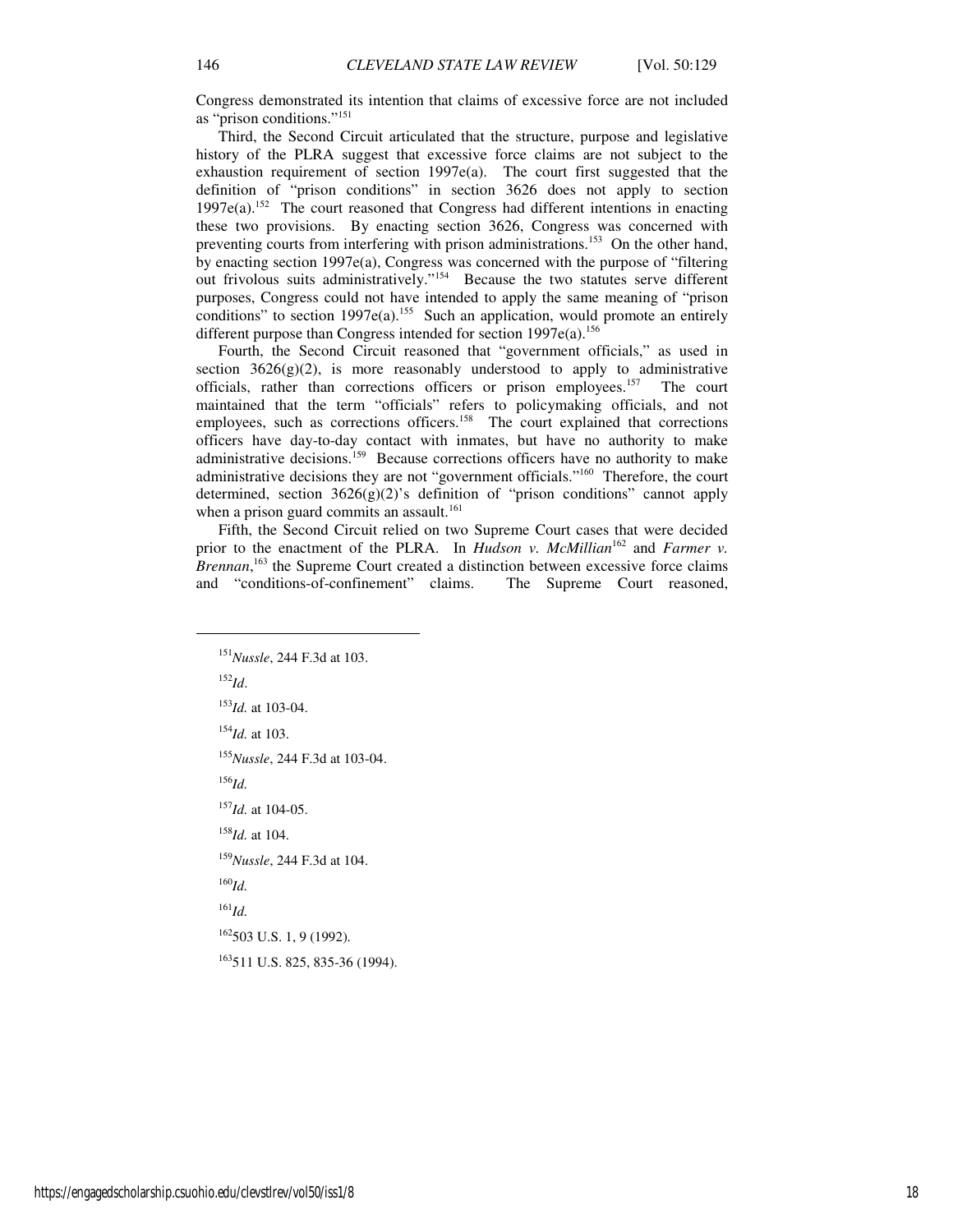"contemporary standards of decency are violated" by a malicious use of force.<sup>164</sup> Whereas, "conditions of confinement" claims are only "deprivations denying the minimal civilized measures of life's necessities."<sup>165</sup> Hence, a less rigorous showing of injury is required for claims of excessive force, than for "conditions of confinement" claims.<sup>166</sup> The Second Circuit used the Supreme Court's analysis and determined that the term "prison conditions" is substantially related to the term "conditions of confinement."<sup>167</sup> Therefore, excessive force claims should not be defined as "prison conditions" and thus, should not be required to be administratively exhausted.<sup>168</sup>

Because the Second Circuit has refused to follow the Third, Fifth, Sixth, Seventh, Tenth and Eleventh Circuits in holding that excessive force claims are subject to the exhaustion requirement, the Supreme Court granted certiorari in *Porter v. Nussle*.<sup>169</sup> The Supreme Court's decision in this case is likely to have a substantial effect not only on prisoners' excessive force claims, but also on other similar and controversial prisoner claims, such as unlawful strip searches, sexual assault by prison guards, unconstitutional denials of medical care, unjustified punishment and retaliation, or even a failure to provide protection from assault committed by other prisoners.<sup>170</sup>

IV. THE EXHAUSTION REQUIREMENT INCLUDES EXCESSIVE FORCE CLAIMS

Prisoners claiming excessive force should be required to exhaust all administrative remedies for a couple of reasons. First, the plain meaning of the statute suggests an intent to include claims of excessive force in the exhaustion requirement. Although the term "prison conditions" is not defined in section 1997e(a), section 3626 of the PLRA provides a definition of "prison conditions" and this definition includes claims of excessive force. Additionally, the purpose and legislative history of 1997e(a) supports exhaustion of excessive force claims. Congress made the purposes of the PLRA clear: to reduce frivolous prisoner litigation, to prevent the federal judiciary from micromanaging prison systems, and to lessen the burden on the federal docket.<sup>171</sup> Requiring exhaustion for excessive force claims furthers these three purposes. Also, two Supreme Court decisions, *McCarthy v. Bronson* and *Booth v. Churner*, add to the view that the PLRA's exhaustion requirement includes claims of excessive force. Moreover, requiring exhaustion of excessive force claims is the most efficient and effective process for prisoners as well as prison systems and the federal judiciary. For all these reasons,

1

<sup>167</sup>Nussle v. Willette, 224 F.3d 95, 106 (2d Cir. 2000), *cert. granted sub nom*, Porter v. Nussle, 532 U.S. 1065 (2001).

<sup>168</sup>*Id.*

<sup>169</sup>Porter v. Nussle, 532 U.S. 1065 (2001).

<sup>170</sup>*See* Beeson v. Fishkill Corr. Facility, 28 F. Supp. 2d 884, 889 (S.D.N.Y. 1998).

<sup>171</sup>141 CONG. REC. 26, 548 (1995); 141 CONG. REC. 35,980 (1995); 141 CONG. REC. 26,554 (1995); 141 CONG. REC. 26,448 (1995).

<sup>164</sup>*Hudson*, 503 U.S. at 9.

<sup>165</sup>*Id.*

<sup>166</sup>*Id.*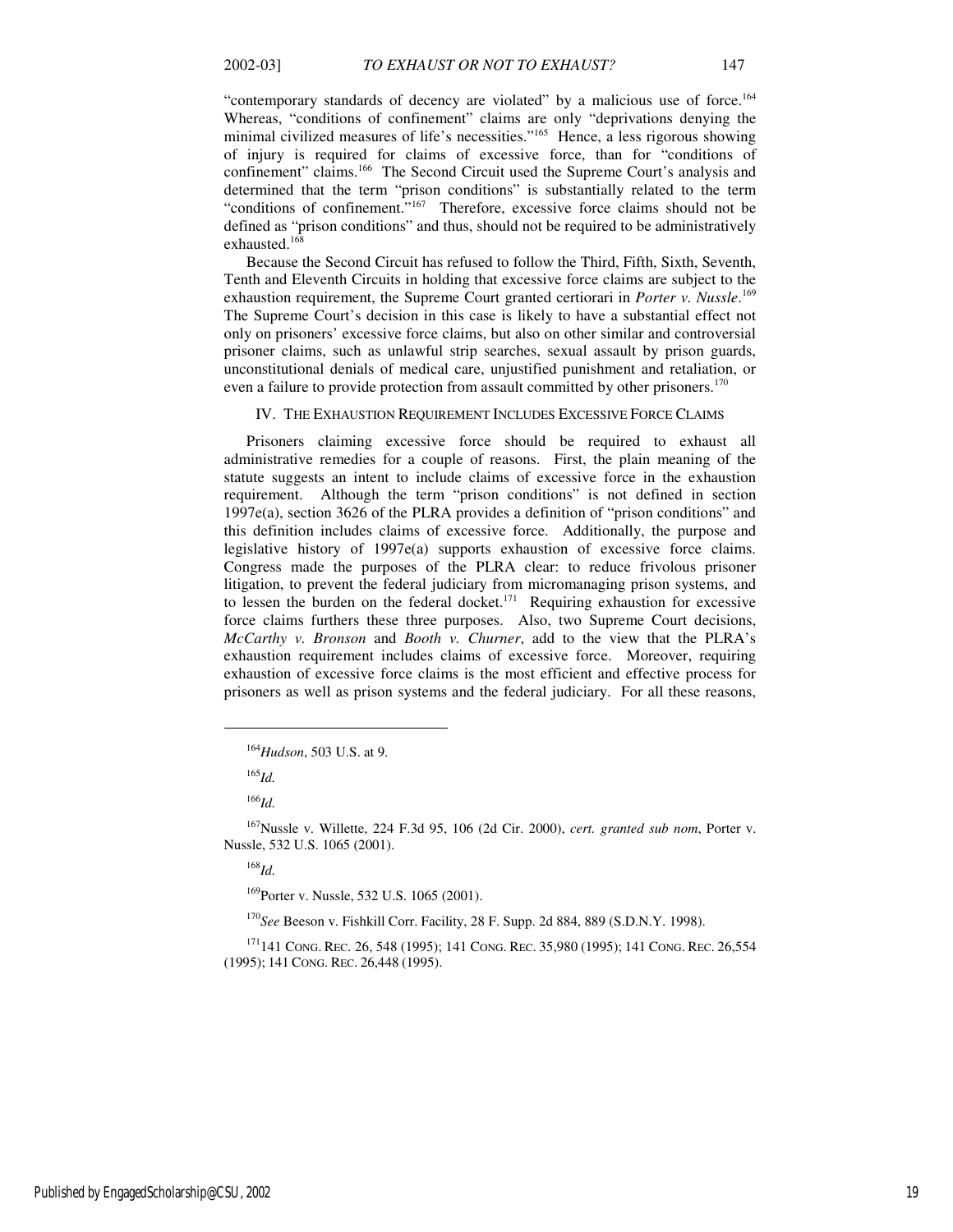prisoners claiming excessive force should be required to exhaust all administrative remedies before filing suit in federal court.

#### *A. The Definition of "Prison Conditions" Includes the Use of Excessive Force*

In applying section  $3626(g)(2)$  to section 1997e(a), one can easily conclude that Congress intended to include excessive force claims as "prison conditions," thereby requiring such claims to be administratively exhausted. First, excessive force claims are necessarily encompassed by the term "prison conditions." Congress created roundabout phraseology—"effects of actions by government officials on the lives of persons confined in prisons"<sup>172</sup>—capturing an extensive variety of practices, such as the use of excessive force. Additionally, the compelling evidence of Congressional intent also supports the application of section 3626 to define the term "prison conditions" as used in section 1997e(a). There is no reason to believe that when Congress enacted the PLRA it meant the term "prison conditions" to mean one thing in section 3626 and to mean something totally different in the following section. Also, the similarities in the statutory language of sections 3626 and 1997 illustrate Congress' intent to use section 3626 to define "prison conditions" as used in section 1997e(a). For these reasons, one can safely assume that the definition of "prison conditions" in section  $3626(g)(2)$  necessarily defines the term "prison conditions" as used in section 1997e(a), and by doing so, requires excessive force claims to be administratively exhausted.

The phrase "action ... with respect to prison conditions"<sup>173</sup> is not defined anywhere in section 1997e(a). A definition of this phrase, however, is provided in 18 U.S.C. §  $3626(g)(2)$ , which was also enacted as part of the PLRA. Section  $3626(g)(2)$  provides that the phrase:

"civil action with respect to prison conditions" means any civil proceeding arising under Federal law with respect to the conditions of confinement or the effects of actions by government officials on the lives of persons confined in prison, but does not include habeas corpus proceedings challenging the fact or duration of confinement in prison[.] $174$ 

According to the rule on statutory construction, when Congress uses the same term in two different places of the same statute, those terms should be interpreted to have similar meanings.<sup>175</sup> Accordingly, in order to determine if excessive force claims are subject to the exhaustion requirement of  $1997e(a)$ , one should follow the

1

 $17218$  U.S.C. § 3626(g)(2).

 $17342$  U.S.C. § 1997e(a) (1994 & Supp. V. 1999).

 $17418$  U.S.C. § 3626(g)(2).

<sup>&</sup>lt;sup>175</sup>Mertens v. Hewitt Assocs., 508 U.S. 248, 260 (1993) ("We certainly agree with petitioners that language used in one portion of a statute . . . should be deemed to have the same meaning as the same language used elsewhere in the statute."); Sullivan v. Stroop, 496 U.S. 478, 484 (1990) (quoting Sorenson v. Sec'y of the Treasury, 475 U.S. 851, 860 (1986)) ("The substantial relation between the two programs presents a classic case for application of the 'normal rule of statutory construction that identical words used in different parts of the same act are intended to have the same meaning.'"); Baggett v. First Nat'l Bank of Gainesville, 117 F.3d 1342, 1350 (11th Cir. 1997) ("Well-established canon of statutory construction [is] that words have the same meaning throughout a given statute.").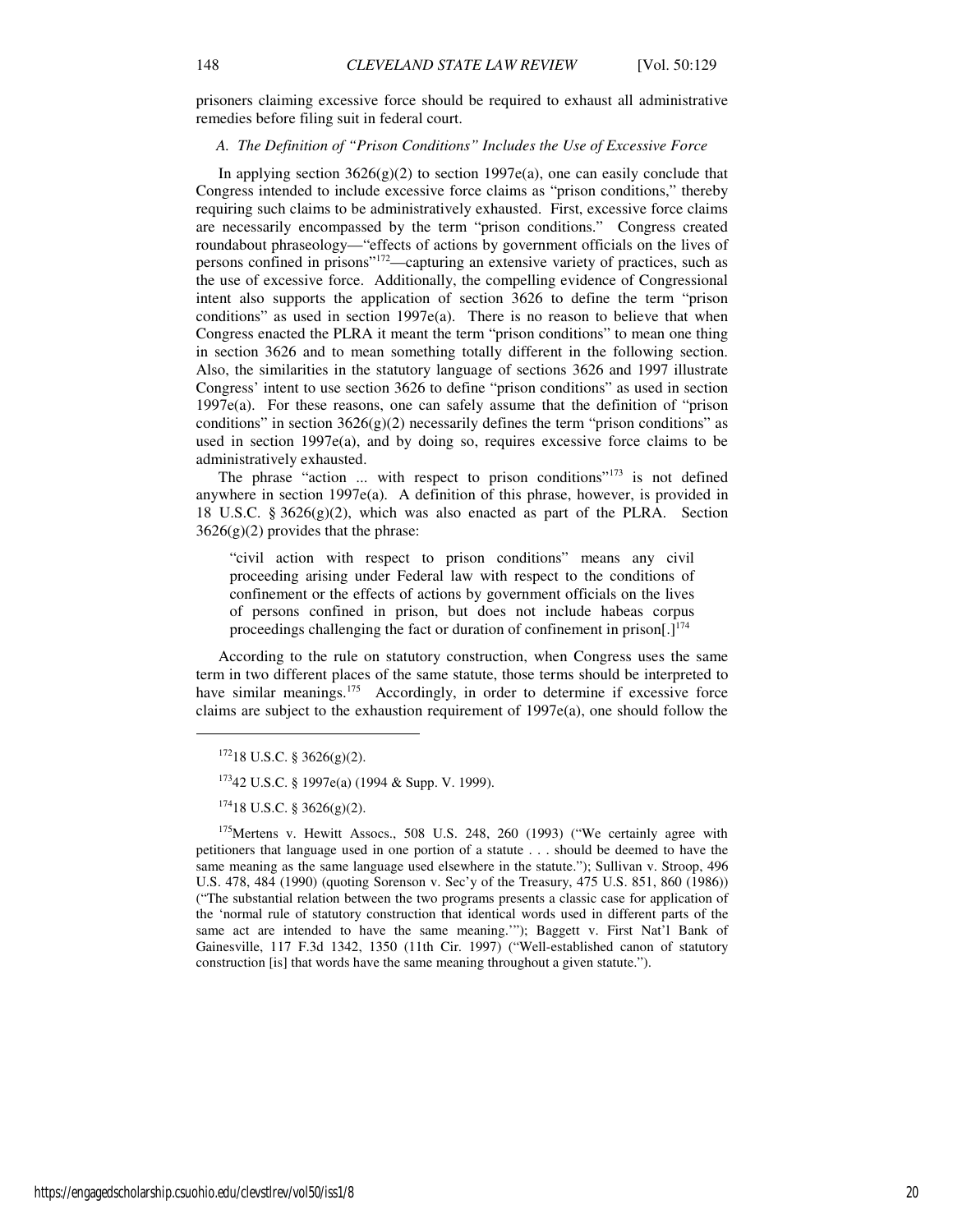rules governing statutory construction and look to section 3626(g)(2) to determine the meaning of "prison conditions."<sup>176</sup>

By applying  $3626(g)(2)$  to section 1997e(a), one can easily conclude that Congress intended to include excessive force claims as "prison conditions." Courts have routinely separated section  $3626(g)(2)$  into two prongs: (1) any action "with respect to the conditions of confinement;" or (2) "the effects of actions by government officials on the lives of persons confined in prison."<sup>177</sup> As the Third Circuit in *Booth* pointed out, the "conditions of confinement" language includes complaints regarding "the environment in which the prisoners live, the physical conditions of that environment, and the nature of the services provided therein."<sup>178</sup> Therefore, claims of excessive force do not "naturally fall into" the first prong of section  $3626(g)(2).^{179}$ 

One can argue, however, that the second prong of  $3626(g)(2)$  encompasses claims of excessive force. This prong defines "prison conditions" as "the effects of actions by government officials on the lives of persons confined in prison."<sup>180</sup> The use of excessive force on a prisoner is an action by a government official: correction officers are governmental employees who run the day-to-day aspects of a prison, such as protecting prisoners from each other and controlling the order of the prison as a whole.<sup>181</sup> Therefore, a correction officer is a government official.<sup>182</sup> Moreover, the use of excessive force by a prison guard unavoidably has an effect on the life of a prisoner. As the court in *Booth* suggested, excessive force makes a prisoner's life worse in the same way as intentionally denying "a prisoner inmate food, heating or medical attention."<sup>183</sup> For these reasons, excessive force claims are necessarily encompassed by the term "prison conditions," and as a result, must be administratively exhausted as required by section 1997e(a).

Despite the logic of this argument, the Second Circuit refused to accept that excessive force claims are defined by section  $3626(g)(2)$ , because "such awkward language would not, ordinarily, be used to describe such incidents."<sup>184</sup> Specifically, the court cited Judge Noonan's argument in *Booth* that when someone is assaulted, "no one on earth, educated or uneducated, would use such roundabout phraseology" as "effects of actions by government officials on the lives of persons confined in

<sup>179</sup>*Id.* 

1

<sup>180</sup>42 U.S.C. § 3626(g)(2).

<sup>181</sup>*See Smith*, 255 F.3d at 449; *Booth*, 206 F.3d at 295.

<sup>182</sup>*Booth*, 206 F.3d at 295.

<sup>183</sup>*Id.*

<sup>184</sup>Nussle v. Willette, 224 F.3d 95, 102 (2d Cir. 2000), *cert. granted sub nom*, Porter v. Nussle, 532 U.S. 1065 (2001).

<sup>176</sup>Booth v. Churner, 206 F.3d 289, 297-98 (3d Cir. 2000), *aff'd on other grounds*, 532 U.S. 731 (2001); Freeman v. Francis, 196 F.3d 641, 644 (6th Cir. 1999).

<sup>177</sup>*See* Smith v. Zachary, 255 F.3d 446, 449 (7th Cir. 2001); *Booth*, 206 F.3d at 295.

<sup>178</sup>*Booth*, 206 F.3d at 294-95.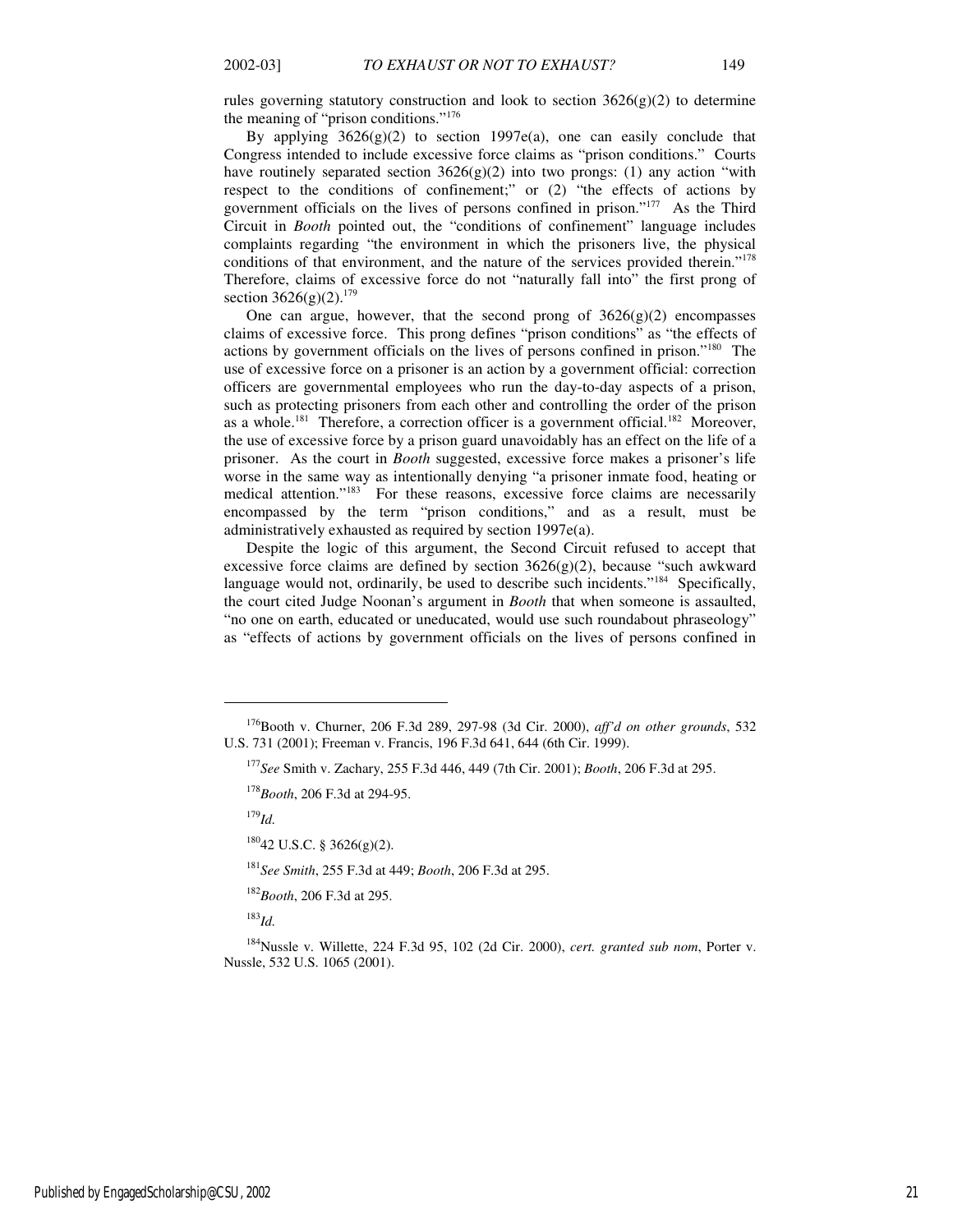prison" to express the nature of the assault.<sup>185</sup> This argument is impracticable and unsubstantiated. Judge's Noonan's argument works with all types of prisoner lawsuits, even the frivolous kind. When someone is served chunky peanut butter instead of creamy, no one would describe this situation as an "effect[] of action[] by government officials on the lives of persons confined in jail."<sup>186</sup> Congress knew what it was doing when it used a general phrase to define "prison conditions."<sup>187</sup> If Congress wanted to exclude acts of excessive force, it could have clarified its intent by creating a more precise description of "prison conditions."<sup>188</sup> But Congress did not do that. Instead, Congress created a roundabout phrase that would encompass an extensive variety of practices, such as the use of excessive force.<sup>189</sup>

The Second Circuit also maintained that excessive force claims do not fall into the second category of section  $3636(g)(2)$  because prison guards are not government officials.<sup>190</sup> The court defended its narrow interpretation of section 3626 by pointing to Congress' primary purpose in enacting section  $3626$ <sup>191</sup> In enacting section  $3626$ of the PLRA, Congress sought to prevent the judiciary from interfering with the management of prison systems and to return to prison administrators the authority to make the day-to-day decisions.<sup>192</sup> Therefore, the court concluded, the term "government officials" as used in section 3626 only applies to high-ranking prison officials or "administrative and policymaking officials" and not "lower level government employees, such as corrections officers[.]"<sup>193</sup>

Once again, the Second Circuit mistakenly has taken a narrow approach regarding section  $3626(g)(2)$ . If Congress wanted to limit the application to administrative or policymaking officials, it would have done so by specifically limiting the provision to "policymaking officials," as it did in 50 U.S.C. § 403- 3(b)(5), or by limiting the provision to a "supervisory official," as it did in 18 U.S.C. § 2705(a)(1)(B) and 42 U.S.C. § 2000aa-11(a)(4).<sup>194</sup> Congress, however, did not

<sup>187</sup>*Id.* 

 $\overline{a}$ 

 $188$ *Id.* 

<sup>189</sup>*Id.*

<sup>190</sup>*Nussle*, 224 F.3d at 104.

<sup>191</sup>*Id.*

<sup>194</sup>*See* 50 U.S.C. § 403-3(b)(5) (1994 & Supp. V 1999); 18 U.S.C. § 2705(a)(1)(B) (1994 & Supp. V 1999); 42 U.S.C. § 2000aa-11(a)(4) (1994 & Supp. V 1999).

50 U.S.C. § 403-3(b)(5) states:

The Director shall make available to the Council such staff as may be necessary to permit the Council to carry out its responsibilities under this subsection and shall take appropriate measures to ensure that the Council and its staff satisfy the needs of policymaking officials and other consumers of intelligence. The Council shall also be

<sup>185</sup>*Id.* at 103 (quoting Judge Noonan in *Booth*, 206 F.3d at 302 (Noonan, J., concurring and dissenting)).

<sup>186</sup>*See* Brief for the United States as Amicus Curiae Supporting Petitioners at 23, Porter v. Nussle, 532 U.S. 1065 (2002) (No. 00-853).

<sup>192</sup>*Id.* at 103-04.

<sup>193</sup>*Id.* at 104.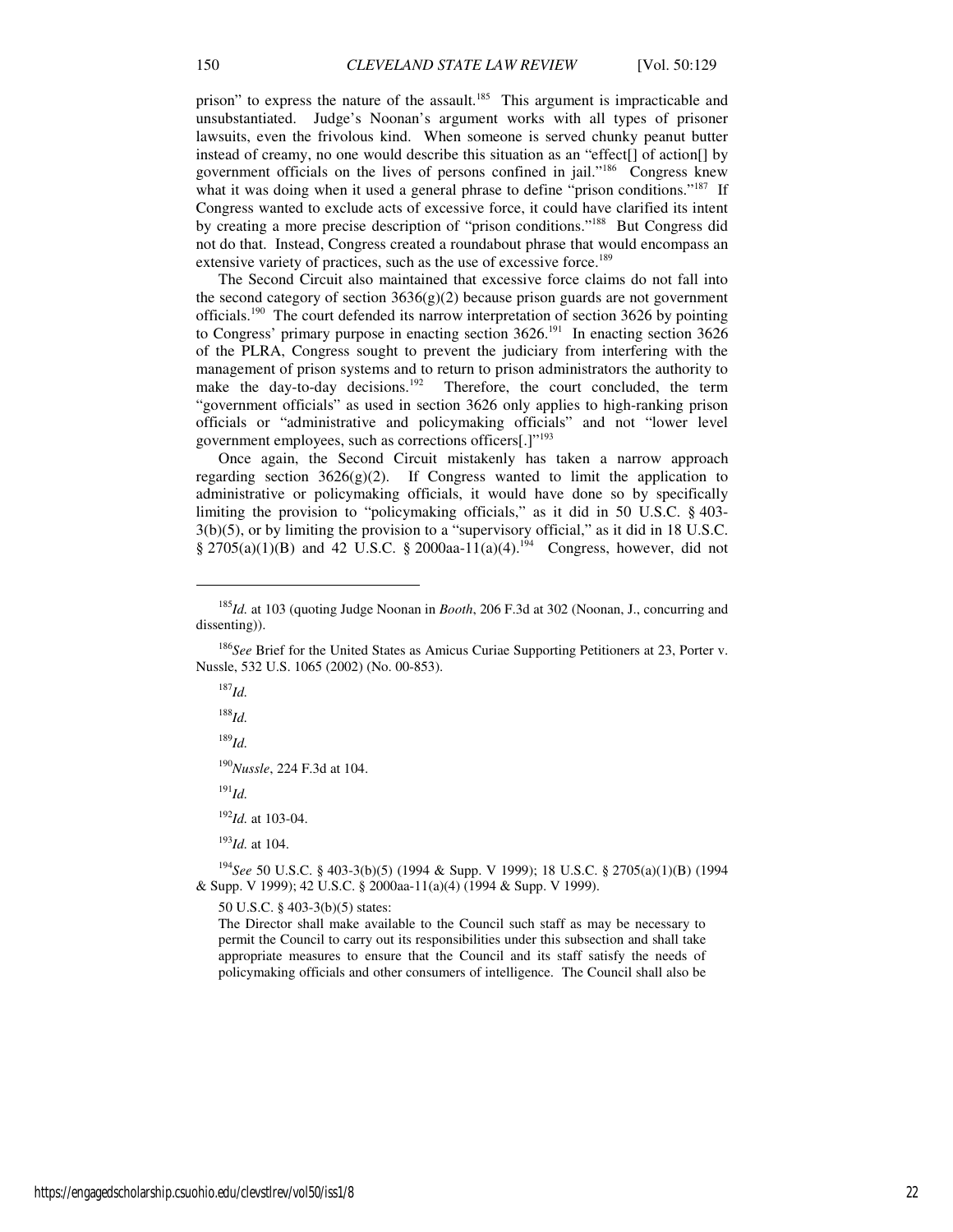limit the provision by using the terms "policymaking officials" or "supervisory officials." Instead, Congress broadened the provision by using the more general term "government officials."<sup>195</sup> Therefore, the Second Circuit's argument that section  $3626(g)(2)$  does not apply to excessive force claims because corrections officers are not "government officials" is impracticable and unpersuasive.<sup>196</sup>

The compelling evidence of congressional intent also supports the application of section 3626 to define the term "prison conditions" as used in section 1997e(a). Because "prison conditions" is not defined in section  $1997e(a)$ , the close proximity of section 3626 to section 1997 in the PLRA supports the conclusion that the definition of "actions with respects to prison conditions" was intended to apply to section  $1997e(a)$ .<sup>197</sup> In the PLRA, section 3626 immediately precedes section 1997.<sup>198</sup> Accordingly, there is no reason to believe that when Congress enacted the PLRA, it meant the term "prison conditions" to mean one thing in section 3626 and to mean something totally different in the following section.<sup>199</sup>

Also, the similarities between sections 3626 and 1997 illustrate Congress' intent to use section 3626 to define "prison conditions" as used in 1997e(a). Both sections were amended on the same day and as part of the same legislation.<sup>200</sup> Additionally,

*Id.* 

l

18 U.S.C. § 2705(a)(1)(B) states:

[W]here an administrative subpoena authorized by a Federal or State statute or a Federal or State grand jury subpoena is obtained, delay the notifiication required under section 2703(b) of this title for a period not to exceed ninety days upon the execution of a written certification of a supervisory official that there is reason to believe that notification of the existence of the subpoena may have an adverse result described in paragraph (2) of this subsection.

*Id.* 

42 U.S.C. § 2000aa-11(a)(4) states:

[A] requirement that an application of a warrant to conduct a search governed by this title be approved by an attorney for the government, except that in an emergency situation the application may be approved by another appropriate supervisory official if within 24 hours of such emergency the appropriate United States Attorney is notified.

*Id.* 

<sup>195</sup>*See* 18 U.S.C. § 3626(g)(2).

<sup>196</sup>The Supreme Court routinely referring to corrections officers as "officials" also supports this conclusion. *See* McCarthy v. Bronson, 500 U.S. 136, 138 (1991); Hudson v. McMillian, 503 U.S. 1, 6-7 (1992). Even more compelling is the fact that the Supreme Court has also referred to corrections officers as "government officials." *See* Procunier v. Navarette, 434 U.S. 555, 558 n.2 (1978); Crawford-El v. Britton, 523 U.S. 574, 587 (1998).

 $197$ Brief for Petitioners at 21, Porter v. Nussle, 532 U.S. 1065 (2001) (No. 00-853).

<sup>198</sup>*See* Prisoner Litigation Reform Act of 1995, Pub. L. No. 104-134, 802-03, 110 Stat. 1321-66 (1996) (codified at 18 U.S.C. § 3626); Prisoner Litigation Reform Act of 1995, Pub. L. No. 104-134, § 803, 110 Stat. 1321-70 (1996) (codified at 42 U.S.C. § 1997).

<sup>199</sup>*See* Brief for Petitioners at 21, *Porter*, 532 U.S. at 1065 (No. 00-853) (quoting Comm'r v. Lundy, 516 U.S. 235, 250 (1996).

<sup>200</sup>*See* Smith v. Zachary, 255 F.3d 446, 448 (7th Cir. 2001).

readily accessible to policymaking officials and other appropriate individuals not otherwise associated with the intelligence community.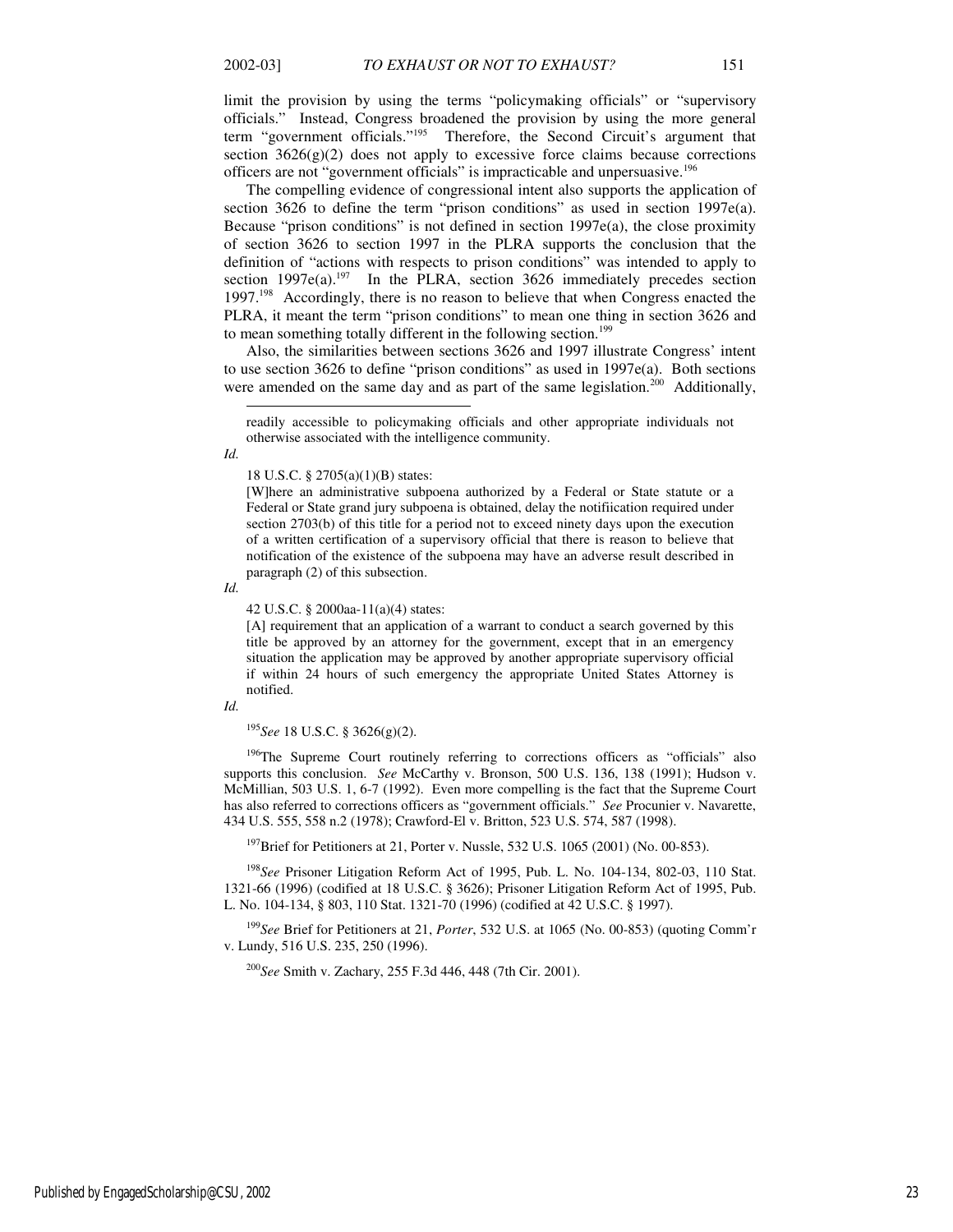both 3626 and 1997 address the solutions and limitations of prisoner litigation.<sup>201</sup> Moreover, as the court in *Smith v. Zachary* indicated, "[b]oth sections are devoted to various aspects of prison litigation, including: settlement agreements, the appointment of special masters, attorneys' fees awards, the use of telephonic hearings, waiver, and limitations on recovery."<sup>202</sup> All these similarities suggest that Congress intended the courts to use section  $3626(g)(2)$  to define the term "prison" conditions" as used in section 1997e(a).

The most compelling similarity between sections  $1997e(a)$  and  $3626(g)(2)$ , however, is that both provisions share the same objective; to deter the federal judiciary from intervening in the prison systems' administrative duties. The Second Circuit in *Nussle* argued that while section 1997e(a) is concerned with "filtering out frivolous suits administratively, before they get to court," section  $3626(g)(2)$  is "concerned with the different purpose of preventing courts from micromanaging prison systems."<sup>203</sup> This argument is not persuasive. Section 1997e(a) requires inmates to use the prison system's agencies to address their concerns before filing suit in federal court.<sup>204</sup> This exhaustion requirement keeps the federal judiciary from becoming involved in the administrative processes of the prison until the prison has a chance to resolve the prisoners' grievances.<sup>205</sup> Also, the exhaustion requirement gives back to prison administrators the ability to decide matters of routine prison administration.<sup>206</sup> Therefore, because section 1997e(a) also seeks to prevent judicial interference, there is strong evidence that the Second Circuit misinterpreted the section when it stated "sections  $3626(g)(2)$  and  $1997e(a)$  advance distinct statutory purposes."<sup>207</sup>

Even if section  $3626(g)(2)$  did not define "prison conditions," the plain meaning of section 1997e(a) suggests that excessive force claims are included in the term "prison conditions" and thus, must be administratively exhausted. The Second Circuit in *Nussle* argued that the plural form of the word "conditions" as used in section 1997e(a) could not denote a single, isolated event such as assault.<sup>208</sup> Instead the word "conditions" signifies "attendant circumstances" or "existing state of affairs."<sup>209</sup> This argument is flawed for a number of reasons. First, noting the distinction between plural and singular words is not a commonly used practice of

j

<sup>203</sup>Nussle v. Willette, 224 F.3d 95, 103-04 (2d Cir. 2000), *cert. granted sub nom*, Porter v. Nussle, 532 U.S. 1065 (2001).

<sup>204</sup>42 U.S.C. § 1997e(a).

<sup>205</sup>*See* Prieser v. Rodriguez, 411 U.S. 475, 492 (1973).

<sup>206</sup>*See Prieser*, 411 U.S. at 492 ("[B]ecause most potential litigation involving . . . prisoners arises on a day-to-day basis, it is most efficiently and properly handled by the [prison's] administrative bodies.").

<sup>207</sup>*Nussle*, 224 F.3d at 103.

<sup>208</sup>*Id.* at 101.

 $^{209}$ *Id.* (relying on the definition of "conditions" located at WEBSTER'S THIRD NEW INTERNATIONAL DICTIONARY 473 (1961)).

<sup>201</sup>*Id.* at 448-49.

<sup>202</sup>*Id.* at 449.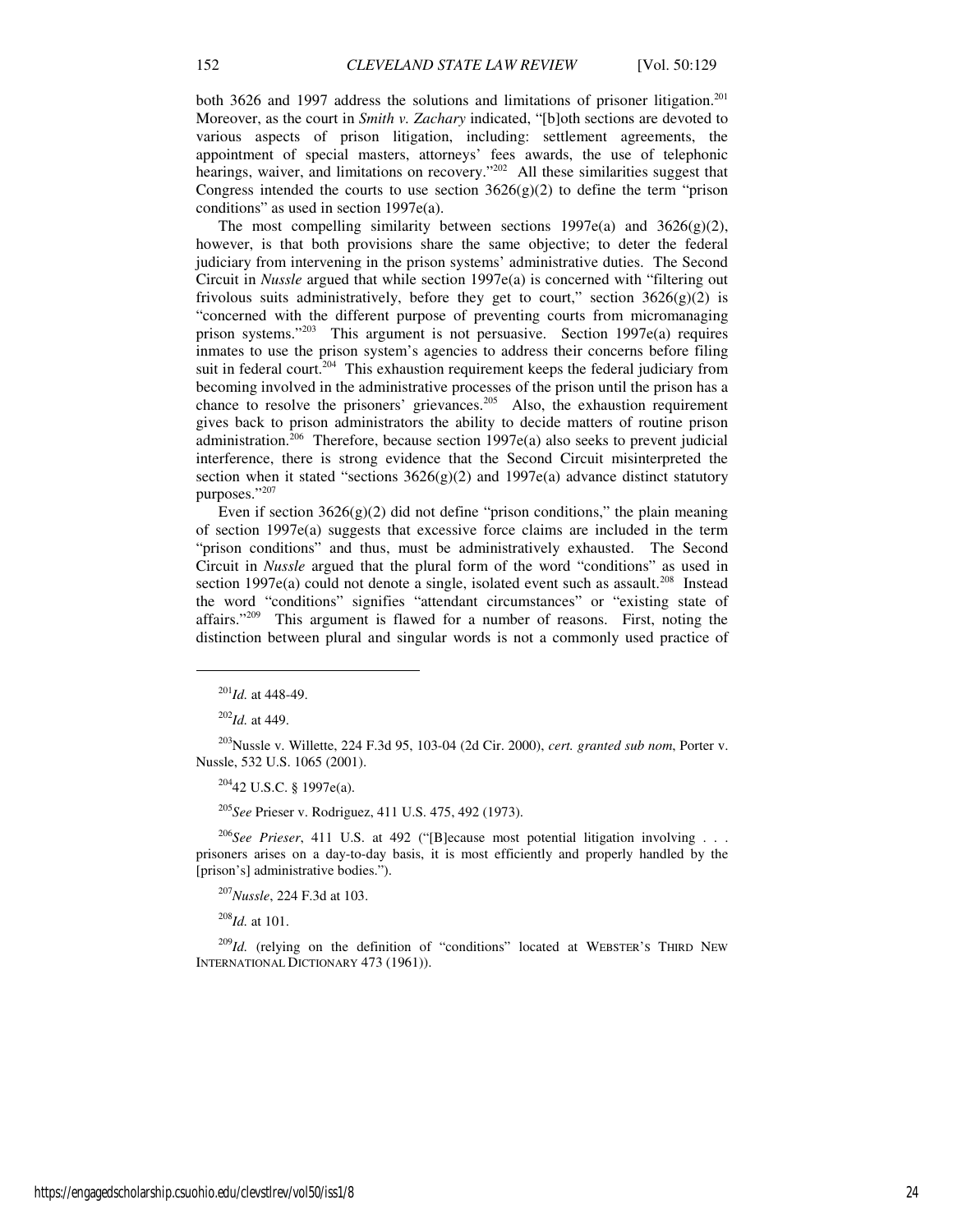statutory interpretation.<sup>210</sup> The United States Code, where section 1997e(a) is located, expressly states "[i]n determining the meaning of any Act of Congress, unless the context indicates otherwise ... words importing the plural include the singular."<sup>211</sup> Applying this rule of construction, one can safely assume that Congress intended the plural form of "prison conditions" to apply to a singular event such as assault.

Second, it is not clear that assault claims arise out of a "single or momentary" event. Instead, the nature of an assault by a prison guard suggests that there are problems within the prison's management system.<sup>212</sup> As the court in *Smith v*. *Zachary* indicated, "[a]n assault by a prison guard could be a by-product of systematic problems, including poor hiring practices, insufficient training and supervision, or an inadequate procedure for responding to prison riots or insubordinate behavior by prisoners."<sup>213</sup> When examining the term "prison conditions" in the context of a correctional institution, it is apparent that there is no distinction between the plural form and the singular form of the word "conditions."<sup>214</sup> Therefore, it is clear from the plain meaning of section 1997e(a) that claims of excessive force are included in the term "prison conditions" and thus, must be administratively exhausted.

## *B. The Purpose and Legislative History of 1997e(a) Supports Exhaustion of Excessive Force Claims*

Not only does the definition of "prison conditions" and the plain meaning of section 1997e(a) suggest that excessive force claims must be administratively exhausted, but the purpose and legislative history of the PLRA illustrates Congress' intention to require exhaustion of excessive force claims. The general rule on statutory interpretation requires an interpreter to first rely on plain text to determine the meaning and purpose of a statute.<sup>215</sup> Then, if the statute is ambiguous, an interpreter can look to the statute's legislative history.<sup>216</sup> Despite the apparent clarity of the term "prison conditions," some courts have consulted the legislative

<sup>212</sup>*Smith*, 255 F.3d at 449.

<sup>213</sup>*Id.*

1

 $^{214}$ *Id.* 

<sup>216</sup>*See* McCarthy v. Bronson, 500 U.S. 136, 139 (1991); Crandon v. United States, 494 U.S. 152, 158 (1990) (interpreting a statute also requires courts to look to the "object and policy" of the statute).

<sup>210</sup>Smith v. Zachary, 255 F.3d 446, 449 (7th Cir. 2001) (citing 2A NORMAN J. SINGER, SUTHERLAND STATUTORY CONSTRUCTION § 47:34 (6th ed. 2000)).

 $^{211}$ 1 U.S.C. § 1 (2000).

<sup>215</sup>*See* Carter v. United States, 530 U.S. 255, 271 (2000) ("In analyzing a statute, we begin by examining the text, not by 'psychoanalyzing those who enacted it.'"); FDIC v. Meyer, 510 U.S. 471, 476 (1994) ("In the absence of such a definition, we construe a statutory term in accordance with its ordinary or natural meaning."); Conn. Nat'l Bank v. Germain, 503 U.S. 249, 253-54 (1992) ("We have stated time and again that courts must presume that a legislature says in a statute what it means and means in a statute what it says there."); John Paul Stevens, *The Shakespeare Canon of Statutory Construction*, 140 U. PA. L. REV. 1373, 1374 (1992) (stating that the first step in statutory interpretation is to read the statute).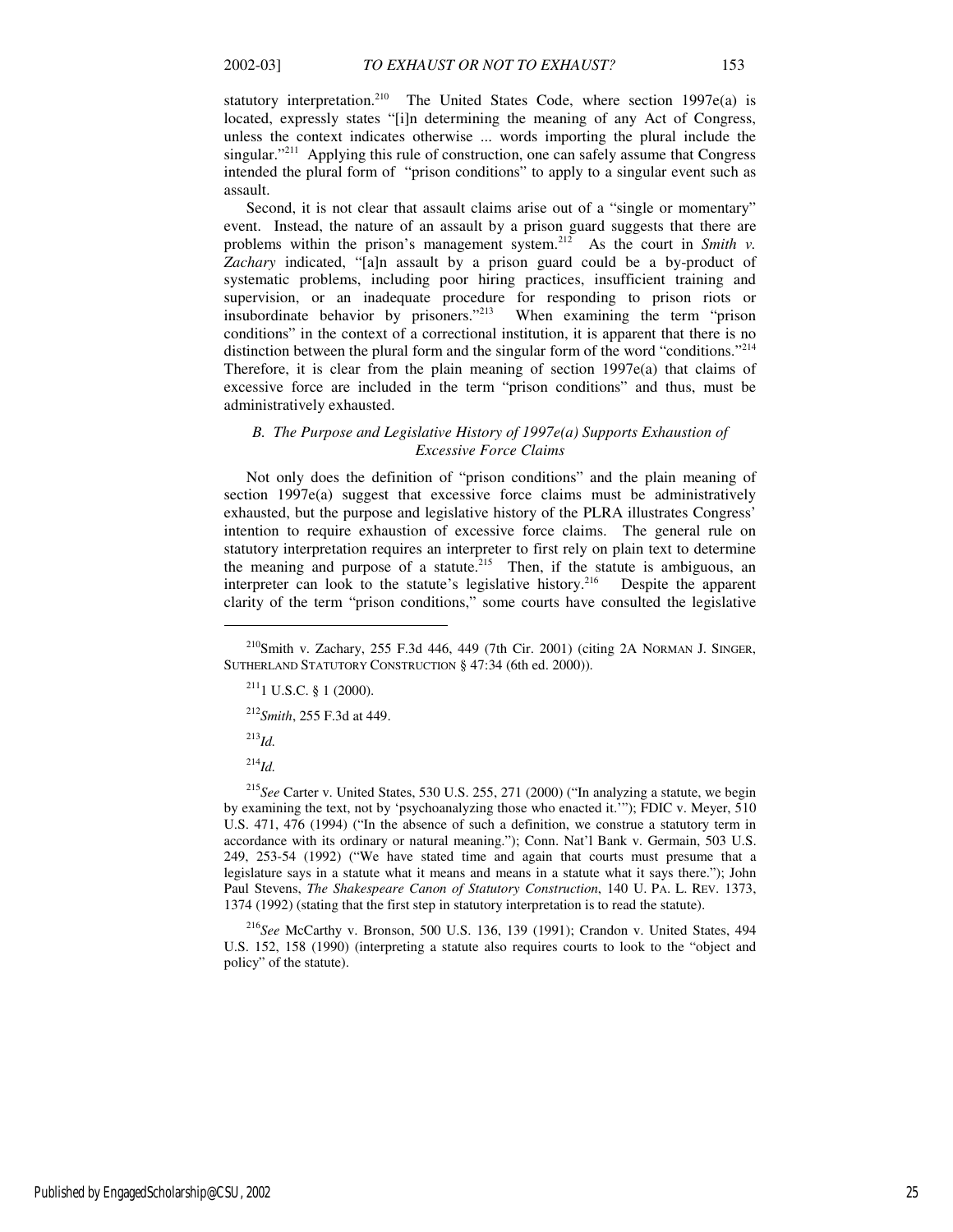history of the PLRA.<sup>217</sup> Yet, the purpose and legislative history of the PLRA also support the conclusion that Congress intended the exhaustion requirement to encompass excessive force claims.

## 1. Congress' Purpose of Deterring Frivolous Prisoner Litigation Requires Exhaustion

By requiring exhaustion, Congress intended, in part, to reduce the number of frivolous lawsuits filed by prisoners.<sup>218</sup> Because excessive force claims can also be frivolous, Congress must have intended these claims be exhausted as well.<sup>219</sup> Prisoners can allege they were exposed to malicious nudges, <sup>220</sup> or that a loud reprimand by a prison guard is an unnecessary use of force. The prisoner could even claim an offensive glance by a prison guard is harassment.<sup>221</sup> The possibilities of frivolous excessive force claims are infinite.<sup>222</sup> Therefore, allowing an excessive force exception to the exhaustion requirement would undermine Congress' intention of reducing the number of frivolous lawsuits filed by prisoners.<sup>223</sup>

Congress' use of statistical studies also demonstrates its intent to include excessive force claims in the exhaustion requirement. Congress used statistical studies to support its claim that most prisoner lawsuits are frivolous and burdensome upon the federal judiciary.<sup>224</sup> These studies made no distinction between excessive force claims and other conditions of confinement claims.<sup>225</sup> By failing to make this distinction, Congress projected its view that any federal law claim has the potential to be frivolous.<sup>226</sup> Thus, in order to reduce the number of frivolous lawsuits, it is reasonable to conclude that Congress required all federal claims, including excessive force claims, to be administratively exhausted.

Moreover, creating an exception for excessive force claims would frustrate Congress' goal of reducing the federal judiciary's burden of prisoner litigation. Commentators that refuse to require exhaustion believe that a distinction should be made between excessive force claims resulting from ongoing conditions, and excessive force claims resulting from specific acts of alleged misconduct.<sup>227</sup> This approach, however, would generate an additional amount of work for the district

<sup>218</sup>*See* discussion *supra* Part II.B.

<sup>219</sup>*See* Smith v. Zachary, 255 F.3d 446, 449 (7th Cir. 2001).

<sup>220</sup>*Id.* at 452.

 $^{221}$ *Id.* 

j

 $^{222}$ *Id.* 

<sup>223</sup>*Id.*

<sup>224</sup>*See* 141 CONG. REC. 26,548 (1995).

<sup>225</sup>*See id.* 

<sup>226</sup>Nussle v. Willette, 224 F.3d 95, 101 (2d Cir. 2000), *cert. granted sub nom*, Porter v. Nussle, 532 U.S. 1065 (2001).

<sup>227</sup>*See Willette*, 244 F.3d at 102-03.

<sup>217</sup>*See* Nussle v. Willette, 224 F.3d 95, 103-06 (2d Cir. 2000), *cert. granted sub nom*, Porter v. Nussle, 532 U.S. 1065 (2001).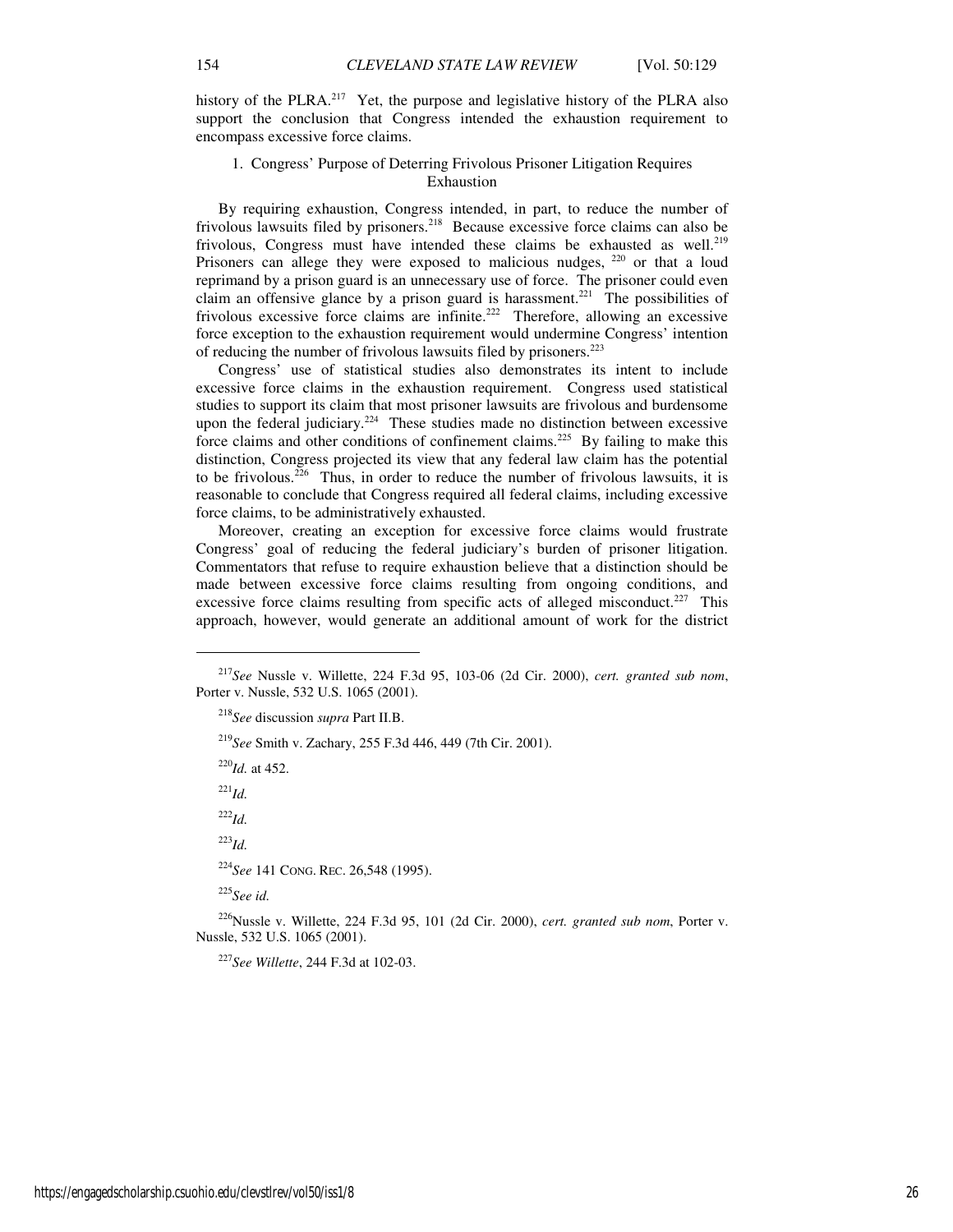courts.<sup>228</sup> Courts would first have to determine if claims of excessive force are ongoing conditions or single acts of misconduct.<sup>229</sup> Because this distinction would be difficult to recognize, unnecessary prisoner litigation would continually burden the federal judiciary. $230$ 

#### 2. Exhaustion Furthers the PLRA's Purpose of Preventing Judicial Micromanagement Over Prison Administrations

Reducing the amount of frivolous suits was not Congress' only concern when amending section 1997e(a). By amending 1997e(a), Congress also plainly intended to prevent federal courts from interfering with the management of prison systems.<sup>231</sup> In 1996, Congress created a subsection to 1997e, which dealt directly with frivolous prisoner litigation.<sup>232</sup> This subsection, 1997e(c), gave the courts the power to dismiss suits that were frivolous, malicious, or fail to state a cause of action.<sup>233</sup> If 1997e's only objective was to avoid frivolous litigation, then Congress need not go further.<sup>234</sup> Congress, however, continued by amending section 1997e(a) to require exhaustion of all federal claims.<sup>235</sup> Therefore, when Congress amended 1997e(a), it sought not only to bar frivolous prisoner litigation, but also, to reduce the federal judiciary's intervention into the nation's prison systems by allowing prison administrators to try to resolve meritorious claims first.

Finally, an exception to the exhaustion requirement would undermine Congress' objective of reducing the intervention of federal courts into the management of prison systems. An exception for excessive force claims would require a two-step process. First, the adjudicator would have to decide whether a particular claim arose out of an ongoing condition or a specific act of alleged misconduct.<sup>236</sup> Then, if the

<sup>230</sup>*Id.* 

j

The court shall on its own motion or on the motion of a party dismiss any action brought with respect to prison conditions under section 1979 of the Revised Statutes of the United States (42 U.S.C. § 1983), or any other Federal law, by a prisoner confined in any jail, prison, or other correctional facility if the court is satisfied that the action is frivolous, malicious, fails to state a claim upon which relief can be granted, or seeks monetary relief from a defendant who is immune from such relief.

In the event that a claim is, on its face, frivolous, malicious, fails to state a claim upon which relief can be granted, or seeks monetary relief from a defendant who is immune from such relief, the court may dismiss the underlying claim without first requiring the exhaustion of administrative remedies.

*Id.* 

<sup>234</sup>*Smith*, 255 F.3d at 451.

<sup>235</sup>*Id.*

<sup>236</sup>*See* Nussle v. Willette, 224 F.3d 95, 102-03 (2d Cir. 2000), *cert. granted sub nom*, Porter v. Nussle, 532 U.S. 1065 (2001).

<sup>228</sup>*See* Beeson v. Fishkill Corr. Facility, 28 F. Supp. 2d 884, 892 (S.D.N.Y. 1998).

<sup>229</sup>*See* McCarthy v. Bronson, 500 U.S. 136, 143 (1991).

<sup>231</sup>*See* discussion *supra* Part II.B.

<sup>232</sup>*See* Smith v. Zachary, 255 F.3d 446, 451 (7th Cir. 2001).

<sup>233</sup>42 U.S.C. § 1997e(c) (1994 & Supp. 1999). Section 1997e(c) states: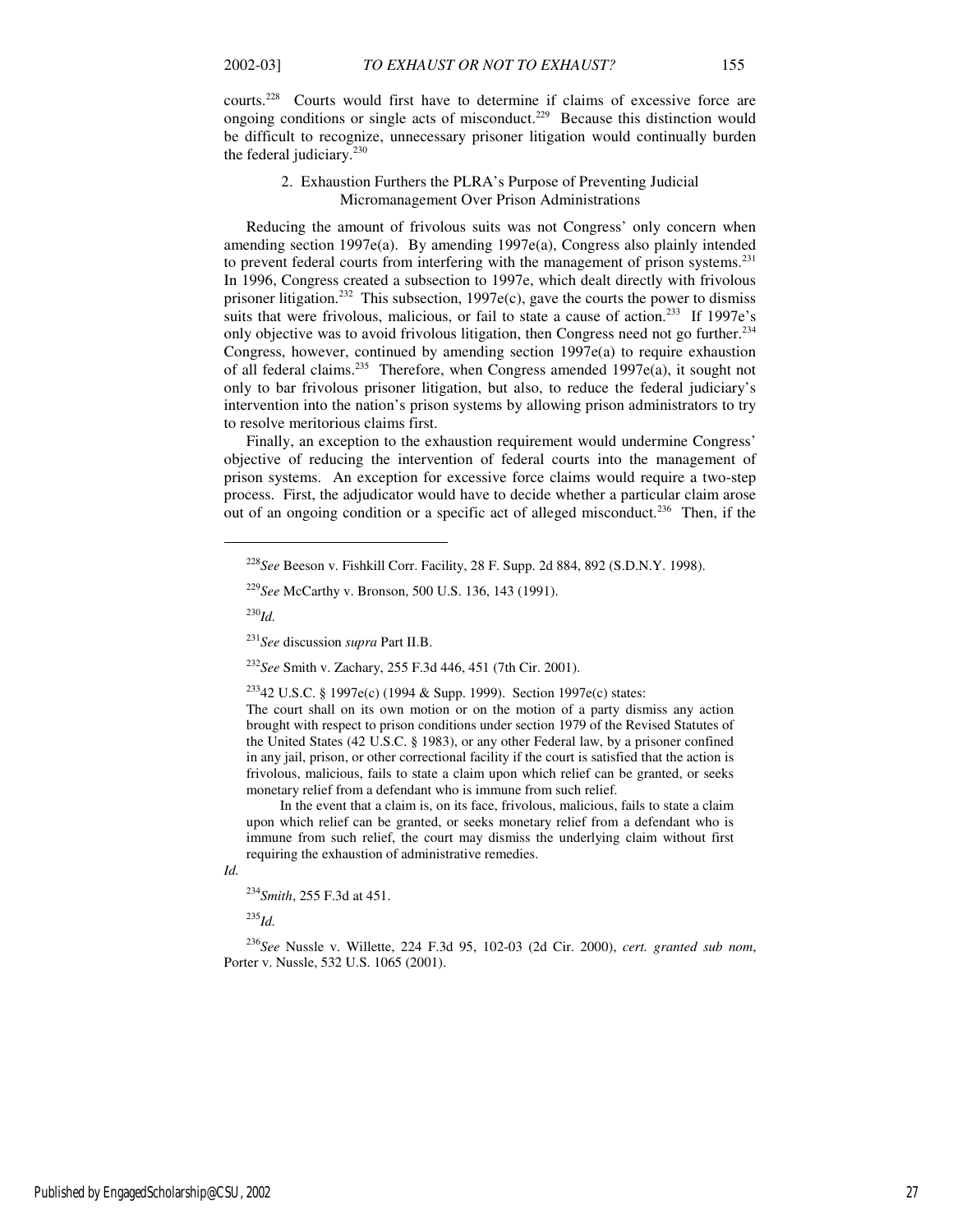adjudicator decided that the claim was the result of a specific act, the adjudicator would have another decision regarding the claim's legal merit.<sup>237</sup> This long and difficult two-step process is not a question of fact that could be determined by prison administrations. $238$  Instead, the process is one of legal analysis, which requires the legal expertise of the federal judiciary.<sup>239</sup> Consequently, an excessive force exception would defeat the purpose of the exhaustion requirement because the federal judiciary would have to supervise the prison's activities before the prison had a chance to resolve the conflict.<sup>240</sup> Therefore, an exception for excessive force claims would defeat the PLRA's purpose of preventing the federal judiciary from interfering with prison's administrative processes.

The purpose and legislative history of the PLRA's exhaustion requirement supports the conclusion that Congress intended to include claims of excessive force. When Congress amended section 1997e(a), it expressly stated that the purpose of the PLRA amendments was to prevent frivolous prisoner litigation and the federal courts' micromanagement over prison systems. Creating an exception for excessive force claims would defeat these two purposes. Therefore, when Congress broadened section 1997e(a), it deliberately created a comprehensive exhaustion requirement that would include claims of excessive force.

## *C. Two Supreme Court Decisions Add to the View that the PLRA's Exhaustion Requirement Includes Claims of Excessive Force*

Two Supreme Court cases confirm the notion that section 1997e(a) requires prisoners to exhaust all administrative procedures before filing excessive force claims in federal court. *McCarthy v. Bronson<sup>241</sup>* stands for the proposition that if Congress intended the narrower term "conditions of confinement" to include excessive force claims, then surely the broader term "prison conditions" includes claims of excessive force.<sup>242</sup> Therefore, claims of excessive force must be administratively exhausted because claims regarding "prison conditions" are subject to exhaustion. Additionally, although the Supreme Court in *Booth v. Churner* did not address the specific issue of an excessive force claim's subjection to exhaustion, by dismissing the case prior to determining the excessive force issue, the Court created a presumption that the PLRA requires exhaustion of excessive force claims. These reasons support the conclusion that the Supreme Court's decisions in *McCarthy* and *Booth* create a strong presumption that prisoners' excessive force claims are subject to the exhaustion requirement.

#### 1. *McCarthy v. Bronson*

The Supreme Court's decision in *McCarthy v. Bronson* adds to the view that the exhaustion requirement includes claims of excessive force. In *McCarthy*, a prisoner

<sup>237</sup>*See* McCarthy v. Bronson, 500 U.S. 136, 143 (1991). <sup>238</sup>*Id.*  <sup>239</sup>*Id.*  <sup>240</sup>*Id.* 

 $241$ 500 U.S. 136 (1991).

<sup>242</sup>*See id.* 

1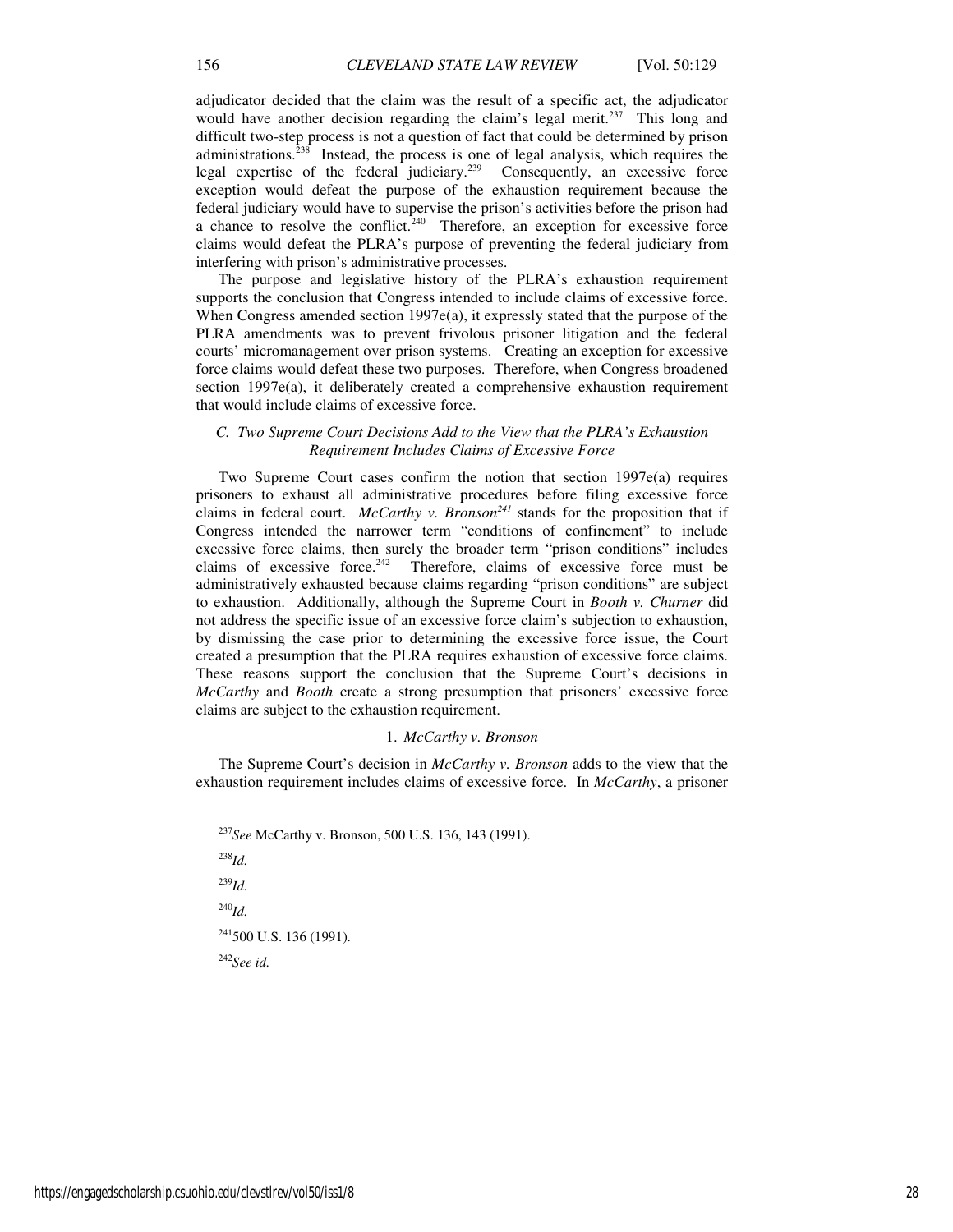j

brought a federal action claiming a correction officer exerted excessive force when he transferred the prisoner between cells.<sup>243</sup> The District Court found in favor of the officers and the prisoner appealed, challenging the court's referral of the case to a magistrate for findings of fact and recommendation of disposition.<sup>244</sup> The Court of Appeals for the Second Circuit affirmed the decision.<sup>245</sup> On writ of certiorari, the Supreme Court affirmed the lower courts' decisions, and held that the statutory language "prisoner petitions challenging conditions of confinement" included both ongoing practices and isolated acts of misconduct, such as assault.<sup>246</sup> Therefore, the court concluded, under 28 U.S.C. § 636(b)(1)(B), the District Court could refer the prisoners' excessive force claim to the magistrate judge because the term "conditions of confinement" necessarily includes claims of excessive force.<sup>247</sup>

Justice Stevens, writing for the majority, offered a number of logical reasons for including excessive force claims into the phrase "conditions of confinement." First, Justice Stevens noted that a broad reading of the term "conditions of confinement" is appropriate when determining its proper meaning.<sup>248</sup> The Court conceded that the "most natural reading" of the term "conditions of confinement" would not include isolated events, such as claims of excessive force.<sup>249</sup> The Court noted, however, that the term "conditions of confinement" should not be read "in isolation."<sup>250</sup> The Court explained that reading the term in its entirety suggests Congress' intent to include all prisoner petitions, not just claims alleging ongoing or continuous misconduct.<sup>251</sup> In justifying its position, the Court relied on its decision in *Preiser v. Rodriguez*.<sup>252</sup> In this case, the Supreme Court held that specific instances of misconduct were encompassed by the term "conditions of confinement."<sup>253</sup> For these reasons, the Supreme Court in *McCarthy* also concluded, the term "conditions of confinement" naturally encompasses "single episode cases," such as an assault.<sup>254</sup>

The Court also used Congressional intent behind the amendment to the Magistrate's Act to support its conclusion. The Court reasoned that Congress emphasized greater utilization of magistrates in order to lessen the federal dockets' burden.<sup>255</sup> The Court deduced that a definition of "conditions of confinement"

<sup>243</sup>*Id.* at 138. <sup>244</sup>*Id.*  $^{245}$ *Id.* <sup>246</sup>*McCarthy*, 500 U.S. at 142-44. <sup>247</sup>*Id.* at 139. <sup>248</sup>*Id.* <sup>249</sup>*Id.* <sup>250</sup>*McCarthy*, 500 U.S. at 139. <sup>251</sup>*Id.* <sup>252</sup>411 U.S. 475 (1982). <sup>253</sup>*Id.* at 498-99. <sup>254</sup>*McCarthy*, 500 U.S. at 143. <sup>255</sup>*Id.* at 142.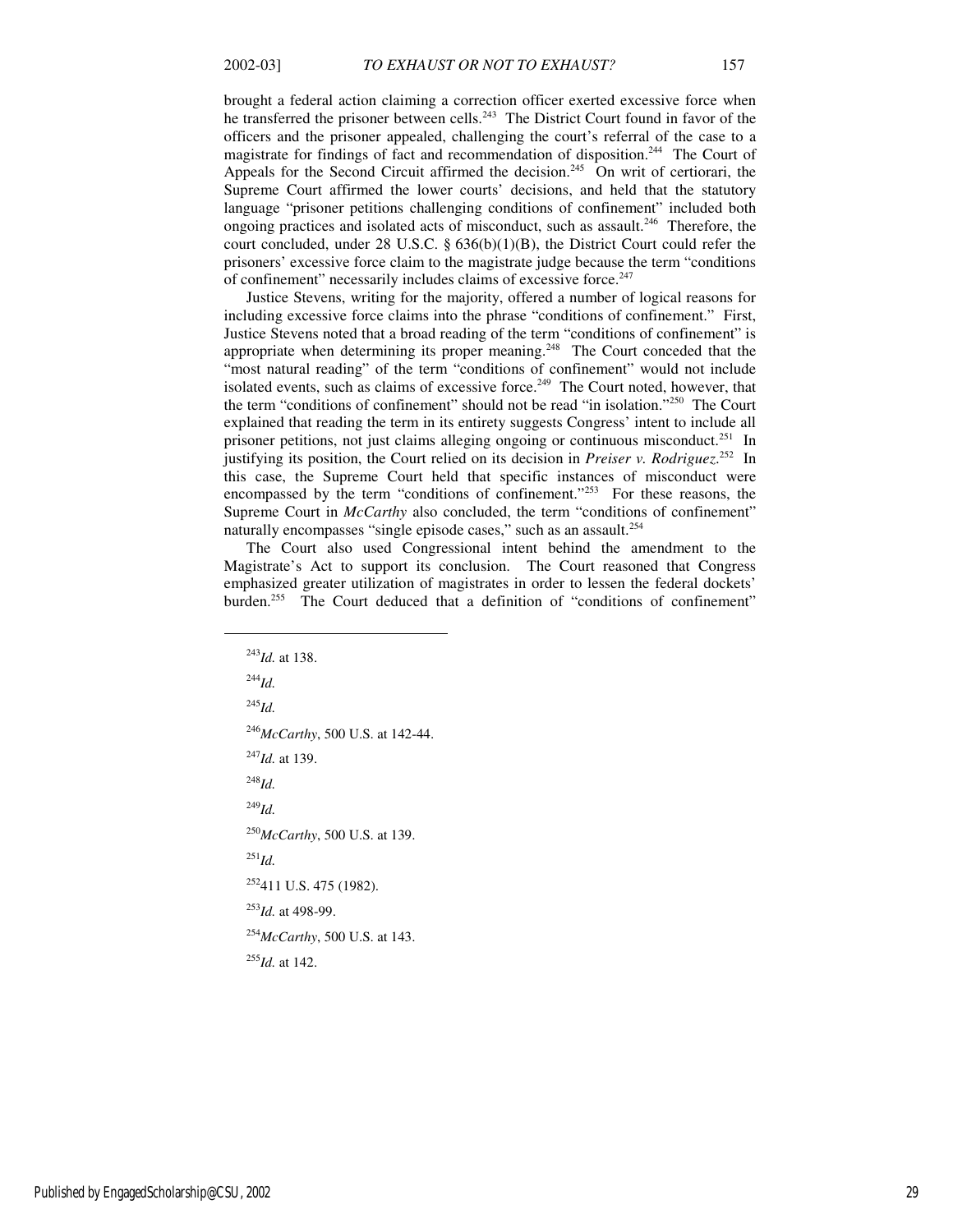similar to the one used by the Supreme Court in *Preiser*, is consistent with Congress' rationale because it permits referrals of an extensive group of cases.<sup>256</sup> The Court clarified its position by noting that a simpler reading of "conditions of confinement" would "avoid[] the litigation that otherwise would inevitably arise when trying to identify the precise contours of [a] petitioner's suggested exception for single episode cases."<sup>257</sup> In other words, the Court suggested, an interpretation of the definition to exclude isolated events "would generate additional work for the district courts because the distinction between cases challenging ongoing conditions and those challenging specific acts of alleged misconduct will often be difficult to identify." $258$  Therefore, the Court concluded, the only way to avoid the inevitable burden on the federal dockets would be to include a broad category of prisoner actions, including claims regarding isolated events of misconduct, such as assault.<sup>259</sup>

By defining the term "prison conditions" in section 3626 of the PLRA, Congress intended to circumvent the "plain meaning problem" in *McCarthy* by clarifying its intent to require administrative exhaustion of all prisoner claims, including claims of excessive force.<sup>260</sup> Congress used a two-part test in defining the term "prison" conditions." And as noted earlier, the Supreme Court in *McCarthy* already interpreted the first part of the definition, "conditions of confinement" to encompass all prisoner petitions, even those claiming isolated events of misconduct, such as excessive force.<sup>261</sup> Congress, however, in a broadening effort, also included the phrase "effects of actions by government officials," which even more closely describes isolated events of misconduct than the term "conditions of confinement."<sup>262</sup> Therefore, by covering all areas of ambiguity, Congress has created a strong presumption that it intended the term "prison conditions" to include isolated events of misconduct, such as claims of excessive force.<sup>263</sup>

## 2. *Booth v. Churner*

The Supreme Court's decision in *Booth v. Churner* also confirms the notion that claims of excessive force should be administratively exhausted prior to filing suit in federal court. In *Booth*, the plaintiff filed an action alleging excessive force by prison officials.<sup>264</sup> The Supreme Court affirmed the Third Circuit's ruling that an inmate was required to exhaust administrative remedies before filing suit in federal

<sup>257</sup>*Id.* at 143.

<sup>258</sup>*McCarthy*, 500 U.S. at 143.

<sup>259</sup>*Id.*

 $\overline{a}$ 

<sup>260</sup>Booth v. Churner, 206 F.3d 289, 296 (3d Cir. 2000), *aff'd on other grounds*, 532 U.S. 731 (2001).

<sup>261</sup>*McCarthy*, 500 U.S. at 143.

<sup>262</sup>*Id.*

 $^{263}$ *Id.* 

<sup>264</sup>*Booth*, 532 U.S. at 821.

<sup>256</sup>*Id.* at 142-43.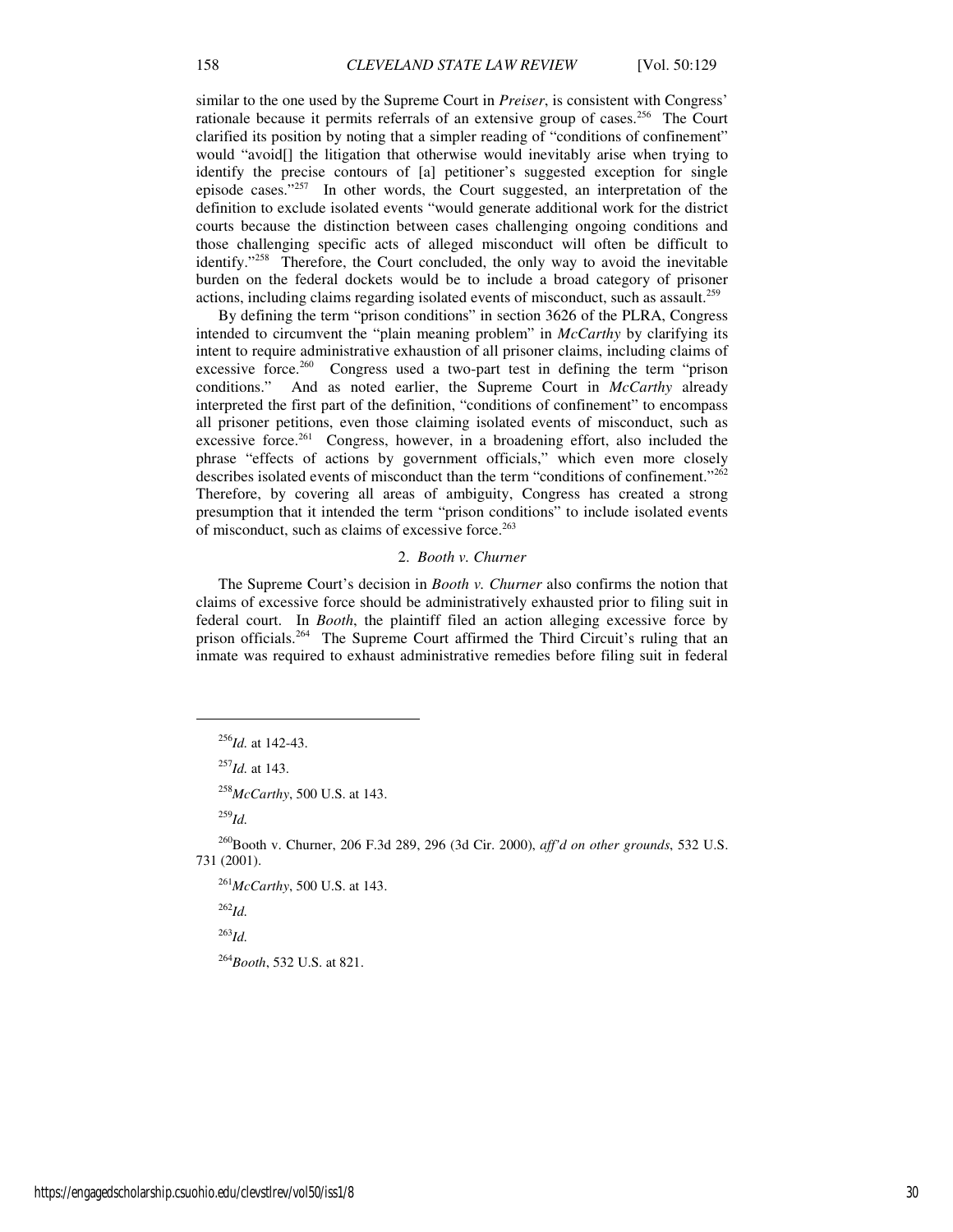court even where the inmate sought only money damages, which were not available through the prison administrative process.<sup>265</sup>

The Seventh Circuit in *Smith v. Zachary* noticed that, although the Supreme Court in *Booth* did not address the specific issue of an excessive force claims' subjection to exhaustion, the Court created a presumption, by dismissing the case prior to determining the excessive force issue, that the PLRA requires exhaustion of excessive force claims.<sup>266</sup>

Also, in addition to this general observation, the Supreme Court's decision in *Booth* can be likened to the present issue plaguing the courts—whether the PLRA requires claims of excessive force to be administratively exhausted. In reaching its conclusion, the Supreme Court in *Booth* explained that the amendments to 1997e(a) specifically require prisoners to exhaust administrative remedies, where as prior to the amendments, the federal judiciary used its discretion in requiring exhaustion.<sup>267</sup> The Court noted that section 1997e(a) was amended in this way in order to subject prisoners' actions to the exhaustion requirement.<sup>268</sup> The Court stated that by doing so, Congress intended to deter frivolous claims and promote better-organized litigation once a dispute transferred to court.<sup>269</sup> Therefore, the Court reasoned, an exception would not support Congress' true intent.<sup>270</sup>

The reasoning behind the decision in *Booth* can be logically equated to the issue of whether claims of excessive force are encompassed by the exhaustion requirement. As stated throughout this Note, an exception to the exhaustion requirement for excessive force claims would require a judge to decipher whether the alleged misconduct was ongoing and continuous or an isolated event.<sup>271</sup> As the Court in *Booth* so eloquently stated, exhaustion is no longer the courts' decision.<sup>272</sup> Therefore, courts should not interfere with the exhaustion process by creating an exception, with such blurred lines, that could only be identified by a judiciary. Also, on the same grounds, an exception for excessive force claims would not deter frivolous litigation or cultivate better-prepared litigation. For all these reasons, one could fairly interpret the Supreme Court's decision in *Booth* to require prisoners to exhaust all administrative remedies prior to filing an excessive force claim in federal court.

The Supreme Court in *McCarthy v. Bronson*, in holding that claims of excessive force are included in the term "conditions of confinement," created a presumption that claims of excessive force are also "prison conditions" as defined in section  $3626(g)(2)$  and therefore, are subject to the exhaustion requirement.<sup>273</sup> Additionally,

1

<sup>272</sup>*Booth*, 532 U.S. at 739.

<sup>265</sup>*Id.* at 825.

<sup>266</sup>Smith v. Zachary, 255 F.3d 446, 452 (7th Cir. 2001).

<sup>267</sup>*Booth*, 532 U.S. 731, 739 (2001).

<sup>268</sup>*Id.* at 737.

<sup>269</sup>*Id.* at 741.

<sup>270</sup>*Id.* at 825.

<sup>271</sup>*See* discussion *supra* Part IV.B.2.

<sup>&</sup>lt;sup>273</sup>McCarthy v. Bronson, 500 U.S. 136, 139 (1991).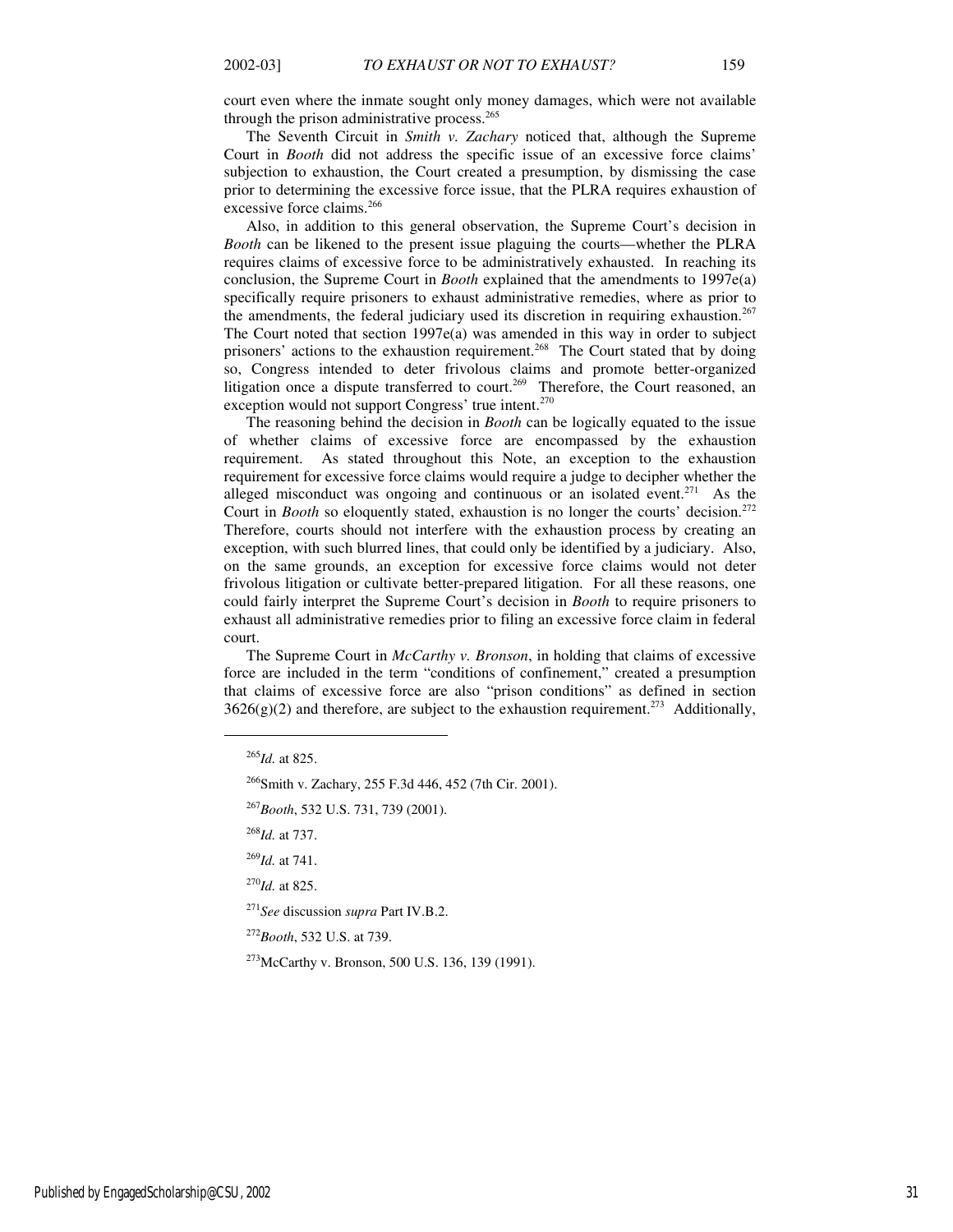the Supreme Court in *Booth v. Churner* created a presumption that excessive force claims are subject to the exhaustion requirement by dismissing the case prior to deciding whether an excessive force claim is included in the exhaustion requirement.<sup>274</sup> For these reasons, one can safely presume that excessive force claims are included in the term "prison conditions" and thus, are subject to the exhaustion requirement.

#### *D. Efficiency Requires Exhaustion of Excessive Force Claims*

Requiring exhaustion of excessive force claims is the most efficient and effective process. Because a lawsuit is very expensive and time consuming, a prisoner may prefer an administrative adjudication before a judicial proceeding. Additionally, the federal judiciary benefits greatly from the decreasing amount of civil litigation. Also, administrative adjudication can prove to be extremely valuable to the nation's prisons because such institutions regain the power over day-to-day decisions. Moreover, Congressional goals of deterring frivolous prisoner litigation and preventing courts from interfering with prisons' administrative procedures are met. For all these reasons, the only efficient and effective process is to require exhaustion of excessive force claims.

Prisoners can still file a lawsuit in federal court. Some commentators have argued that requiring prisoners to exhaust administrative remedies bars a prisoner's constitutional right of access to the courts.<sup>275</sup> This argument, however, lacks merit. Requiring administrative review does not prohibit a prisoner's ability to file suit; it simply establishes a prerequisite.<sup>276</sup> If the prisoner's claim cannot be resolved appropriately at the administrative level, the prisoner is still able to file suit in federal  $\text{court.}^{277}$ 

In fact, for a variety of reasons, a prisoner with a legitimate challenge will probably prefer an administrative adjudication over a judicial proceeding. Litigation in courts can take months, even years to complete, which can prove to be burdensome for the prisoner financially.<sup>278</sup> More importantly, judicial proceedings produce results years later.<sup>279</sup> Therefore, a more expeditious proceeding, such as an administrative adjudication, can prove to be extremely advantageous for an inmate's overall welfare, especially for those inmates claiming excessive force.<sup>280</sup> The administrative procedure forces the prison to justify or explain its internal procedures, which in turn, allows prisons to address the problem quickly.<sup>281</sup> The

<sup>277</sup>*Id.*

j

 $^{278}$ J. MICHAEL KEATING, JR. ET AL., U.S. DEP'T OF JUSTICE, GRIEVANCE MECHANISMS IN CORRECTIONAL INSTITUTIONS 4 (1975).

<sup>279</sup>*Id*.

<sup>280</sup>*See Smith*, 255 F.3d at 450-51.

 $^{281}$ *Id.* at 450-51 ("Requiring prompt notice and exhaustion also gives prison officials an opportunity to address a situation internally."); Freeman v. Francis, 196 F.3d 641, 644 (6th

<sup>274</sup>*Booth*, 532 U.S. at 731.

<sup>275</sup>*See* Smith v. Zachary, 255 F.3d 446, 451 (7th Cir. 2001); JAMES F. ANDERSON & LARONISTINE DYSON, LEGAL RIGHTS OF PRISONERS: CASES AND COMMENTS 131 (2001).

<sup>276</sup>*Smith*, 255 F.3d at 451.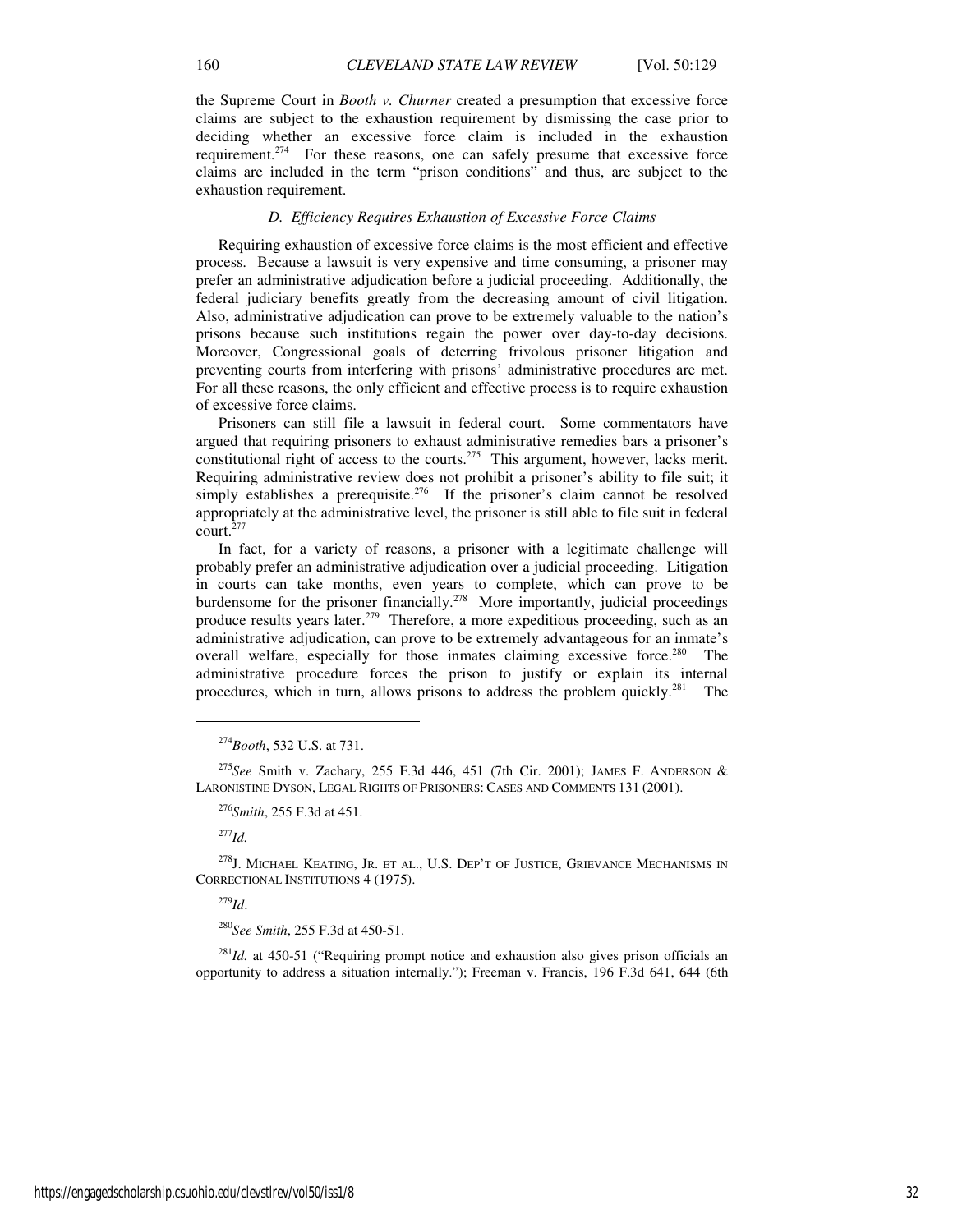prison system can reprimand or even discharge employees who improperly exert excessive force upon a prisoner.<sup>282</sup> Also, the prison administration could provide a prisoner with monetary remedies or even protection from the abusers fairly rapidly after the misconduct occurred, as opposed to years later if a judicial proceeding was entered.<sup>283</sup> For all these reasons, exhaustion of administrative remedies is incredibly helpful for all inmates.

The federal judiciary also benefits from the PLRA's exhaustion requirement. Administrative agencies can provide useful records that prove to be enormously useful for future litigation in court.<sup>284</sup> Such records focus more clearly on the issues at hand.<sup>285</sup> Also, these records present the arguments more coherently and comprehensively – one of the major concerns that plagued the courts prior to the enactment of the PLRA.<sup>286</sup> Moreover, the administrative process affords district courts more time to address serious concerns.<sup>287</sup> By requiring exhaustion, more cases are resolved at the administrative level, thereby clearing up the federal judiciary's dockets.<sup>288</sup> Therefore, the federal court can spend more time with the meritful and complex cases, such as cases involving the use of excessive force.

Administrative adjudication can prove to be valuable for the prison administrations as well. First, requiring exhaustion prevents outside interference by the federal judiciary into the prison's administrative procedures, thereby allowing the prison system to exercise the authority granted to it by the PLRA.<sup>289</sup> Moreover, by requiring exhaustion, the prison administration is able to preserve financial resources because the agency avoids the heavy costs of defending excessive force suits in

l

<sup>283</sup>*See Smith*, 255 F.3d at 450-51; *Freeman*, 196 F.3d at 643-45; KEATING, JR. ET AL., *supra* note 278, at 4.

<sup>284</sup>McCarthy v. Madigan, 503 U.S. 140, 145 (1992) (noting exhaustion "may produce a useful record for subsequent judicial consideration"); *Smith*, 255 F.3d at 451; Booth v. Churner, 206 F.3d 289, 298 n.9 (3d Cir. 2000), *aff'd on other grounds*, 532 U.S. 731 (2001).

<sup>285</sup>*See Smith*, 255 F.3d at 451; Nyhuis v. Reno*,* 204 F.3d 65, 74 (3d Cir. 2000) (quoting Alexander v. Hawk, 159 F.3d 1321, 1326 n.11 (11th Cir. 1998)) ("'With these considerations in mind, Congress mandated that prisoners exhaust administrative remedies and eliminated courts' conducting case-by-case inquiries until after a prisoner has presented his claims to a particular administrative remedy program, which often helps focus and clarify the issues for the court.'").

<sup>286</sup>*See Smith*, 255 F.3d at 451; *Nyhuis,* 204 F.3d at 74.

<sup>287</sup>*Smith*, 255 F.3d at 451; *Booth,* 206 F.3d at 298 n.9.

<sup>288</sup>*See Smith*, 255 F.3d at 451; *Booth* 206 F.3d at 298 n.9.

<sup>289</sup>McCarthy v. Madigan, 503 U.S. 140, 145 (1992) ("Exhaustion is required because it serves the twin purposes of protecting administrative agency authority and promoting judicial efficiency."); *Nyhuis*, 204 F.3d at 73-74 (quoting *Alexander*, 159 F.3d at 1325 n.11) ("'Congress desired to wrest control of our prisons from the lawyers and the inmates and return that control to competent administrators appointed to look out for society's interests as well as the legitimate needs of prisoners.'").

Cir. 1999) ("Prisons need to know about and address claims of excessive force as they would any other claim concerning prison life so that steps may be taken to stop problems immediately if they exist.").

<sup>282</sup>*See Smith*, 255 F.3d at 450-51; *Freeman*, 196 F.3d at 643-45.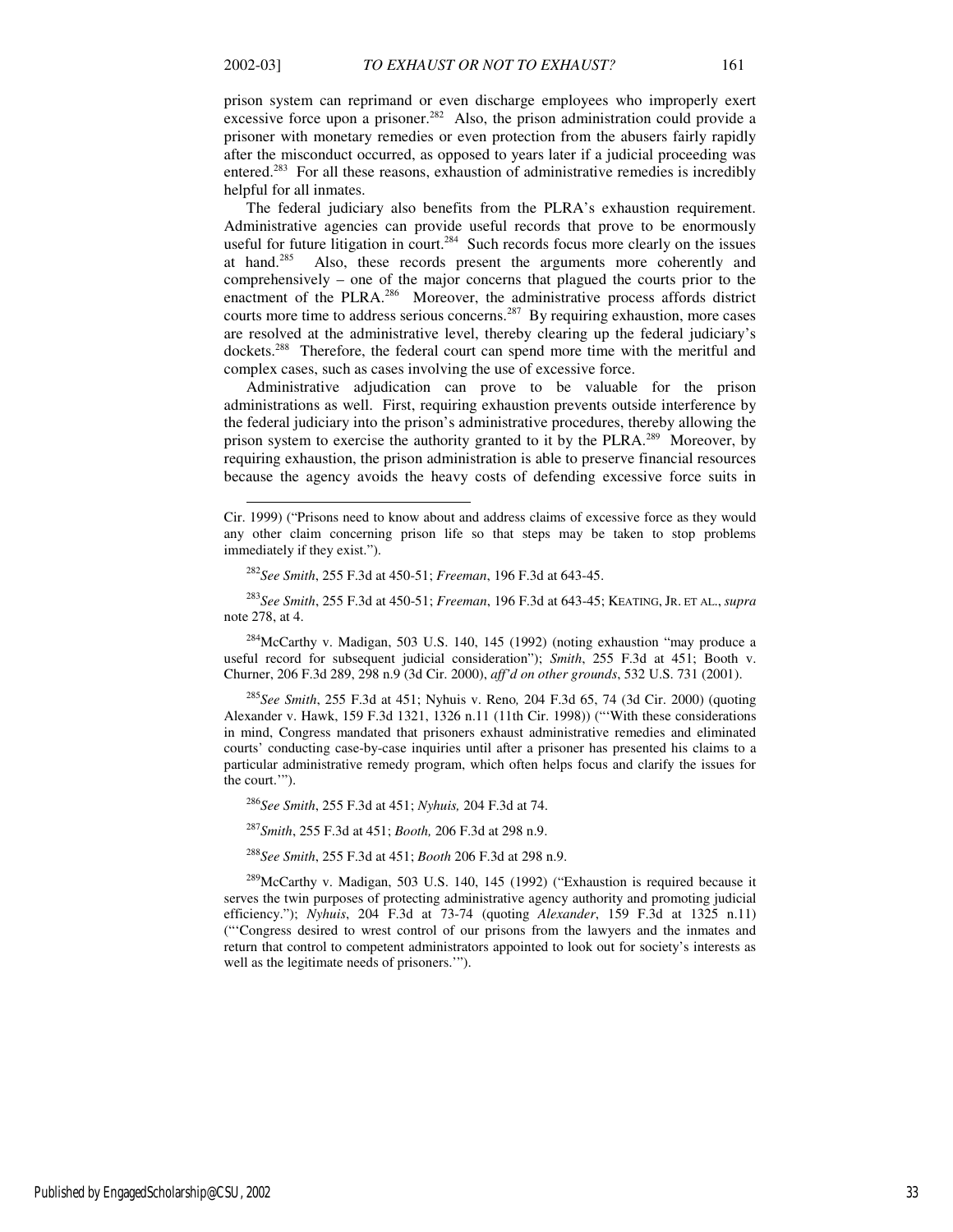federal court.<sup>290</sup> For these reasons, the most efficient process for prisoner grievances is the administrative process.

The apparent benefit of requiring exhaustion is to achieve Congress' goals of deterring frivolous prisoner litigation and minimizing the courts interference in the prisons administrative procedures. Perhaps, the exhaustion requirement's most effective achievement is meeting these Congressional goals. By enacting the PLRA, Congress hoped to deter frivolous prisoner litigation.<sup>291</sup> The exhaustion requirement accomplished this pursuit.<sup>292</sup> Administrative adjudication helps weed out frivolous suits, which in turn, lessens the burden on the courts, thereby affording the court more time to hear meritful prisoner claims.<sup>293</sup> Additionally, exhaustion requires prisoners to take their claims to the administrative procedure first, which returns the administrative power back to the prisons.<sup>294</sup> Therefore, by meeting the intended goals of Congress, the exhaustion requirement has proved to be both efficient and effective.

Efficiency and effectiveness demand the courts to disallow any exceptions for the exhaustion requirement. The exhaustion requirement proves to be extremely beneficial, not only for the federal judiciary and the prison administrations, but also for the prisoner. Also, Congressional goals, by themselves, provide enough reasons for requiring excessive force claims to be administratively exhausted. For these reasons, the only efficient and effective process is the administrative grievance process.

## V. CONCLUSION

In an effort to halt the enormous trend of frivolous prisoner litigation and the overabundance of judicial interference into the American prison systems, Congress enacted a necessary and appropriate piece of legislation, the Prisoner Litigation Reform Act. Despite the apparent clarity of the legislation, conflict has arisen among the Appellate Courts regarding the exhaustion requirement.

The Supreme Court should settle the apparent conflict among the circuits by requiring all prisoner claims to be administratively exhausted, even claims of excessive force. The Court should follow the definition of "prison conditions" provided in section  $3626(g)(2)$  of the PLRA because Congressional intent, as well as

j

<sup>290</sup>*See* KEATING, JR. ET AL., *supra* note 278, at 4; Lynn S. Branham, *Limiting the Burdens of Pro Se Inmate Litigation: A Technical-Assistance Manual for Courts, Correctional Officials, and Attorneys General*, 1997 A.B.A. CRIM. JUST. SEC. 33-34.

<sup>291</sup>*See supra* note 7, and accompanying text.

<sup>292</sup>Freeman v. Francis*,* 196 F.3d 641, 644 (6th Cir. 1991)*; see* John Scalia, U.S. Dep't of Justice, *Prisoner Petitions Filed in U.S. District Courts, 2000, with Trends 1980-2000*, Federal Justice Statistics Program, *at* http://www.ojp.usdoj.gov/bjs/pub/ascii/ppfusd00.txt (last visited Jan. 7, 2002) ("Since the enactment of the Prison Litigation Reform Act (PLRA) in 1996 the number of civil rights petitions filed in the U.S. district courts has decreased. Between 1995 (the year before implementation) and 2000, the number of civil rights petitions decreased from 41,679 to 25,504.").

<sup>293</sup>*See* Smith v. Zachary, 255 F.3d 446, 451 (7th Cir. 2001); Booth v. Churner, 206 F.3d 289, 298 n.9 (3d Cir. 2000), *aff'd on other grounds*, 532 U.S. 731 (2001).

<sup>294</sup>STEIN ET AL., *supra* note 82, at 49-3.